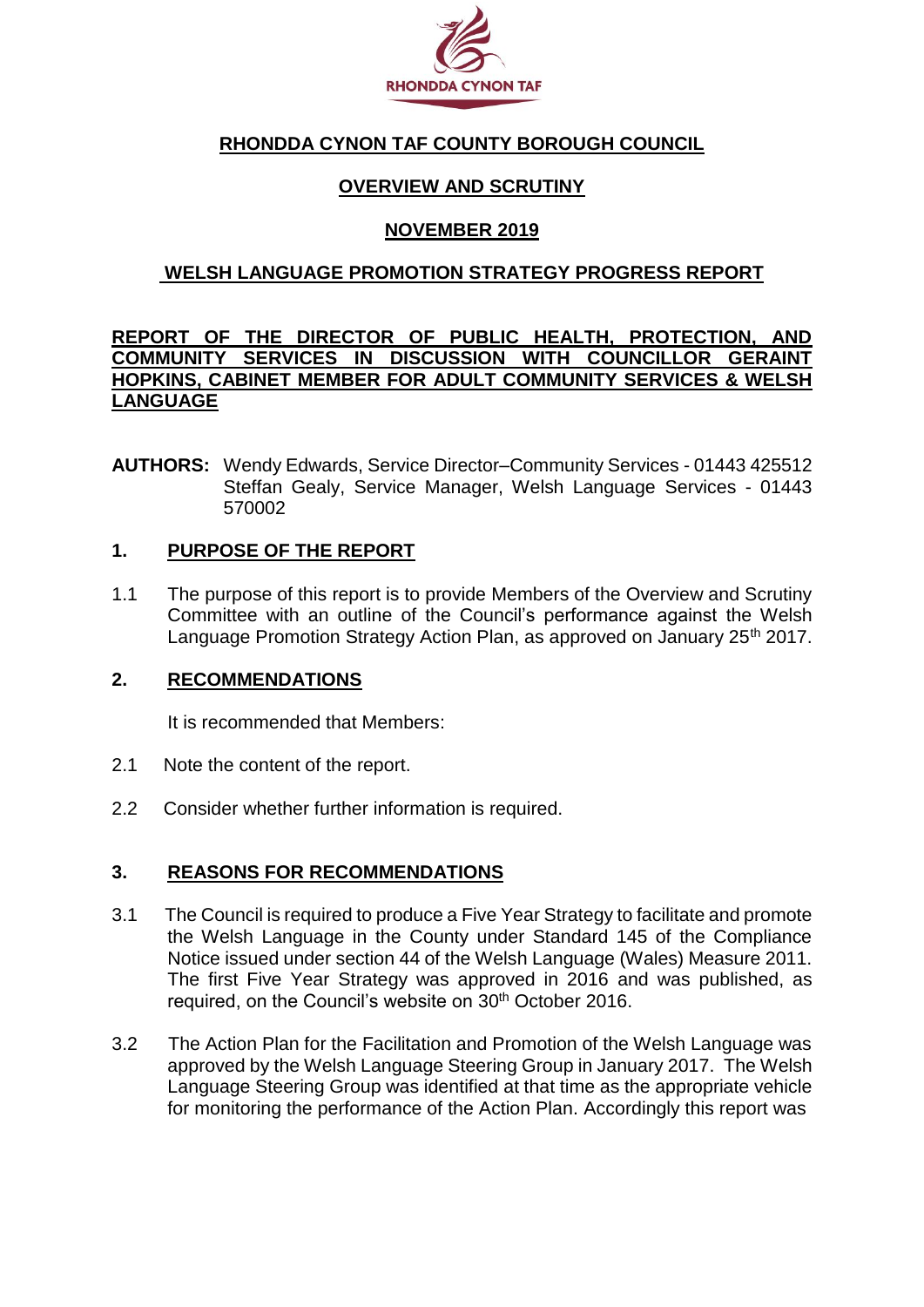

provided to the Welsh Language Steering Group on 9<sup>th</sup> October, 2019 and Members considered progress made against the targets and actions identified and considered additional actions that need to be taken to ensure it meets its stated objectives.

3.3 Subsequently a decision has been made to provide this report as an information report for the Overview and Scrutiny Committee which has been allocated responsibility for scrutinising the Welsh language cross-cutting theme.

## **4. BACKGROUND**

- 4.1 The Strategy and Action Plan (Appendix 1) were developed over the course of 2016 in collaboration with Sbectrwm, an organisation that has extensive experience of language planning; Menter Iaith and members of Fforwm Iaith, Council Services and Elected Members.
- 4.2 Residents were consulted in order to understand what would encourage them to use the Welsh language and which services they felt were most important as a means of promoting the language. They were also invited to highlight the activities they felt would support the use of the language. This consultation took place between April and July 2016
- 4.3 The feedback provided was crucial to the development of the Welsh Language Promotion Strategy Action Plan which focuses on:
	- growing the number of people able to speak Welsh by 6.8% to 29,670 by 2021;
	- increasing the use of the Welsh language in all aspects of community and public life, and
	- raising awareness of the importance of the Welsh language as an essential part of the cultural identity and character of the South Wales valleys.
- 4.4 The importance of ensuring an effective Action Plan that will ensure the successful implementation of the strategy was reinforced when the Welsh Government published Cymraeg 2050 – [A million Welsh speakers](https://gov.wales/sites/default/files/publications/2018-12/cymraeg-2050-welsh-language-strategy.pdf) in July 2017 - its long-term vision for a thriving Welsh language.
- 4.5 The Action Plan is divided into 2 parts:
	- Part 1 outlines the activities and targets that the Council is responsible for achieving either through direct delivery or through the commissioning of services from partner organisations;
	- Part 2 outlines the activities and targets that Fforwm laith members are responsible for achieving under their current funding agreements with Welsh Government and other organisations which align with the Strategy for the Promotion and Facilitation of the welsh language.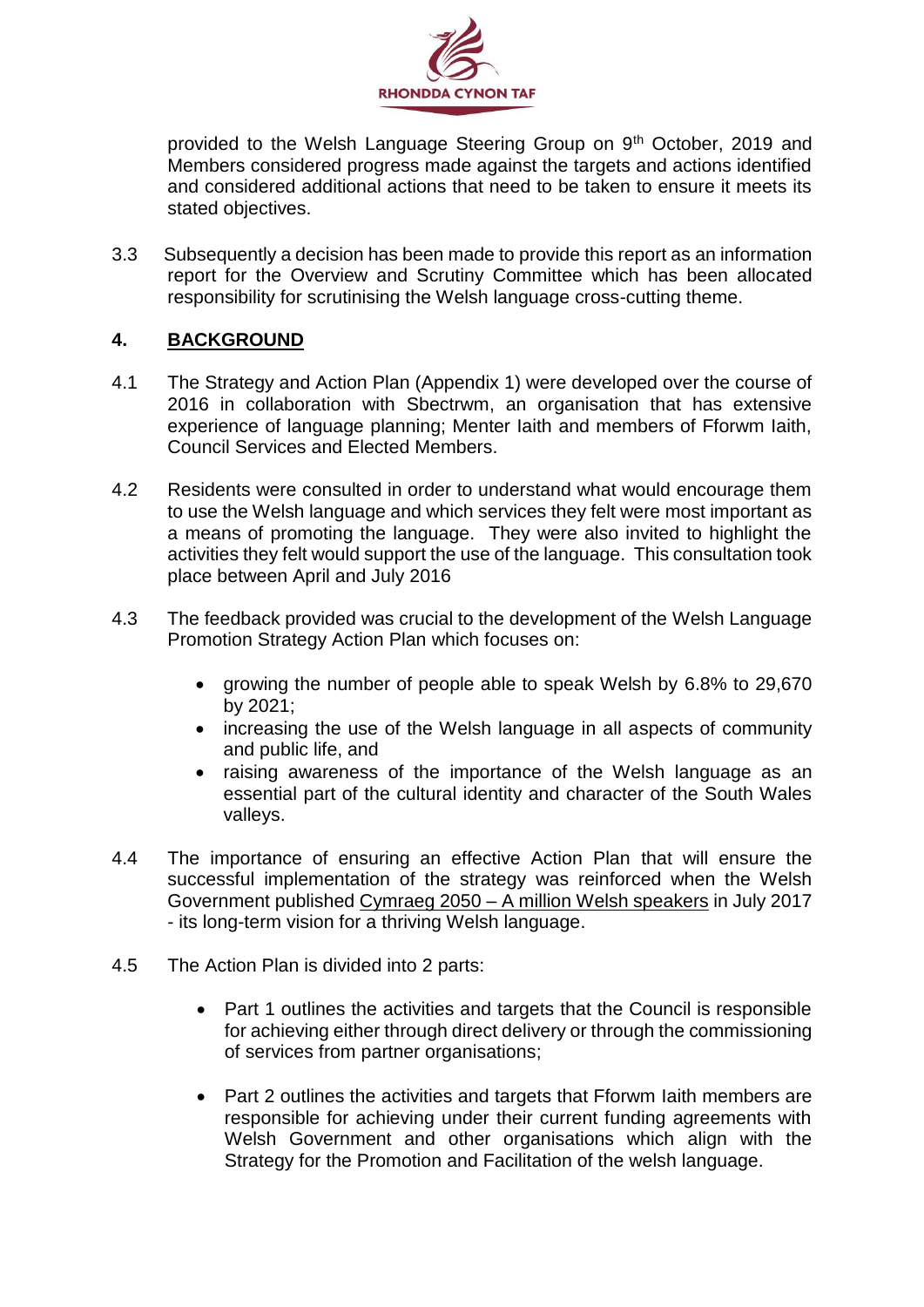

- 4.6 All activities and targets are allocated across the following themes:
	- Education from early years to secondary provision;
	- Language transfer in the home;
	- Children, young people and families;
	- Community activities;
	- Welsh in the workplace.
- 4.7 It was agreed by the Welsh Language Chief Officer Group at the beginning of July 2016 that a Lead Officer should be identified for each action to ensure allocated to Council services to ensure accountability.
- 4.8 Progress against many of the targets identified in the Action Plan is recorded during the Council's annual service self-evaluation process that ensures consistency across service area plans without adding to the workload for services. This information is then included in the Annual Monitoring Report to the Welsh Language Commissioner.

# **5. CURRENT POSITION AND PROGRESS**

- 5.1 Appendix 1 includes information on the progress made so far against the targets identified in the Plan. As can be seen, significant progress has been made in respect of some themes with some targets having already been met within timescales.
- 5.2 Targets achieved in full and/or embedded for the longer term include the following:
	- Distribution of the 'Being Bilingual' leaflet and implementation of a marketing campaign to promote the benefits of bilingualism;
	- Relocation and/or extension of the named primary schools to increase capacity;
	- Creation of materials to encourage parents to use Welsh with their children;
	- Development of a Joint Strategy led the Youth Engagement and Participation Service to support the use of Welsh as a language for social and leisure activities;
	- Establishment of a series of workshops to cater for different interests for example drama;
	- Establishment of Language Use Forums in the Welsh-medium schools
	- Organisation of a series of Welsh language social activities in Welshmedium secondary schools;
	- Welsh-language activities have been included as part of the offer at halfterm and school holidays e.g. through the Library Service and the Arts Service;
	- Training for Language Champions has been made available to staff in Leisure Centres;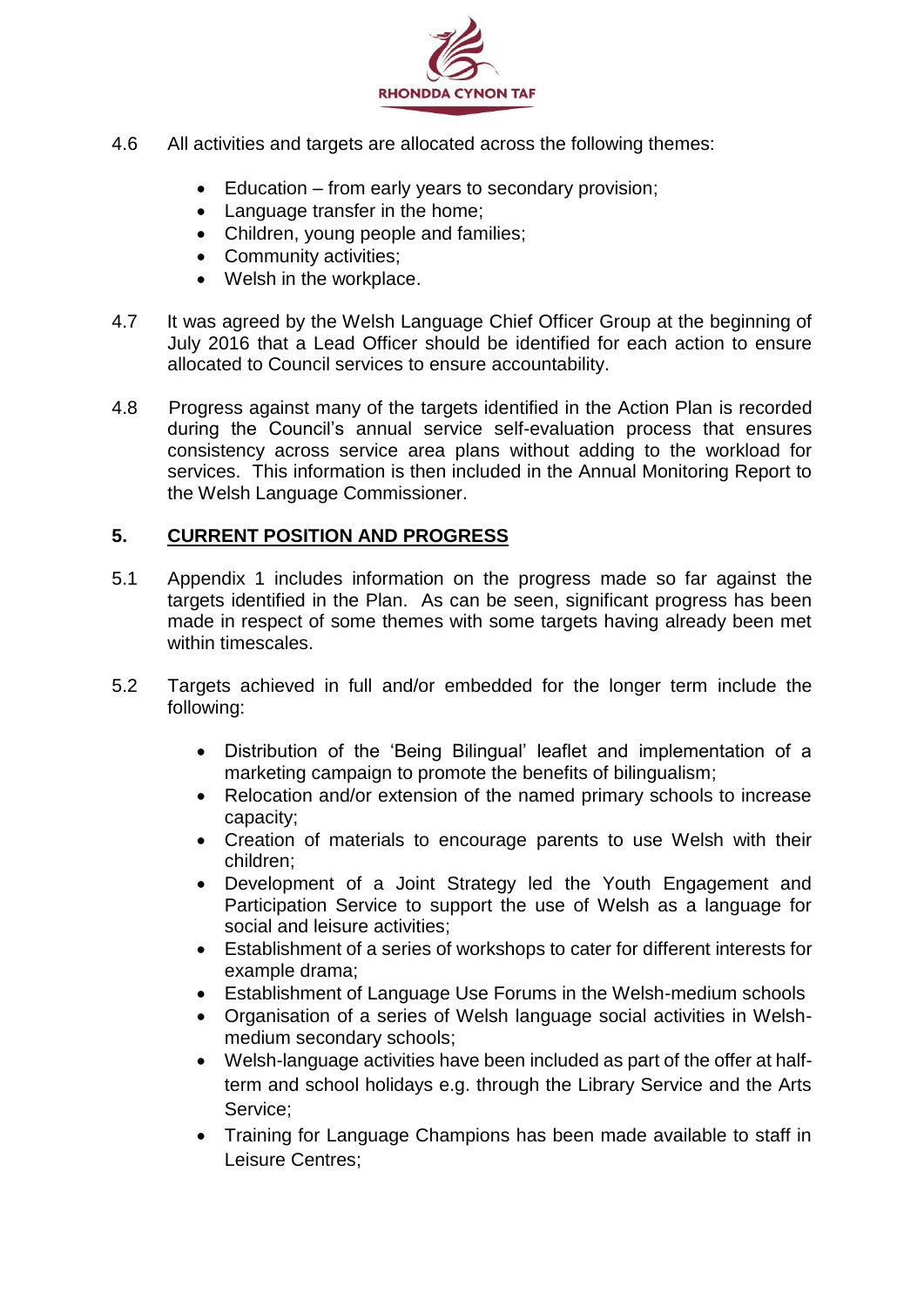

- Regular reports are produced by the Welsh Language Compliance Officer on the Council's compliance with the Welsh Language Standards;
- A Language Skills Strategy has been developed and is being implemented;
- A language skills audit was undertaken within the required timescale and a training programme implemented which is delivered on an on-going basis;
- Promotional materials, resources etc. have been developed and continue to be developed on an on-going basis to foster respect for bilingualism;
- The Council intranet is used to sign-post staff to relevant resources and promotional materials are provided to all staff though a variety of means– this will continue on an on-going basis;
- The language preferences of all Council staff have been recorded and continues to be recorded for new staff as they begin their careers with the Council;
- Schemes that fosters an environment where the Welsh language is encouraged to be used is evident across all Council offices and email signatures etc. are all bilingual;
- Simultaneous translation facilities are available for internal meetings as Council translators have been trained to provide this service and new appointees to the Welsh Language Service undergo the training.
- 5.3 Progress has been made in respect of the following:
	- Early years staff are sign-posted to relevant training qualifications;
	- Flying Start settings that are able to introduce basic words/sentences in Welsh have increased following training by our in-house tutor;
	- The Council is currently in the process of developing community hubs and Welsh-medium activities are being explored through work with partners;
	- The Adult Education Service continues to offer Welsh-medium courses and has increased its provision since 2016 but is yet to sustain a 5% increase year on year although other Welsh-medium activities have been offered such as Gwai a Gwen and Chatty Café (Caffi Cyfeillgar);
	- Installation of Cysill and Cysgair on staff and Elected members computers/ipads continues to be rolled out;
	- Bilingual interface for intranet launched;
	- Over half Welsh medium primary schools in RCT expected to achieve y Siartr Iaith bronze award level with the equivalent for English medium schools, Cymraeg Campus, launched across Central South Wales in July 2018;
	- Enrolments on Welsh for adults courses increased from 740 in 2017/18 to 775 in 2018/19;
	- 250 additional people have signed up to receive Menter Iaith's eachlysur newsletter in the last year;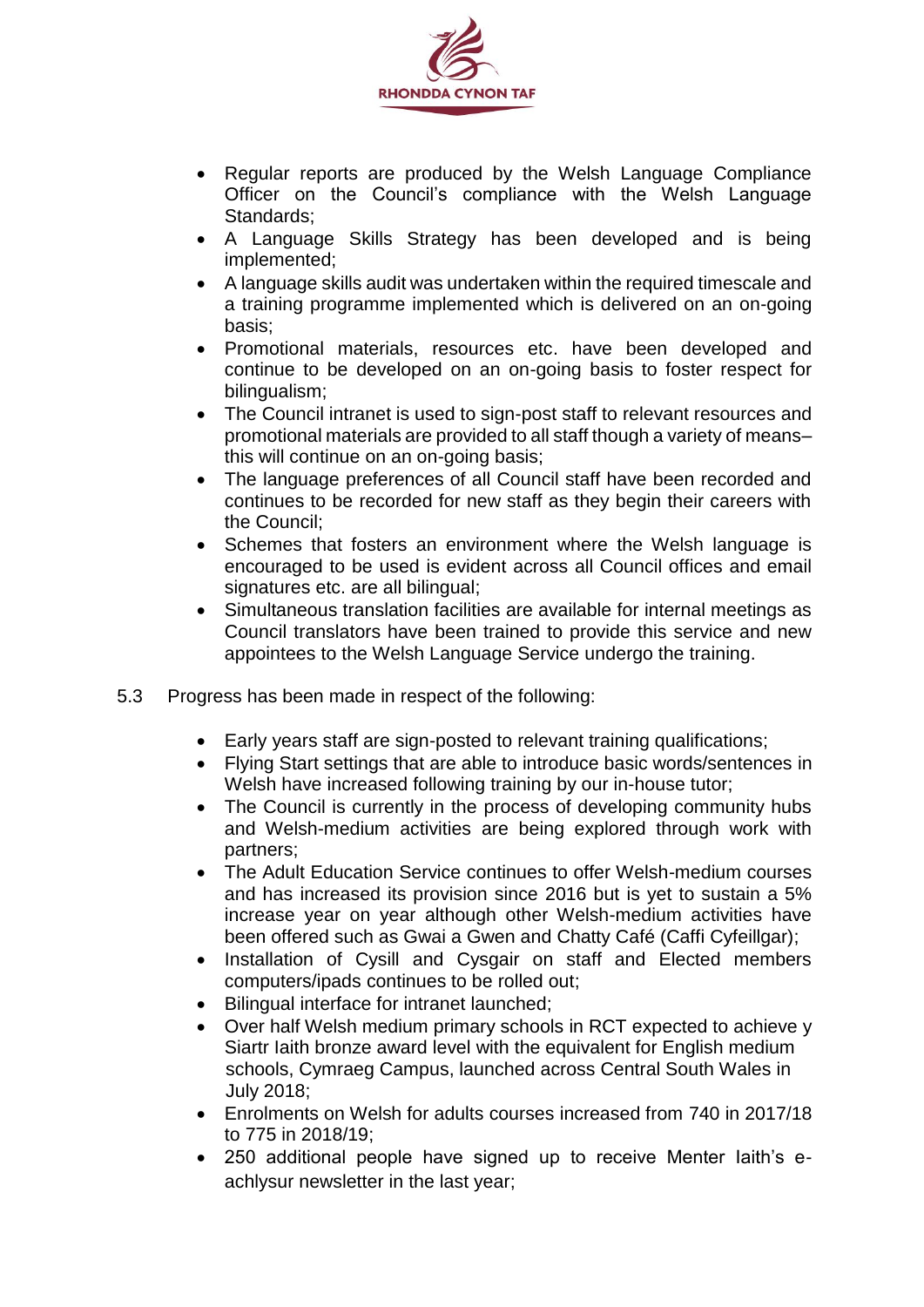

- A Business Plan and Building Plan has been developed for Clwb y Bont – funding is being explored to develop the site.
- 5.4 The areas that are most challenging to address and/or to monitor progress include:
	- Actions that relate to schools and the promotion of the Welsh language in English-medium schools. The inclusion of some of these targets were recognised at the time of development to be ambitious and are proving to be so in practice for a variety of reasons;
	- Actions and targets where partners are the Lead Bodies are challenging from the perspective of monitoring as they are not obliged to share information with the Council and any actions they undertake are purely voluntary. In addition, resources that were available when the plan was being progressed may, by now have been reduced and/or contracts for specific areas of work may no longer exist.

## **6. NEXT STEPS**

- 6.1 It is notable that a great deal of work has been undertaken by Council services and Partners to meet the ambitious targets outlined in the Action Plan. Areas where progress has been more limited will require more intensive focus over the next two years in order to ensure improvement against targets by the end of the Five Year period. This may require:
	- amending some of the targets to reflect changed circumstances;
	- changing the Council service/Partner Body to reflect changes in organisational structure or responsibilities;
	- discussion with Fforwm Iaith to explore ways in which the partner-led elements of the Action Plan can be reviewed and to establish an agreed process for monitoring progression.
- 6.2 Developments at local and national level since 2016 also have to be taken into account in respect of the next steps. In November 2018, (*over two years after the requirement to publish a 5 year strategy was imposed on the Council*) the Welsh Language Commissioner published a best practice guide for county and county borough councils and National Park authorities on 5-year strategies. The guidance clarifies the statutory requirements as well as looking at essential elements of any good practice in support of the main two elements that are central to the 5-year strategies, namely the number of people speaking the language and language use.
- 6.3 The Annual Assurance Report 2018/19 identifies the following key areas for improvement: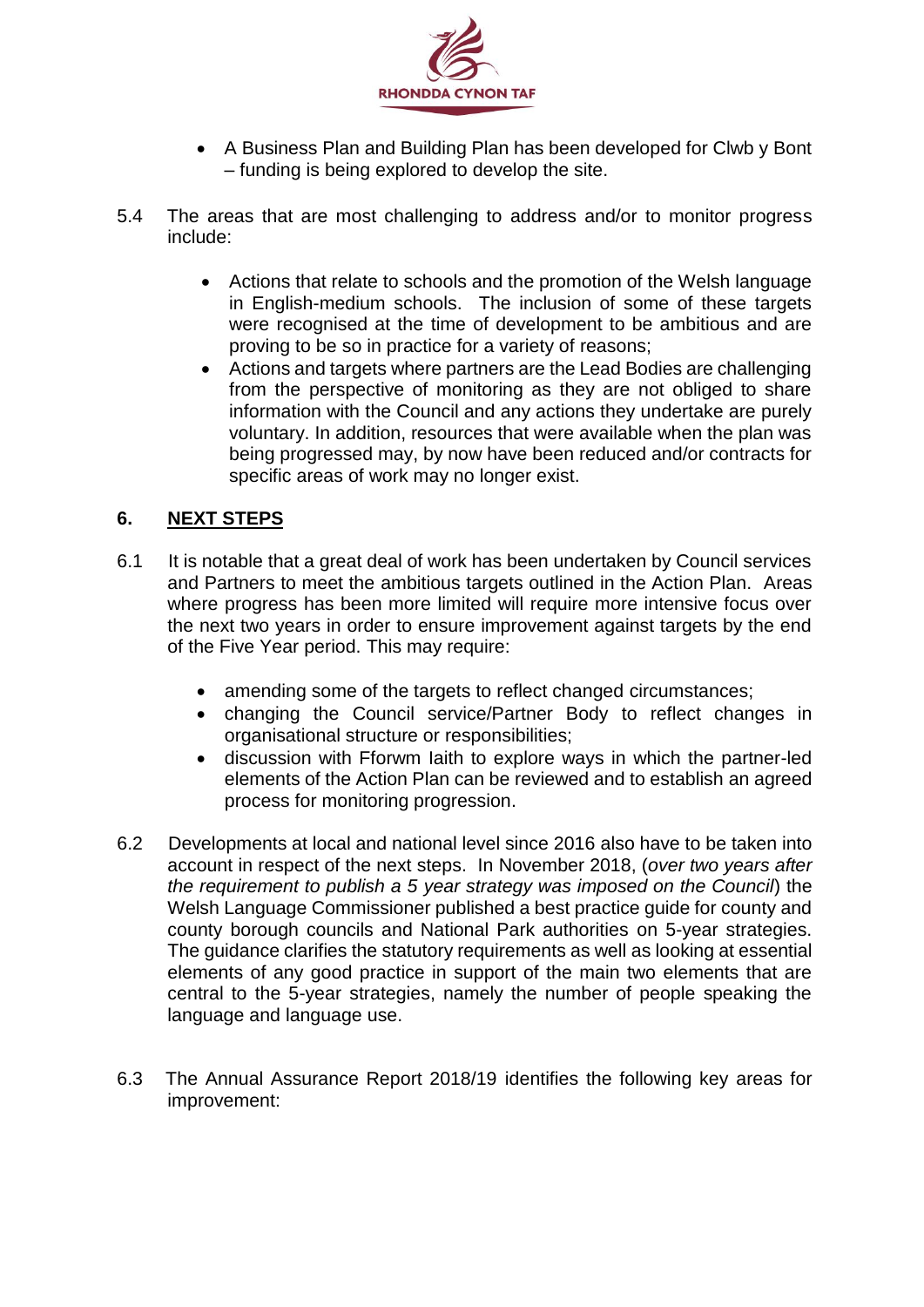

- While recognising that users' experiences continue to improve, consistency is needed to build trust that services are always available in Welsh, and that Welsh is not treated less favourably than English;
- Organisations need to encourage the use of Welsh language services, make them easy to use, and understand the reality of users' experiences;
- Organisations need to give strategic and detailed consideration to increasing the use of Welsh when they make policy decisions, and in relation to the language of internal operations.
- 6.4 As noted in this year's Annual Monitoring Report to the Welsh Language Commissioner, the delivery of Welsh language tuition to 455 members of Council staff (March 2019) at all levels with additional Welsh language training in the Autumn term 2018 for Early Years and Family Support Service settings has been commended. However it is evident now that moving learners along the language continuum must be a priority for the Council if we are to meet all our statutory obligations. It is notable that 14 of the 23 service self-evaluations for 18/19 identified the need to improve the Welsh language skills of their staff and the majority of the 14 have front line delivery responsibilities. Enhancing the offer to staff and supporting them to access the training available will increase in importance as the Five Year Strategy reaches its final stage.
- 6.5 To support Councils to meet many of their targets in 5-year strategies, the Welsh Government has funded a programme called Cymraeg Gwaith/Work Welsh, which provides access for the first time, to free Welsh language tuition and materials utilising three approaches:
	- Free on-line tutoring (10 hour courses) for beginners;
	- Free 120hr/240hr over one financial year to support language progression;
	- Free week long residential courses to move learners from intermediate to advances.
- 6.6 There is an expectation that Councils take full advantage of this provision, as it is being provided in direct response to the sector's concern over training costs. Neath Port Talbot, Cardiff, Caerphilly, Conwy and Ceredigion Councils have already started with Cymraeg Gwaith/Work Welsh programmes, as well as some Local Health Boards. Welcome though access to free tuition is, there remains a challenge for services in respect of staff cover.
- 6.7 Finally, at a local level, the Council's successful bid to host the National Eisteddfod in 2022 is testament to its commitment to facilitating and promoting the language within the county. It will provide opportunities to further develop accessible Welsh-medium and bilingual activities for residents that will contribute to achieving a number of the targets in the Action Plan.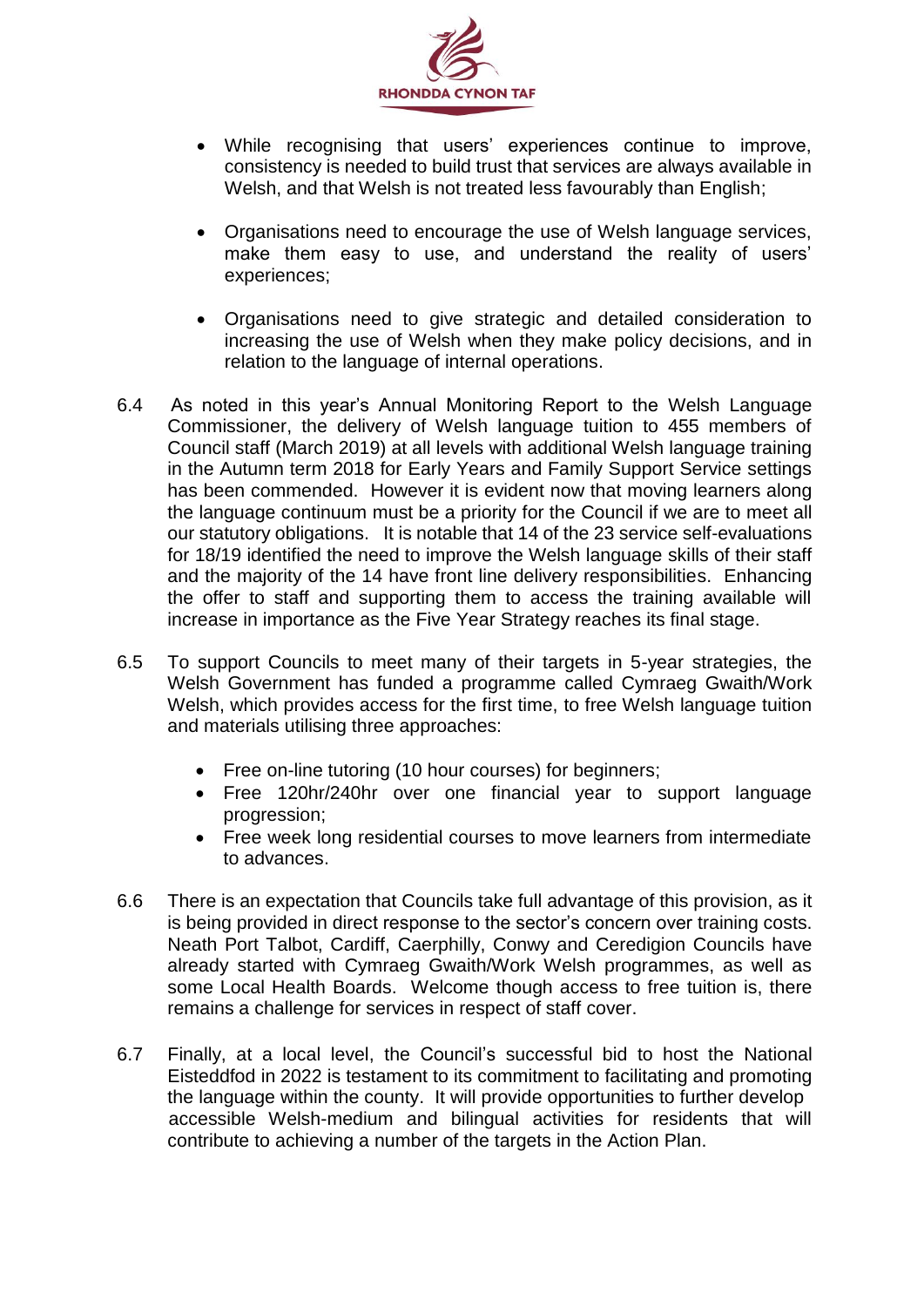

## **7. EQUALITY AND DIVERSITY IMPLICATIONS**

7.1 An Equalities Impact Assessment is not required.

#### **8. CONSULTATION**

8.1 A consultation process was undertaken before the Welsh Language Promotion Strategy and Action Plan was approved in 2017.

#### **9. FINANCIAL IMPLICATION(S)**

9.1 There are no financial implications aligned to this report. However, there will be costs and resources as yet not fully ascertained in respect of implementation of the Strategy and Action Plan. Non-compliance with a standard could incur financial penalties of up to £5,000.

#### **10. LEGAL IMPLICATIONS** *OR* **LEGISLATION CONSIDERED**

10.1 Welsh Language (Wales) Measure 2011 and Welsh Language Statutory Standards 2015 regulate this area of work.

#### **11. LINKS TO THE CORPORATE AND NATIONAL PRIORITIES AND THE WELL-BEING OF FUTURE GENERATIONS ACT.**

- 11.1 The Welsh language is a cross-cutting theme in the Corporate Plan and underpins all corporate priorities as the Council is required to comply with the amended Compliance Notice issued by the Welsh Language Commissioner in September 2016.
- 11.2 A statutory Annual Compliance Report is submitted to the Welsh Language Commissioner outlining the work undertaken by the Council to comply with the Welsh language statutory standards that will contribute to the Welsh Government's longer-term goal of 1 million Welsh speakers by 2050. The work undertaken to achieve these standards involves working collaboratively with partners and residents to facilitate a wide range of opportunities for the use of the Welsh language in communities across the county.
- 11.3 The Welsh language is directly related to Goal 6 of the Well-being of Future Generations Act - a Wales of vibrant culture and thriving Welsh language. It also contributes to the creation of a more equal Wales by providing opportunities for Welsh speakers to access Council services in the medium of Welsh if they so wish.

#### **12. CONCLUSION**

12.1 Good progress has been made against key areas of the Welsh Language Promotion Action Plan as highlighted in Section 5 above. However, some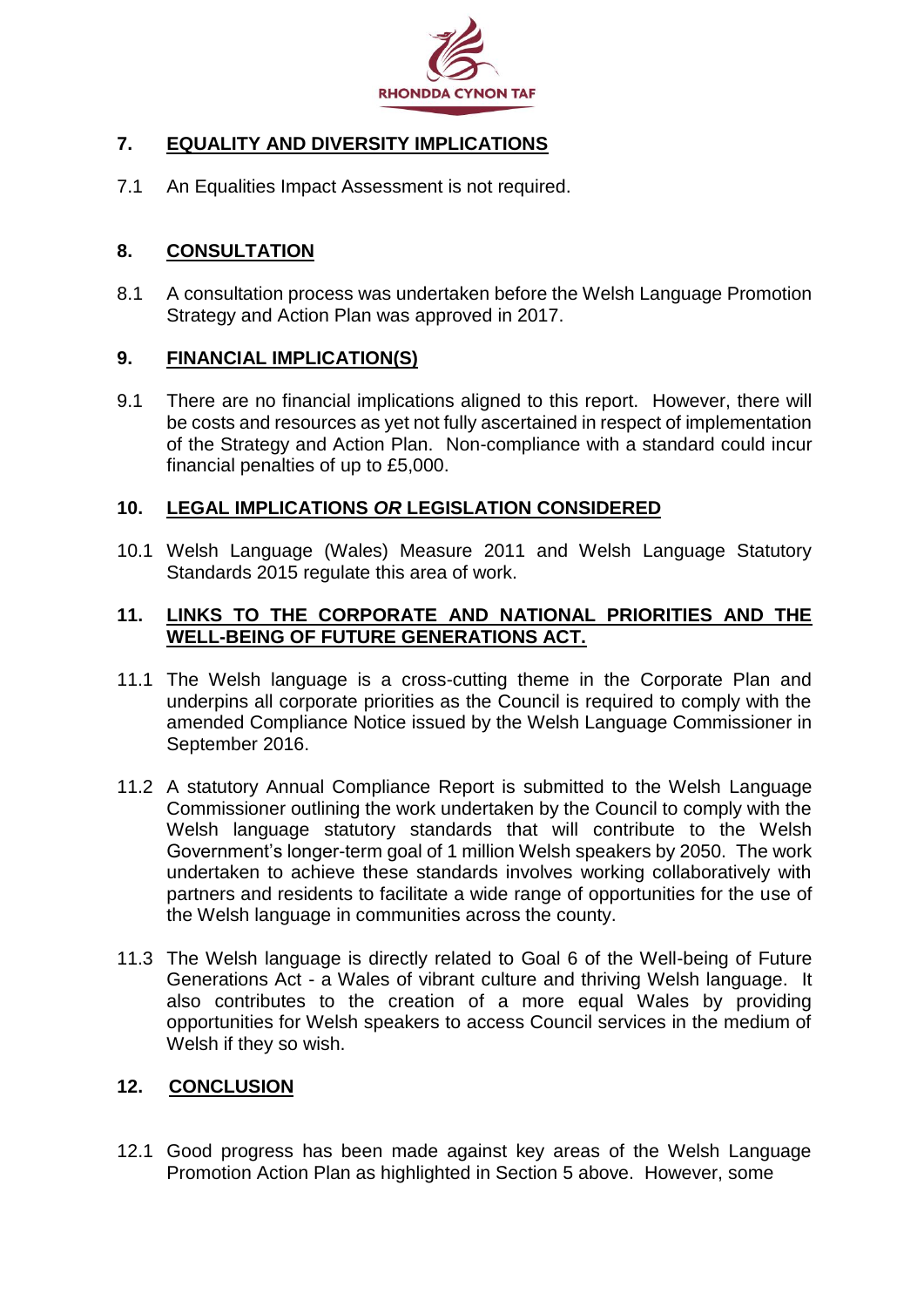

 targets are challenging as they are very ambitious and further work is required over the remaining two years to address them in collaboration with key partners.

12.2 It is also an appropriate time to review the actions and targets with partners to ensure that they remain relevant and meaningful in the light of changes to organisations and guidance issued at a national level.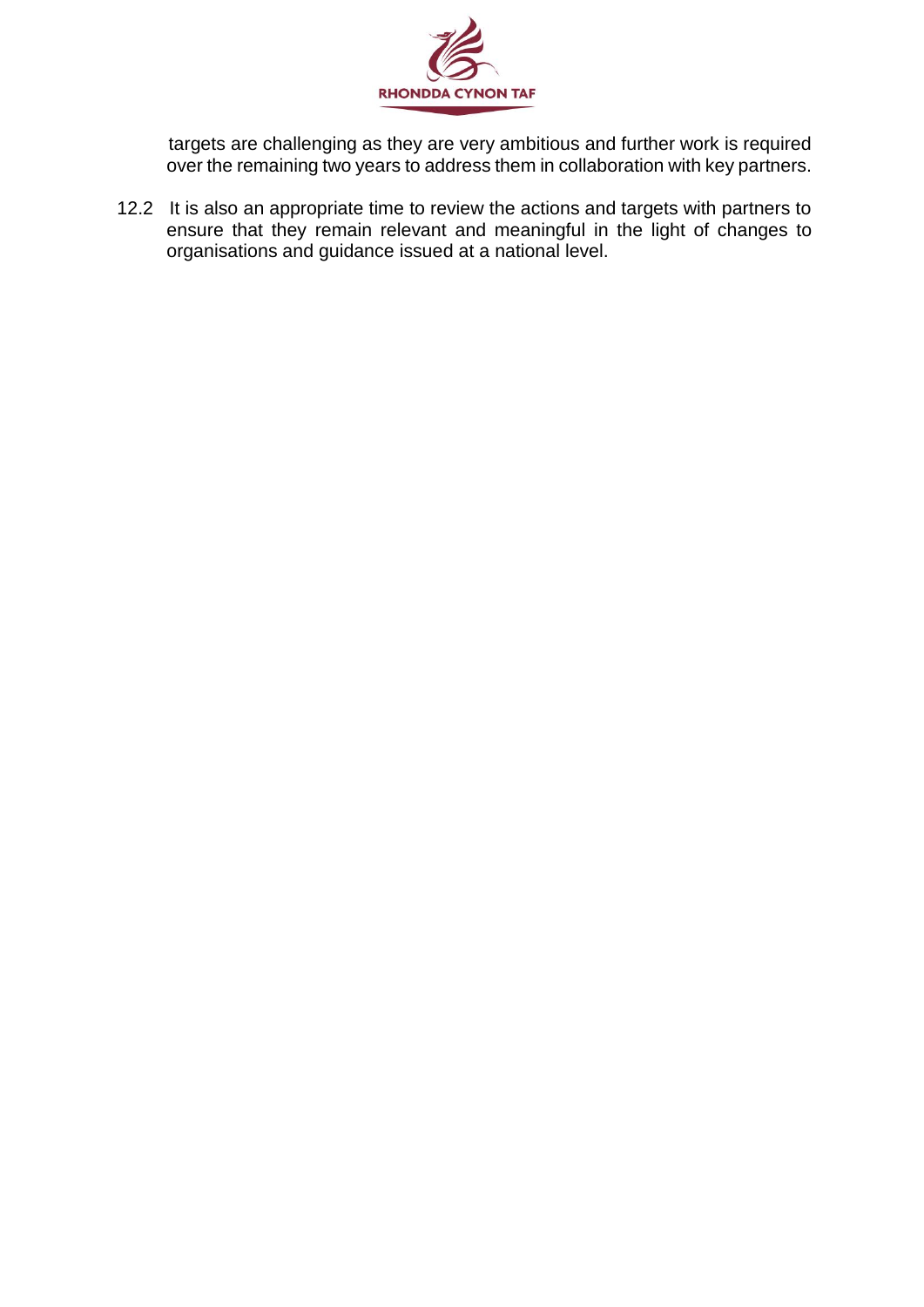

# **LOCAL GOVERNMENT ACT 1972**

## **AS AMENDED BY**

## **THE LOCAL GOVERNMENT (ACCESS TO INFORMATION) ACT 1985**

## **RHONDDA CYNON TAF COUNTY BOROUGH COUNCIL**

### **OVERVIEW AND SCRUTINY COMMITEE NOVEMBER 2019**

## **WELSH LANGUAGE SERVICES – WELSH LANGUAGE PROMOTION STRATEGY PROGRESS REPORT**

## **REPORT OF DIRECTOR PUBLIC HEALTH, PROTECTION AND COMMUNITY SERVICES IN DISCUSSION WITH COUNCILLOR GERAINT HOPKINS, CABINET MEMBER FOR ADULT COMMUNITY SERVICES & WELSH LANGUAGE**

**Item:** Welsh Language Services – Welsh Language Promotion Strategy Progress Report

## **Background Papers**

Back ground papers should be a List of documents relating to the subject matter of the report which in the officers opinion will:

- a) Disclose any facts or matters on which the report or an important part of the report is based; and
- b) Which have been relied on to a material extent in preparing the report

But does not include published works or those which disclose exempt or confidential information

**Officers to contact:** Wendy Edwards, Service Director Community Services - 01443 425512;

Steffan Gealy, Service Manager, Welsh Language Services - 01443 570002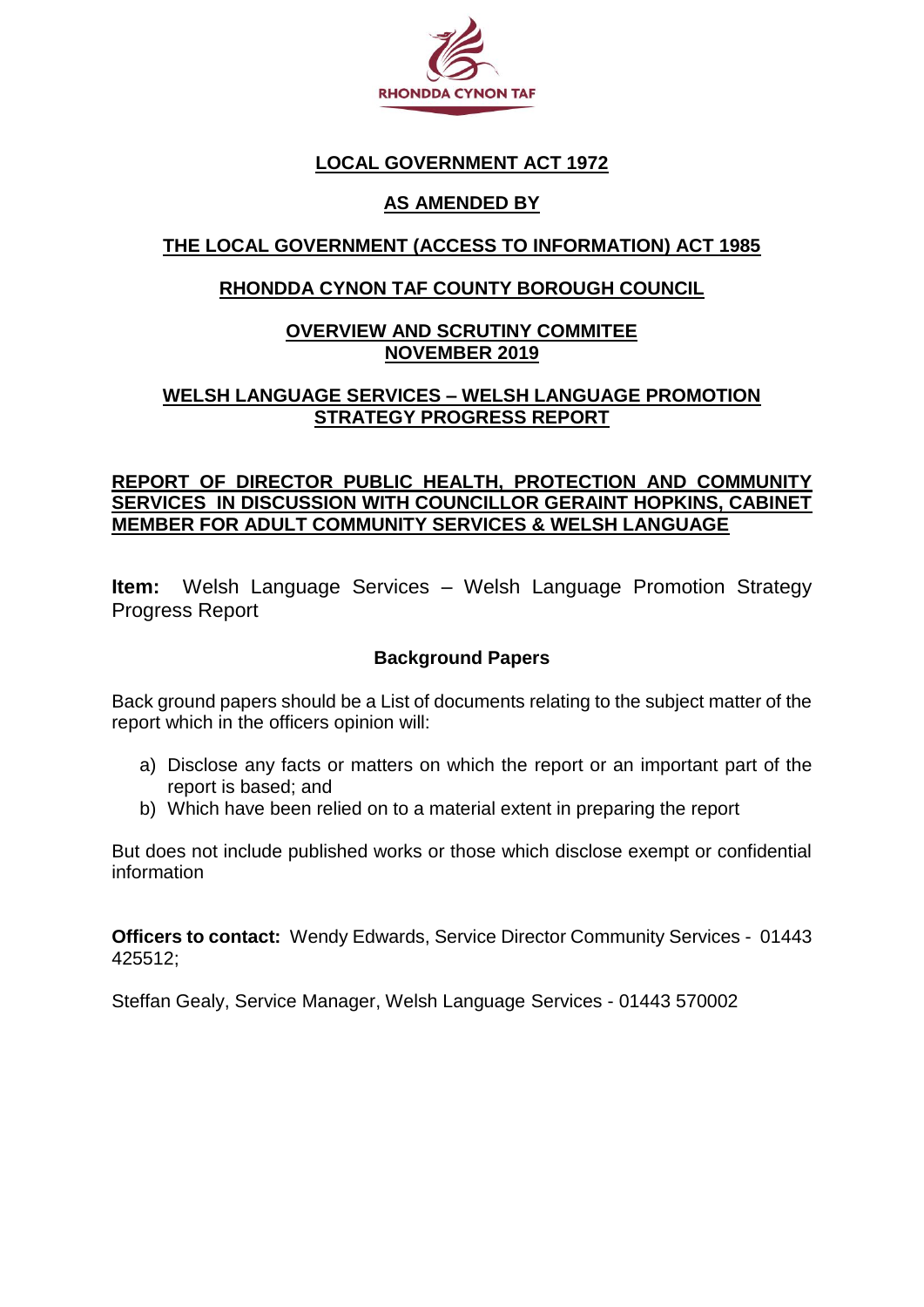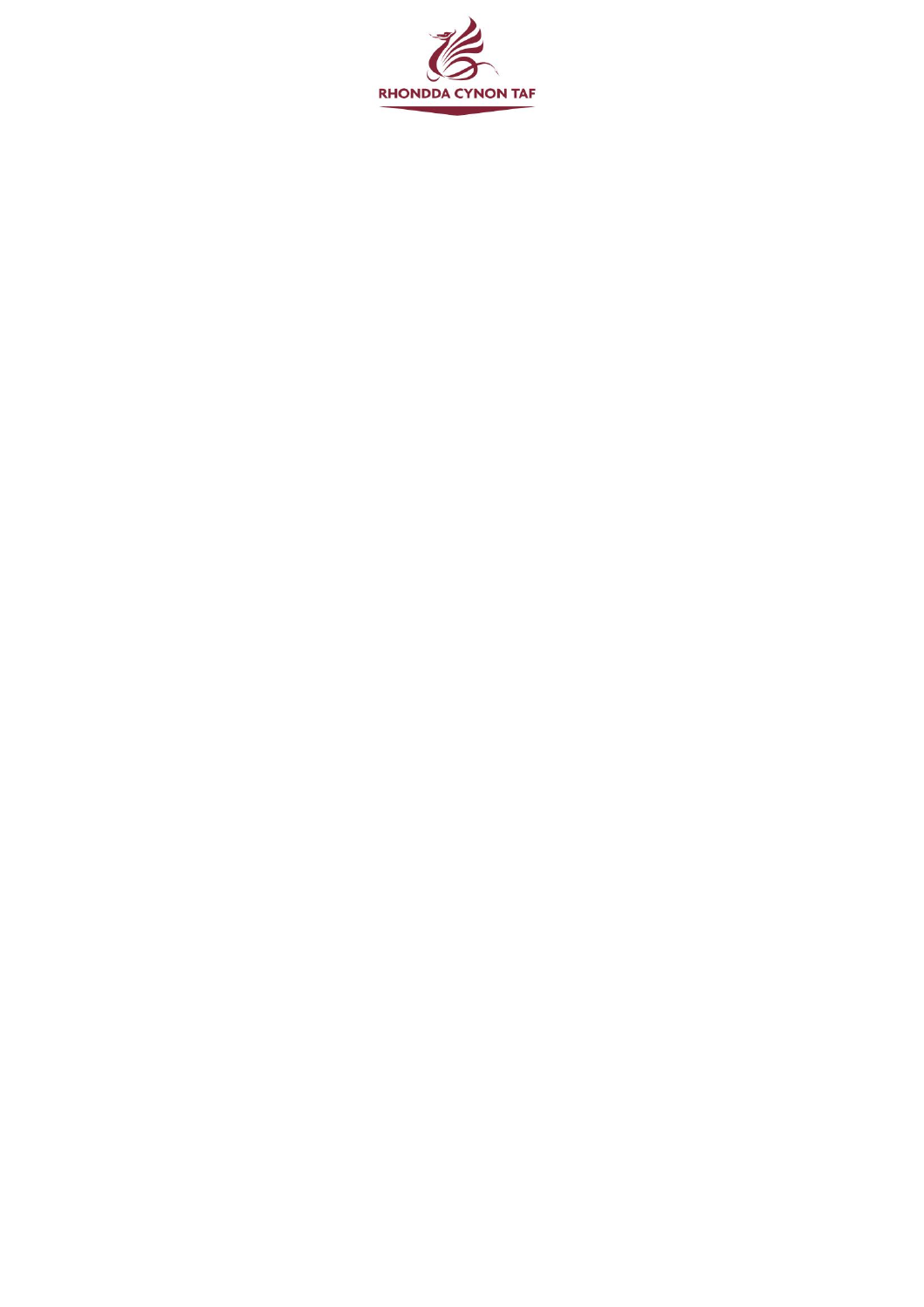# **Action Plan to Promote the Welsh Language in Rhondda Cynon Taf**

The following Action Plan aims to build on the progress made by the Council and its partners in developing the Welsh language in Rhondda Cynon Taf over many years. It is a five year plan which focuses on:

- growing the number of people able to speak Welsh by 3%,
- increasing the use of the Welsh language in all aspects of community and public life, and
- raising awareness of the importance of the Welsh language as an essential part of the cultural identity and character of the South Wales valleys.

The Action Plan reflects the partnership approach that is essential to achieving these aims. It is divided into two parts so that there is clarity between the role and responsibility of the Council and the roles and responsibilities of Fforwm Iaith members for achievement of targets.

**Part 1** outlines the activities and targets that the Council is responsible for achieving either through direct delivery or through the commissioning of services from partner organisations;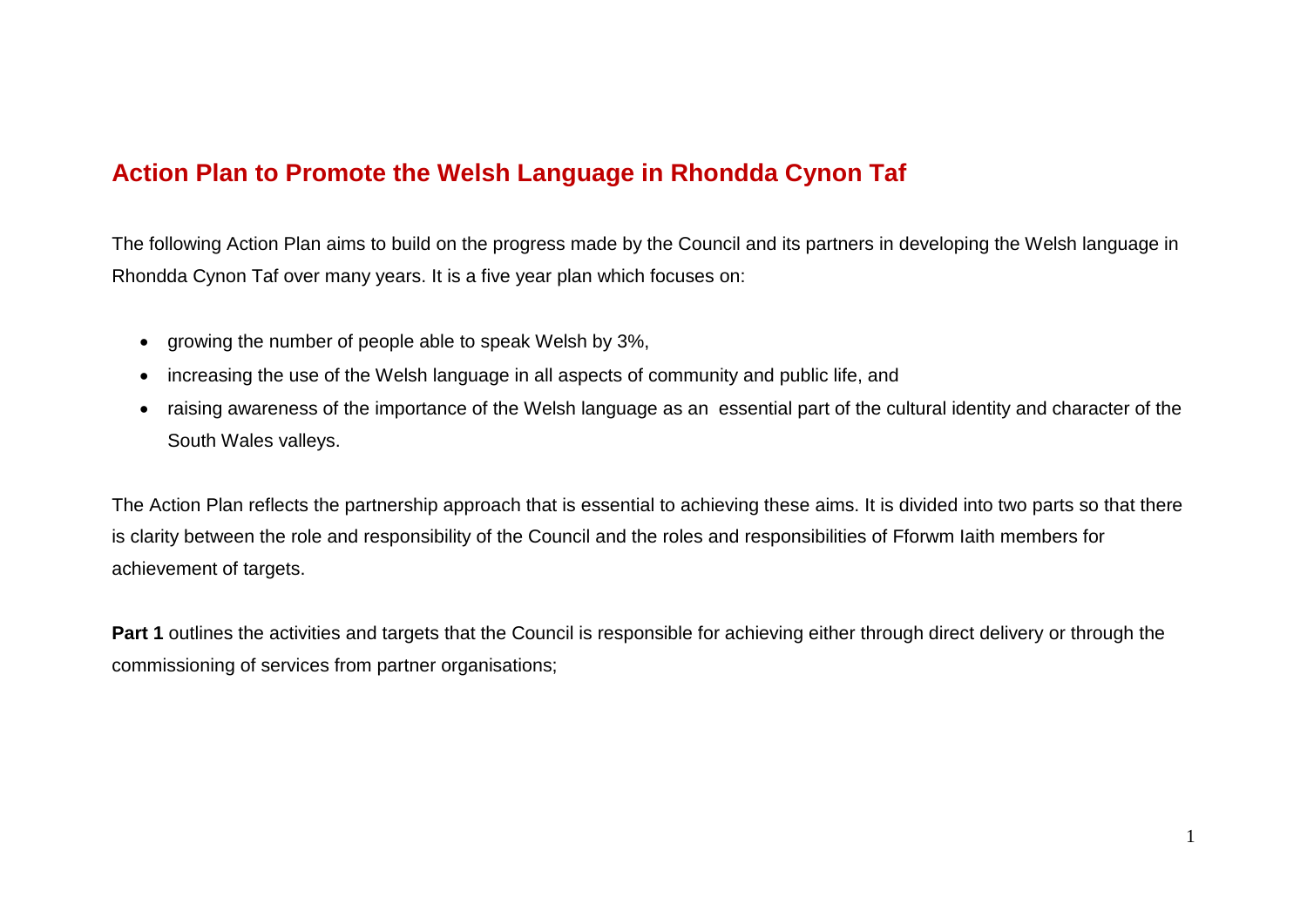Part 2 outlines the activities and targets that Fforwm laith members are responsible for achieving under their current funding agreements with Welsh Government and other organisations which aligns with the Strategy for the Promotion of the Welsh Language.

It is recognised that the Council has no control over the activities and achievement of targets of partners as identified in Part 2 but the Council may be in a position to work collaboratively and commission Fforwm Iaith members to deliver additional activities in order to meet the Council's targets as identified in Part 1 of the Action Plan.

It should be noted that the overall responsibility for the 5 Year Strategy, and accountability for its implementation lies with the Council in accordance with Standard 145 of the Welsh Language Regulations 2015.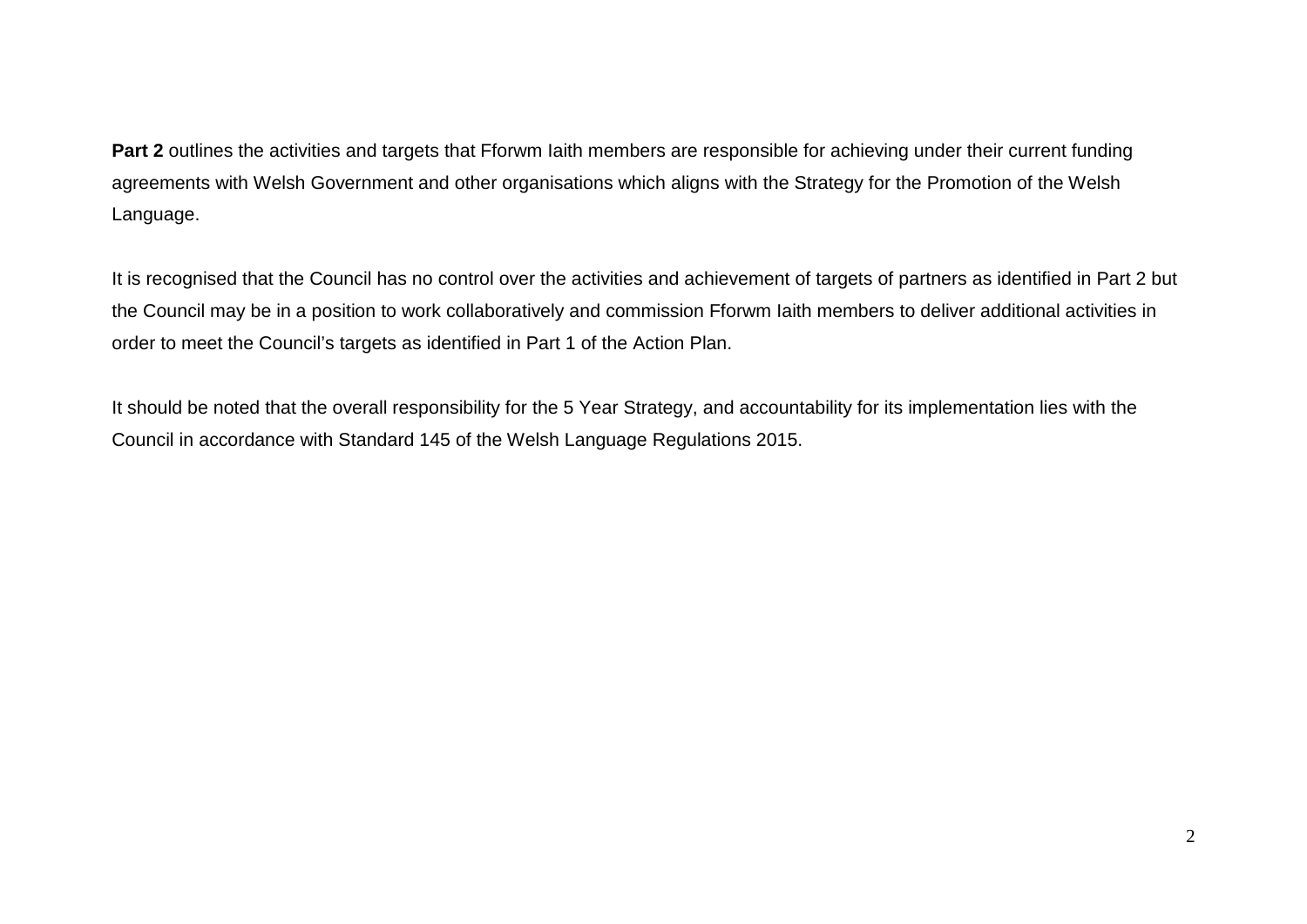# PART 1

| <b>Policy Area</b> | <b>Aims</b>        | <b>Activity</b>    | <b>Target by</b>   | <b>Council</b>      | <b>Potential</b>        | <b>Progress to date</b>    |
|--------------------|--------------------|--------------------|--------------------|---------------------|-------------------------|----------------------------|
|                    |                    |                    | 2021               | service(s)          | partner(s)              | (August 2019)              |
| Education -        | Provide            | Work with the      | Ensure that 10     | <b>Flying Start</b> | 'Cam wrth Gam'          | - 20 Flying Start          |
| <b>Early Years</b> | appropriate        | Cam wrth Gam       | childcare          |                     | (Mudiad Meithrin)       | practitioners have         |
| provision          | Welsh language     | project which      | workers from       |                     |                         | completed Croesi'r Bont    |
|                    | and childcare      | delivers a Level 3 | <b>RCT</b> and the |                     |                         | Courses.                   |
|                    | training for early | Diploma in         | surrounding        |                     |                         | - 12 Flying Start          |
|                    | years              | Children's Care,   | area are           |                     |                         | practitioners have         |
|                    | practitioners in   | Learning and       | trained            |                     |                         | enrolled to start training |
|                    | order to increase  | Development        | annually and       |                     |                         | from September 2019 in     |
|                    | Welsh-medium       |                    | gain relevant      |                     |                         | Open Learning Welsh        |
|                    | provision          |                    | qualifications     |                     |                         | and Cymraeg Babi           |
|                    |                    |                    |                    |                     |                         | courses at the University  |
|                    |                    |                    |                    |                     |                         | of South Wales.            |
|                    |                    |                    |                    |                     |                         | - Mudiad Meithrin have     |
|                    |                    |                    |                    |                     |                         | delivered Croesi'r Bont    |
|                    |                    |                    |                    |                     |                         | course within Ynishir and  |
|                    |                    |                    |                    |                     |                         | Wattstown setting.         |
|                    |                    |                    |                    |                     |                         |                            |
|                    | Increase number    | Work with Mudiad   | Increase           | <b>Flying Start</b> | <b>Mudiad Meithrin;</b> | Percentage of Flying Start |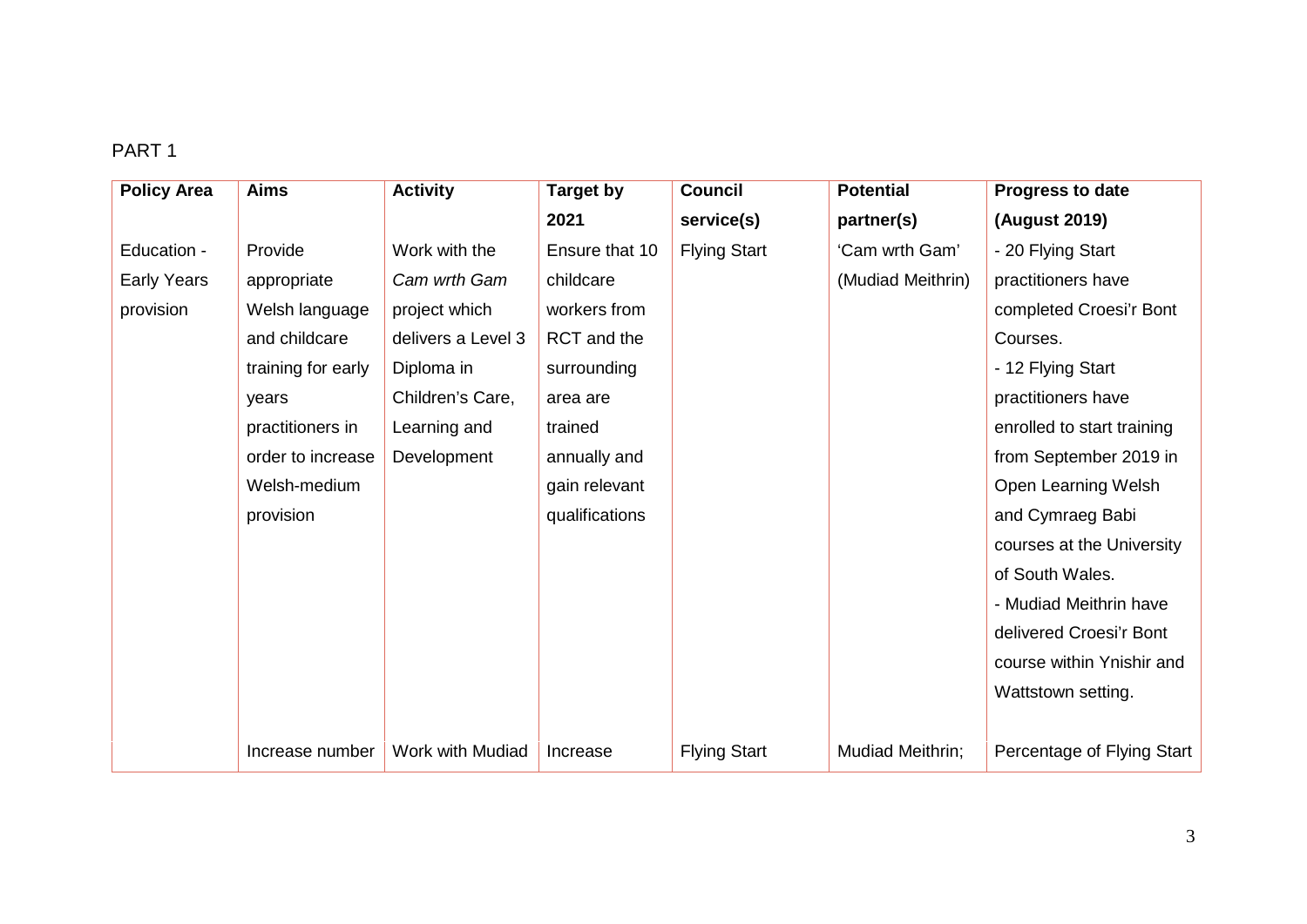| <b>Policy Area</b> | <b>Aims</b>      | <b>Activity</b>        | <b>Target by</b>  | <b>Council</b>      | <b>Potential</b>  | Progress to date            |
|--------------------|------------------|------------------------|-------------------|---------------------|-------------------|-----------------------------|
|                    |                  |                        | 2021              | service(s)          | partner(s)        | (August 2019)               |
|                    | of children      | Meithrin and           | numbers of        |                     | Family            | places delivered through    |
|                    | attending Welsh- | <b>Flying Start to</b> | children          |                     | Information       | the medium of Welsh has     |
|                    | medium (WM)      | promote the            | attending         |                     | Service           | increased from:             |
|                    | early years      | advantages of          | Welsh-medium      |                     |                   | 12% in 2016/17 to           |
|                    | provision        | Welsh-medium           | (WM) early        |                     |                   | 24% in 2018/19              |
|                    |                  | (WM) and pre-          | years provision   |                     |                   | A 100% increase             |
|                    |                  | school education       | by 50%            |                     |                   | between 2016 and 2018.      |
|                    | Increase the use | Include the Welsh      | Identify at least | <b>Flying Start</b> | Wales PPA;        | 6 Flying Start settings, 36 |
|                    | of Welsh in      | language in play       | 10 playgroups /   |                     | PACEY,            | practitioners, have         |
|                    | playgroups and   | activities to          | day nurseries     |                     | <b>NDNA Cymru</b> | undertaken the relevant     |
|                    | day nurseries    | establish basic        | that are able to  |                     |                   | training provided by our    |
|                    | that are mainly  | numeracy and           | introduce basic   |                     |                   | in-house tutor over a 6     |
|                    | English medium   | literacy patterns      | words,            |                     |                   | week period.                |
|                    |                  | in Welsh               | sentence          |                     |                   |                             |
|                    |                  |                        | patterns and      |                     |                   |                             |
|                    |                  |                        | songs in          |                     |                   |                             |
|                    |                  |                        | Welsh.            |                     |                   |                             |
| Education -        | Launch a wide-   | Distribute the         | Launch            | Welsh Language      | Menter laith;     | <b>Flying Start</b>         |
| primary sector     | ranging          | 'Being Bilingual'      | marketing         | <b>Services</b>     | Yr Urdd:          | Centres/Coordinators        |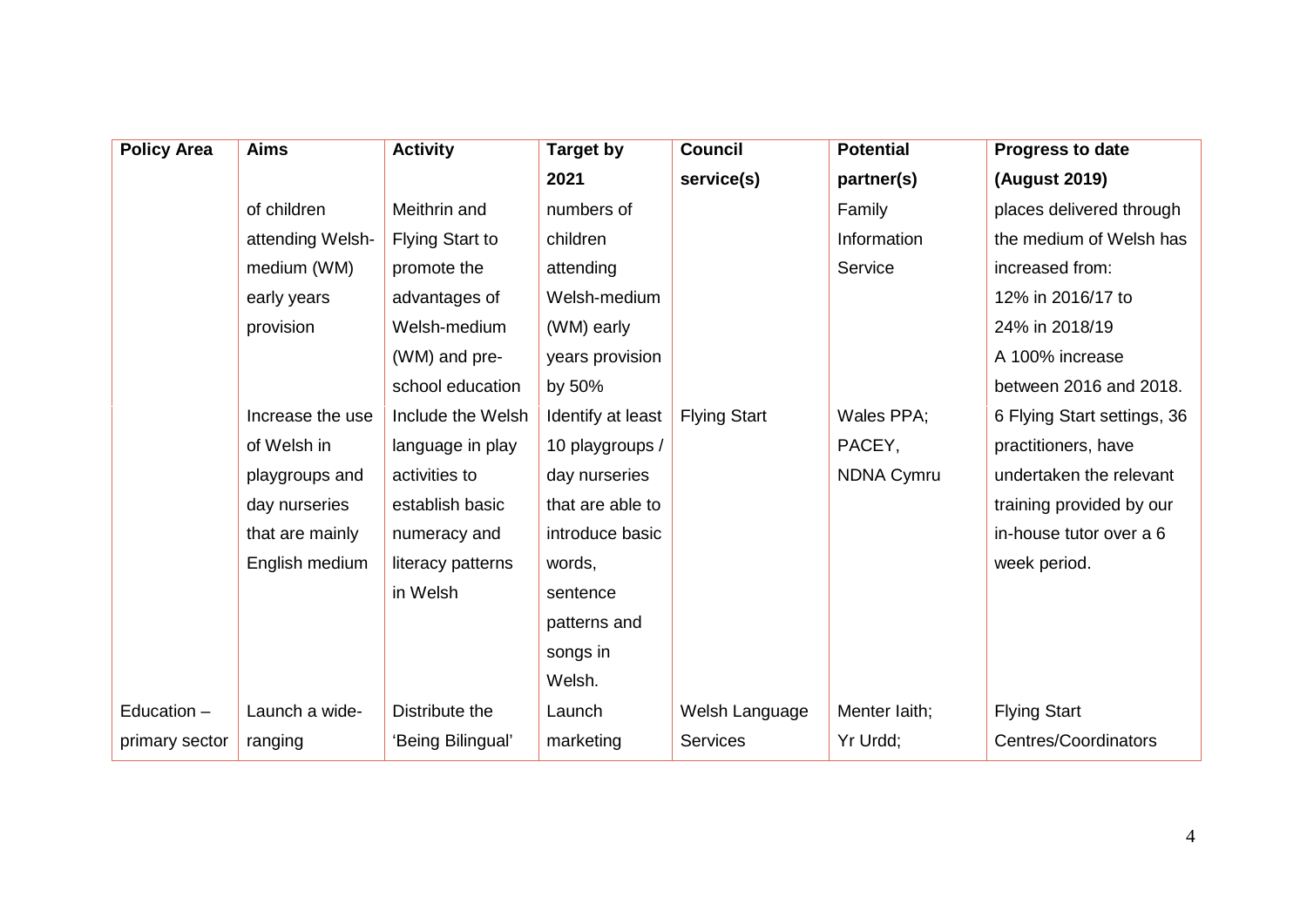| <b>Policy Area</b> | <b>Aims</b>     | <b>Activity</b>    | <b>Target by</b> | <b>Council</b> | <b>Potential</b>    | Progress to date             |
|--------------------|-----------------|--------------------|------------------|----------------|---------------------|------------------------------|
|                    |                 |                    | 2021             | service(s)     | partner(s)          | (August 2019)                |
|                    | marketing       | leaflet and create | campaign in      |                | RHAG;               | distribute 200 booklets      |
|                    | campaign to     | other marketing    | early 2017 and   |                | Fforwm laith;       | annually.                    |
|                    | promote the     | tools to increase  | plan a series of |                | Bro Morgannwg       |                              |
|                    | advantages of   | numbers in         | on-going         |                | <b>Health Board</b> | Welsh Language               |
|                    | Welsh-medium    | Welsh-medium       | publicity events |                |                     | Services have provided       |
|                    | education and   | primary schools    | and activities   |                |                     | the Communications and       |
|                    | the benefits of |                    | year on year     |                |                     | <b>Public Relations team</b> |
|                    | bilingualism    |                    |                  |                |                     | with a number of             |
|                    |                 |                    |                  |                |                     | resources and content to     |
|                    |                 |                    |                  |                |                     | promote via our social       |
|                    |                 |                    |                  |                |                     | media channels, including    |
|                    |                 |                    |                  |                |                     | the Welsh Government's       |
|                    |                 |                    |                  |                |                     | Cymraeg i Blant videos.      |
|                    |                 |                    |                  |                |                     |                              |
|                    |                 |                    |                  |                |                     |                              |
|                    |                 |                    |                  |                |                     |                              |
|                    | Increase the    | Relocate Ysgol     | Increase         | Education      | School              | Tonyrefail have been         |
|                    | capacity of     | Gymraeg            | capacity by at   |                |                     | enjoying newly               |
|                    | Welsh-medium    | Tonyrefail to the  | least 60 places  |                |                     | refurbished and improved     |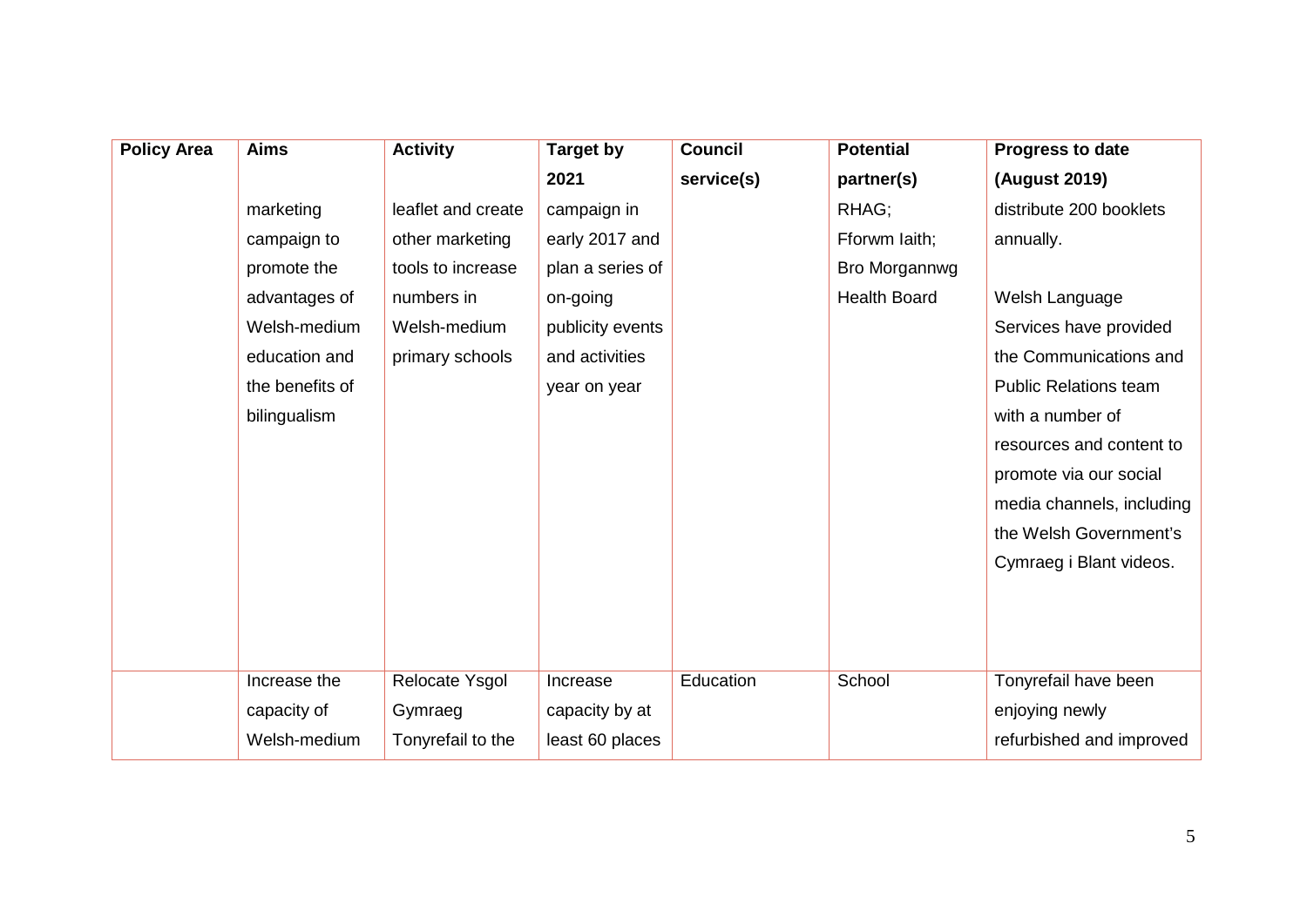| <b>Policy Area</b> | <b>Aims</b>      | <b>Activity</b>       | <b>Target by</b> | <b>Council</b> | <b>Potential</b> | Progress to date           |
|--------------------|------------------|-----------------------|------------------|----------------|------------------|----------------------------|
|                    |                  |                       | 2021             | service(s)     | partner(s)       | (August 2019)              |
|                    | primary schools  | current Tonyrefail    |                  |                |                  | facilities since September |
|                    | in key locations | <b>Primary School</b> |                  |                |                  | 2018. Capacity increased   |
|                    |                  | site                  |                  |                |                  | by 120 (source Cabinet     |
|                    |                  |                       |                  |                |                  | Report 9/4/19)             |
|                    |                  |                       |                  |                |                  |                            |
|                    | Increase the     | <b>Extend Ysgol</b>   | Increase         | Education      | School           | Extension completed in     |
|                    | capacity of      | Gymraeg               | capacity by at   |                |                  | 2018 as planned. Further   |
|                    | Welsh-medium     | Llwyncelyn to the     | least 100        |                |                  | improvements undertaken    |
|                    | primary schools  | adjacent              | places           |                |                  | in summer 2019.            |
|                    | in key locations | Llwyncelyn            |                  |                |                  | Capacity increased by      |
|                    |                  | Infants site          |                  |                |                  | 100 (source Cabinet        |
|                    |                  |                       |                  |                |                  | Report 9/4/19)             |
|                    |                  |                       |                  |                |                  |                            |
|                    | Consider the     | Plan for the likely   | Draw up          | Education      | Regeneration &   | Education continue to      |
|                    | effects of new   | increase in           | contingency      |                | Planning         | work closely with          |
|                    | housing          | demand for            | plans in         |                |                  | colleagues from            |
|                    | developments     | Welsh-medium          | targeted areas,  |                |                  | Development Control to     |
|                    | on the growth of | education in          | especially in    |                |                  | ensure they are involved   |
|                    | Welsh-medium     | development           | the south of     |                |                  | in the planning stages for |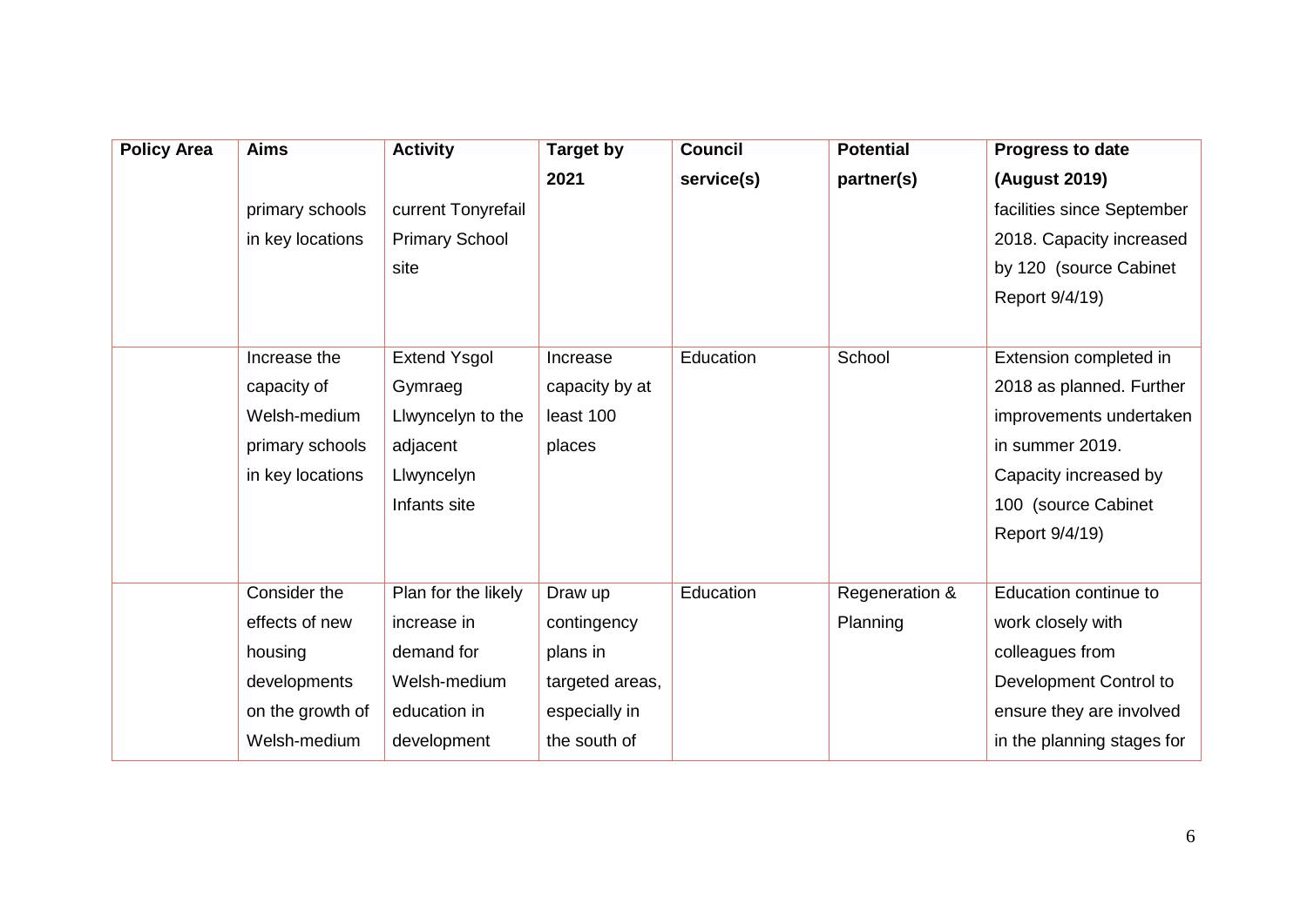| service(s)<br>2021<br>partner(s)<br>(August 2019)<br>education<br>the county<br>new housing<br>areas<br>development at the<br>earliest possible<br>opportunity. Once it is<br>known that a<br>built is agreed, an | <b>Policy Area</b> | <b>Aims</b> | <b>Activity</b> | <b>Target by</b> | <b>Council</b> | <b>Potential</b> | <b>Progress to date</b>    |
|-------------------------------------------------------------------------------------------------------------------------------------------------------------------------------------------------------------------|--------------------|-------------|-----------------|------------------|----------------|------------------|----------------------------|
|                                                                                                                                                                                                                   |                    |             |                 |                  |                |                  |                            |
|                                                                                                                                                                                                                   |                    |             |                 |                  |                |                  |                            |
|                                                                                                                                                                                                                   |                    |             |                 |                  |                |                  |                            |
|                                                                                                                                                                                                                   |                    |             |                 |                  |                |                  |                            |
|                                                                                                                                                                                                                   |                    |             |                 |                  |                |                  |                            |
|                                                                                                                                                                                                                   |                    |             |                 |                  |                |                  |                            |
|                                                                                                                                                                                                                   |                    |             |                 |                  |                |                  | development is definitely  |
|                                                                                                                                                                                                                   |                    |             |                 |                  |                |                  | going to proceed, and the  |
|                                                                                                                                                                                                                   |                    |             |                 |                  |                |                  | number of dwellings to be  |
|                                                                                                                                                                                                                   |                    |             |                 |                  |                |                  |                            |
|                                                                                                                                                                                                                   |                    |             |                 |                  |                |                  | assessment of the impact   |
|                                                                                                                                                                                                                   |                    |             |                 |                  |                |                  | on existing schools in the |
| area is undertaken, to                                                                                                                                                                                            |                    |             |                 |                  |                |                  |                            |
| determine whether there                                                                                                                                                                                           |                    |             |                 |                  |                |                  |                            |
| is a potential shortfall of                                                                                                                                                                                       |                    |             |                 |                  |                |                  |                            |
| school places and in                                                                                                                                                                                              |                    |             |                 |                  |                |                  |                            |
| which education sector                                                                                                                                                                                            |                    |             |                 |                  |                |                  |                            |
|                                                                                                                                                                                                                   |                    |             |                 |                  |                |                  | they will be. The required |
|                                                                                                                                                                                                                   |                    |             |                 |                  |                |                  | business case for finance  |
| for additional school                                                                                                                                                                                             |                    |             |                 |                  |                |                  |                            |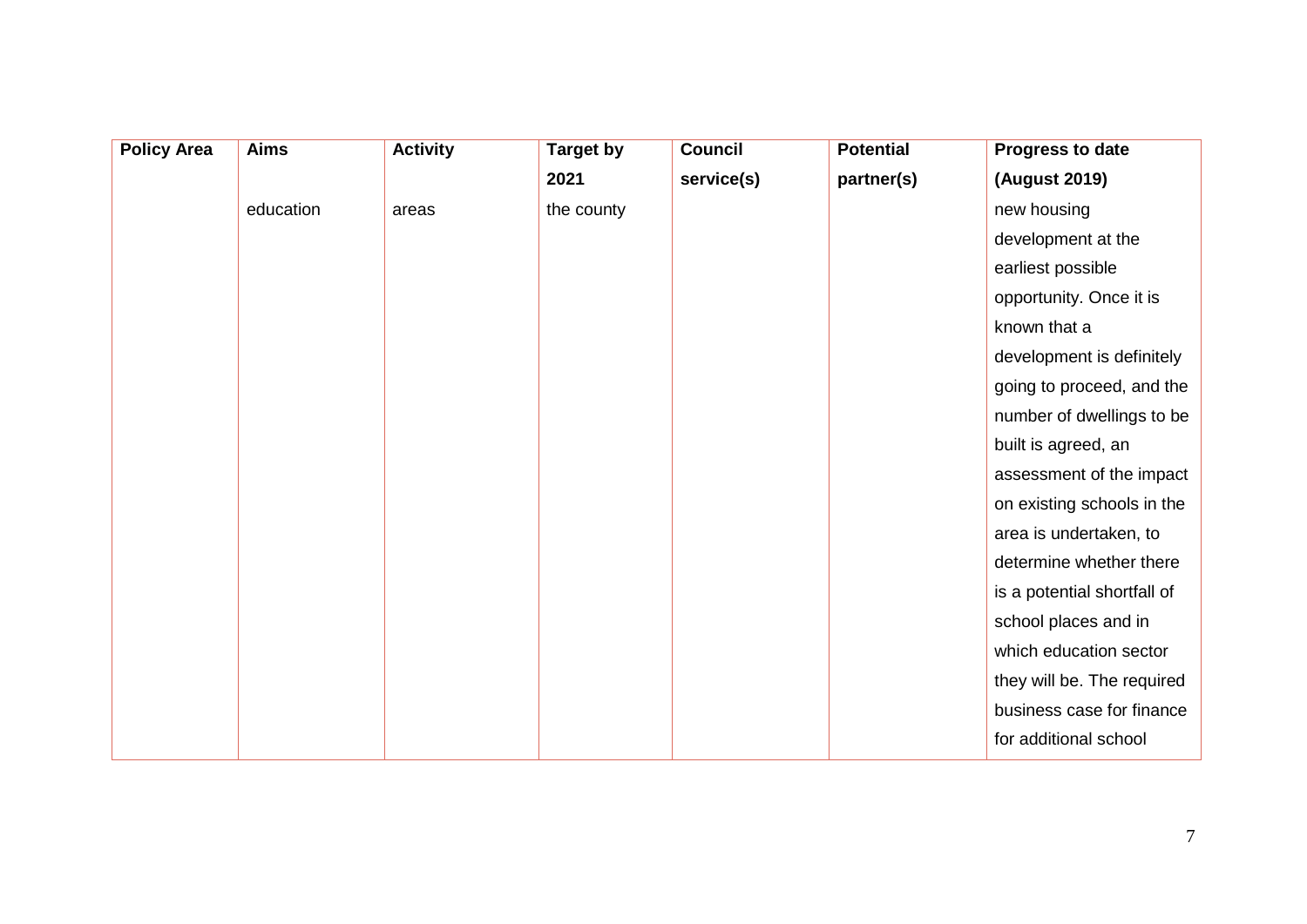| <b>Policy Area</b> | <b>Aims</b>       | <b>Activity</b> | <b>Target by</b> | <b>Council</b> | <b>Potential</b> | Progress to date           |
|--------------------|-------------------|-----------------|------------------|----------------|------------------|----------------------------|
|                    |                   |                 | 2021             | service(s)     | partner(s)       | <b>(August 2019)</b>       |
|                    |                   |                 |                  |                |                  | provision (which could be  |
|                    |                   |                 |                  |                |                  | an extension of existing   |
|                    |                   |                 |                  |                |                  | schools or provision of    |
|                    |                   |                 |                  |                |                  | new ones), will then be    |
|                    |                   |                 |                  |                |                  | made.                      |
|                    | Respond to        | Introduce Welsh | Explore the      | Education      | Schools          | Alternative courses of     |
|                    | Welsh             | as the main     | possibilities of |                |                  | action have been           |
|                    | Government's      | medium of       | piloting the     |                |                  | perused. Namely, the       |
|                    | drive to create a | teaching in the | scheme in a      |                |                  | introduction of Cymraeg    |
|                    | million Welsh     | Foundation      | small number     |                |                  | Campus, a Language         |
|                    | speakers by       | Phase in some   | of primary       |                |                  | Charter framework that     |
|                    | 2050              | English-medium  | schools to       |                |                  | promotes and increases     |
|                    |                   | primary schools | develop          |                |                  | the use of Welsh in EM     |
|                    |                   |                 | children's       |                |                  | schools as reported        |
|                    |                   |                 | bilingual skills |                |                  | below.                     |
|                    |                   |                 | in the           |                |                  |                            |
|                    |                   |                 | Foundation       |                |                  | Additionally, Council have |
|                    |                   |                 | Phase over the   |                |                  | agreed proposals to        |
|                    |                   |                 | next 5 years     |                |                  | amend the language         |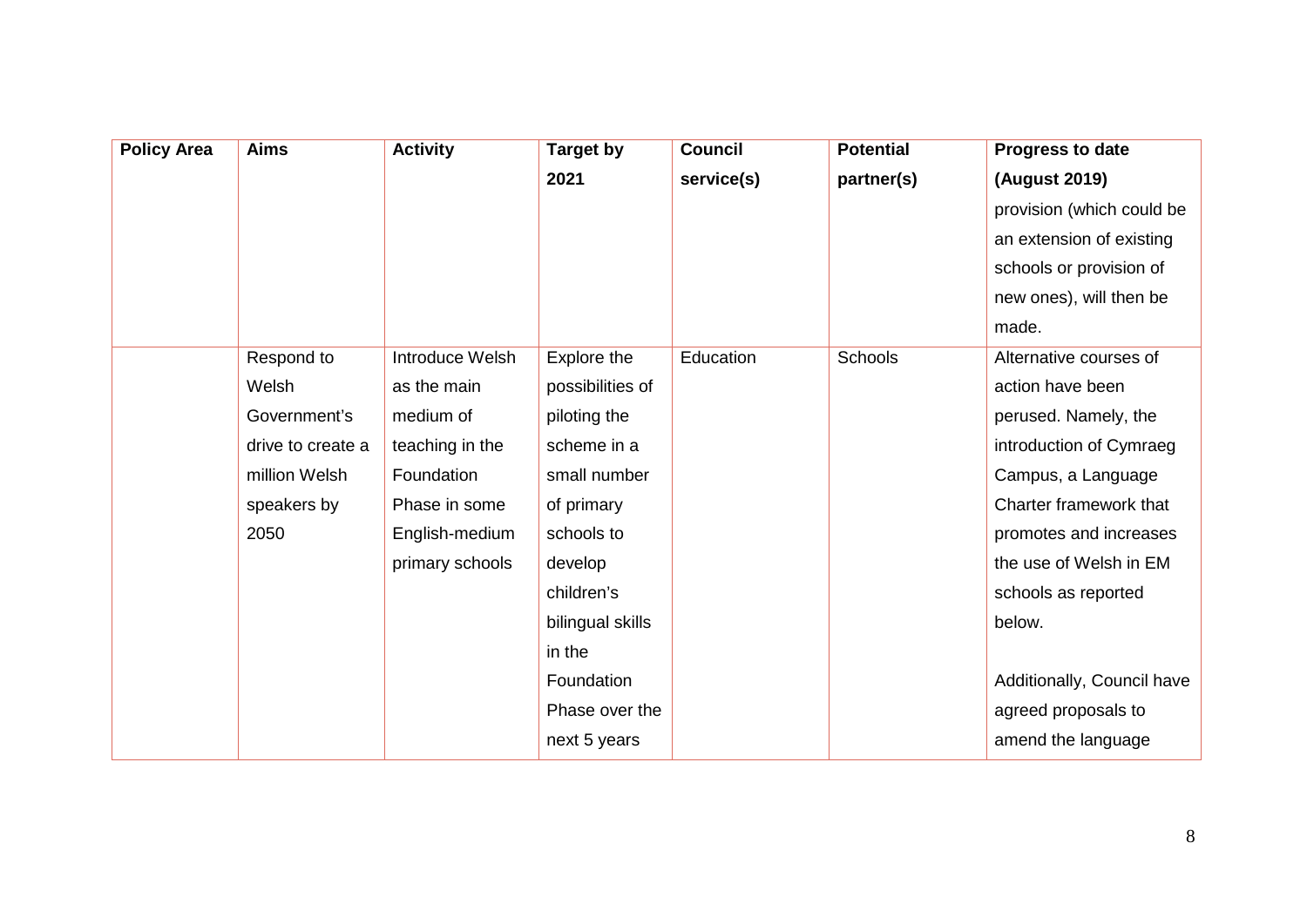| <b>Policy Area</b> | <b>Aims</b> | <b>Activity</b> | <b>Target by</b> | <b>Council</b> | <b>Potential</b> | <b>Progress to date</b>   |
|--------------------|-------------|-----------------|------------------|----------------|------------------|---------------------------|
|                    |             |                 | 2021             | service(s)     | partner(s)       | <b>(August 2019)</b>      |
|                    |             |                 |                  |                |                  | category of Penderyn      |
|                    |             |                 |                  |                |                  | <b>Community Primary</b>  |
|                    |             |                 |                  |                |                  | School from its current   |
|                    |             |                 |                  |                |                  | dual language status to a |
|                    |             |                 |                  |                |                  | 3-11 Welsh medium         |
|                    |             |                 |                  |                |                  | community primary         |
|                    |             |                 |                  |                |                  | school as well as         |
|                    |             |                 |                  |                |                  | increasing the total      |
|                    |             |                 |                  |                |                  | available capacity of     |
|                    |             |                 |                  |                |                  | Dolau Primary School      |
|                    |             |                 |                  |                |                  | (dual language school) to |
|                    |             |                 |                  |                |                  | 921, plus 124 part time   |
|                    |             |                 |                  |                |                  | Nursery places,           |
|                    |             |                 |                  |                |                  | potentially doubling the  |
|                    |             |                 |                  |                |                  | capacity for Welsh-       |
|                    |             |                 |                  |                |                  | medium education          |
|                    |             |                 |                  |                |                  | dependent on parental     |
|                    |             |                 |                  |                |                  | choice.                   |
|                    |             |                 |                  |                |                  |                           |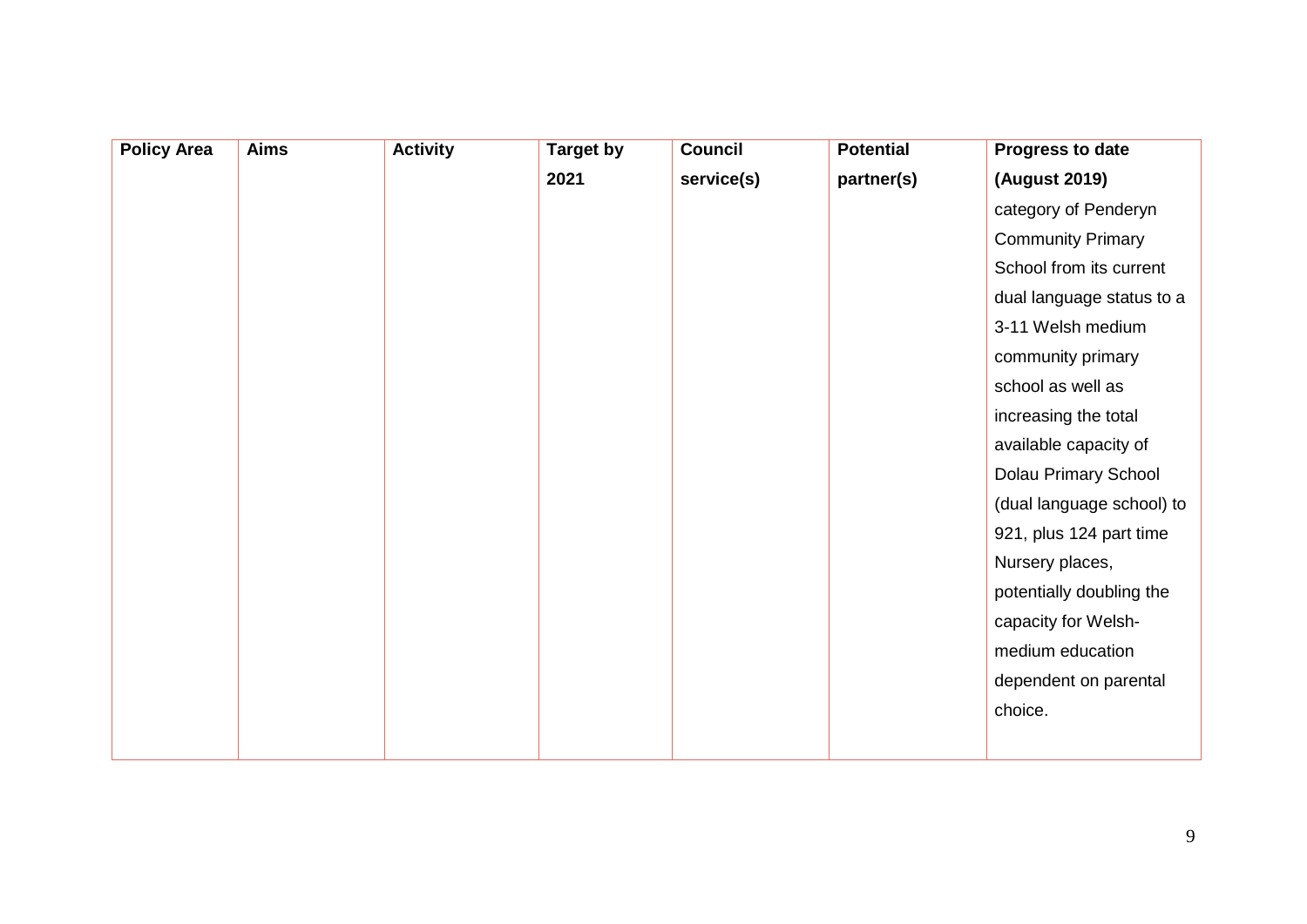| <b>Policy Area</b> | <b>Aims</b>     | <b>Activity</b> | <b>Target by</b> | <b>Council</b>  | <b>Potential</b>     | Progress to date           |
|--------------------|-----------------|-----------------|------------------|-----------------|----------------------|----------------------------|
|                    |                 |                 | 2021             | service(s)      | partner(s)           | (August 2019)              |
|                    | Develop a       | Adapt the       | Develop a        | Welsh Language  | <b>Central South</b> | 'Cymraeg Campus'           |
|                    | Language        | successful      | Language         | <b>Services</b> | Consortium           | piloted successfully with  |
|                    | Charter which   | Language        | Charter for      |                 | Menter laith         | English medium primary     |
|                    | encourages the  | Charter         | pupils studying  |                 | Yr Urdd              | schools in Y Pant cluster. |
|                    | use of Welsh in | implemented by  | Welsh as a first |                 |                      | Scheme has been shared     |
|                    | schools and in  | Gwynedd and     | or second        |                 |                      | with English medium        |
|                    | the community   | Carmarthenshire | language         |                 |                      | primary schools across     |
|                    |                 | LEAs            |                  |                 |                      | RCT. Six schools have      |
|                    |                 |                 |                  |                 |                      | achieved the 'Cymraeg      |
|                    |                 |                 |                  |                 |                      | Campus' bronze award       |
|                    |                 |                 |                  |                 |                      | by the end of July 2019.   |
|                    |                 |                 |                  |                 |                      | Welsh medium primaries     |
|                    |                 |                 |                  |                 |                      | are engaging well with     |
|                    |                 |                 |                  |                 |                      | 'Siarter laith'. All Welsh |
|                    |                 |                 |                  |                 |                      | medium schools have        |
|                    |                 |                 |                  |                 |                      | received the bronze        |
|                    |                 |                 |                  |                 |                      | award and four have        |
|                    |                 |                 |                  |                 |                      | received the silver award  |
|                    |                 |                 |                  |                 |                      | by the end of July 2019.   |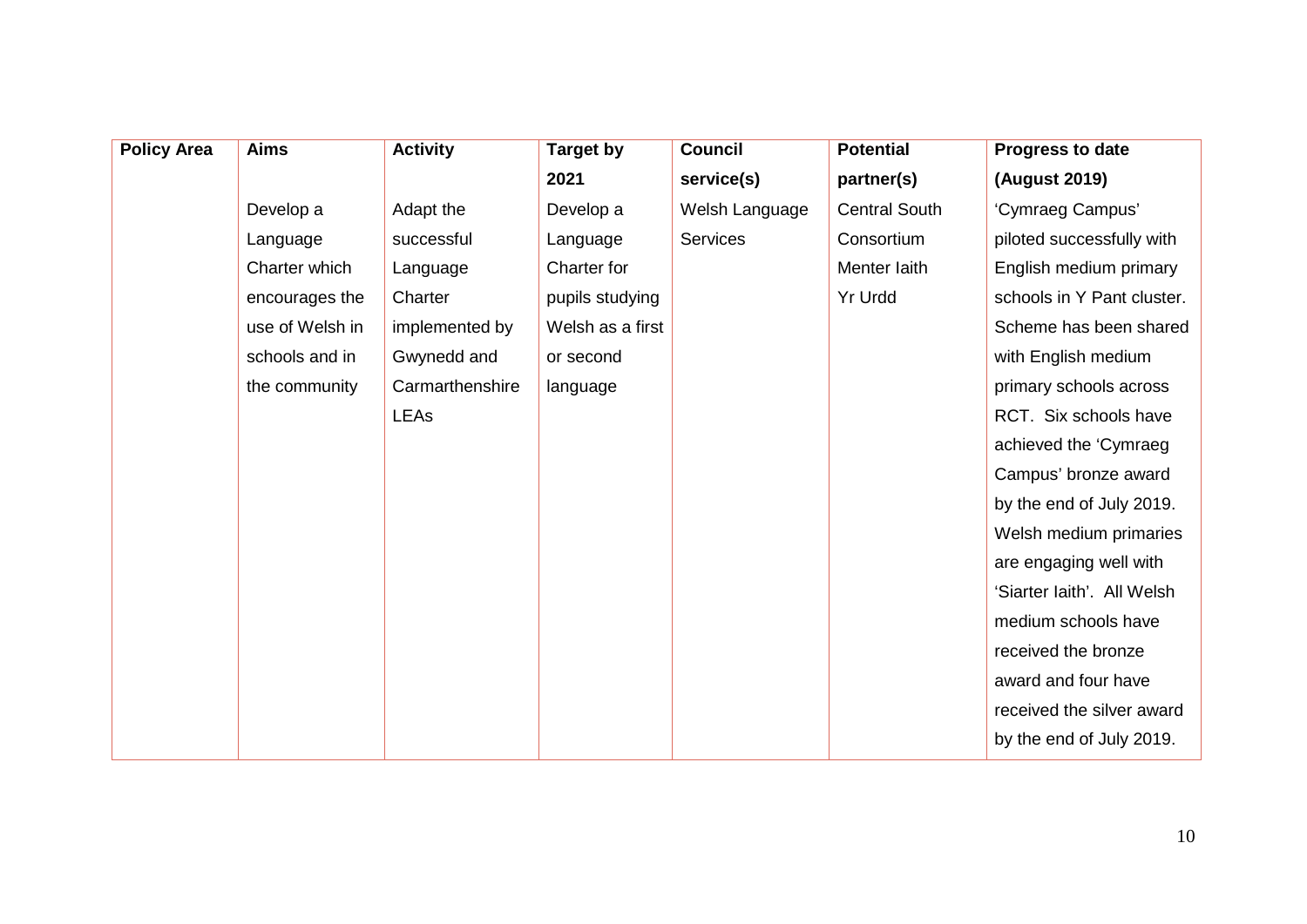| <b>Policy Area</b> | <b>Aims</b>     | <b>Activity</b>  | <b>Target by</b> | <b>Council</b> | <b>Potential</b> | Progress to date                     |
|--------------------|-----------------|------------------|------------------|----------------|------------------|--------------------------------------|
|                    |                 |                  | 2021             | service(s)     | partner(s)       | (August 2019)                        |
|                    |                 |                  |                  |                |                  | 'Siarter laith' has also             |
|                    |                 |                  |                  |                |                  | been introduced to all               |
|                    |                 |                  |                  |                |                  | Welsh medium secondary               |
|                    |                 |                  |                  |                |                  | schools in July 2019.                |
|                    |                 |                  |                  |                |                  |                                      |
| Education -        | Increase number | Draw up plans to | Ensure           | Education      | Schools          | This work is being                   |
| secondary          | of learners in  | increase WM      | increased        |                |                  | undertaken as part of the            |
| sector             | Welsh-medium    | provision as a   | numbers in all   |                |                  | Council's statutory school           |
|                    | secondary       | result of        | WM secondary     |                |                  | planning duties and in               |
|                    | schools         | projected growth | schools by       |                |                  | conjunction with the work            |
|                    |                 | in the primary   | 2021             |                |                  | involving new housing                |
|                    |                 | sector           |                  |                |                  | development. Funding                 |
|                    |                 |                  |                  |                |                  | opportunities are being              |
|                    |                 |                  |                  |                |                  | constantly reviewed as               |
|                    |                 |                  |                  |                |                  | part of the 21 <sup>st</sup> Century |
|                    |                 |                  |                  |                |                  | <b>Schools and Education</b>         |
|                    |                 |                  |                  |                |                  | Programme, and as such               |
|                    |                 |                  |                  |                |                  | will be developing                   |
|                    |                 |                  |                  |                |                  | Business cases are                   |
|                    |                 |                  |                  |                |                  |                                      |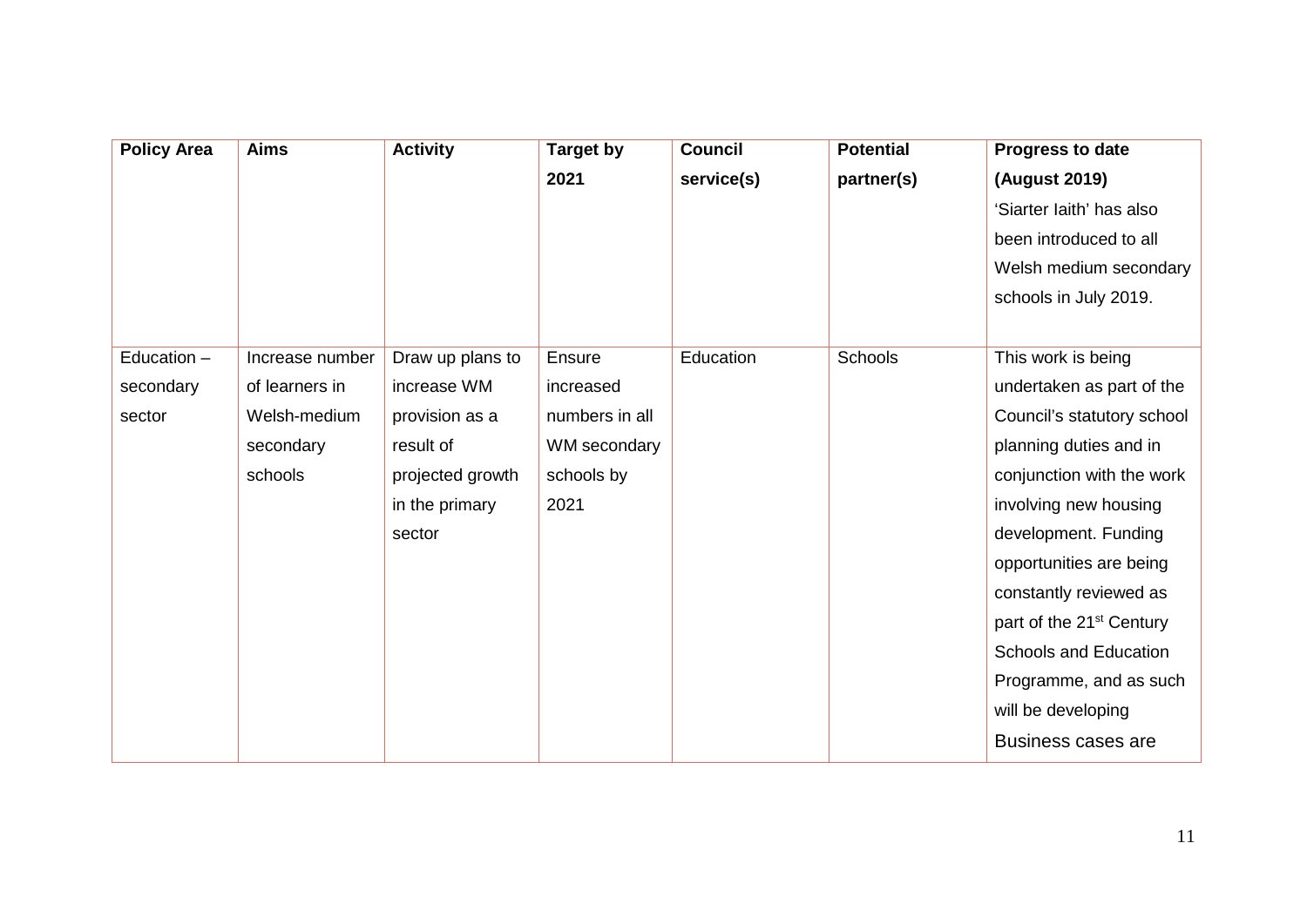| <b>Policy Area</b> | <b>Aims</b>      | <b>Activity</b>   | <b>Target by</b>    | <b>Council</b> | <b>Potential</b> | <b>Progress to date</b> |
|--------------------|------------------|-------------------|---------------------|----------------|------------------|-------------------------|
|                    |                  |                   | 2021                | service(s)     | partner(s)       | (August 2019)           |
|                    |                  |                   |                     |                |                  | being developed to      |
|                    |                  |                   |                     |                |                  | improve and increase    |
|                    |                  |                   |                     |                |                  | capacity of both YG     |
|                    |                  |                   |                     |                |                  | Rhydywaun (by 20%)      |
|                    |                  |                   |                     |                |                  | and YGG Aberdâr (by     |
|                    |                  |                   |                     |                |                  | $16%$ ).                |
|                    |                  |                   |                     |                |                  | <b>Ysgol Gartholwg</b>  |
|                    |                  |                   |                     |                |                  | capacity has increased  |
|                    |                  |                   |                     |                |                  | by 85 after recent work |
|                    |                  |                   |                     |                |                  | to classrooms.          |
|                    | Increase         | Provide support   | Identify a few      | Education      | Schools          | No progress reported.   |
|                    | opportunities in | for English-      | <b>EM</b> secondary |                |                  |                         |
|                    | EM schools to    | medium (EM)       | schools that        |                |                  |                         |
|                    | use Welsh as a   | secondary         | are willing and     |                |                  |                         |
|                    | medium of        | schools to        | able to             |                |                  |                         |
|                    | instruction      | develop along the | increase WM         |                |                  |                         |
|                    |                  | language          | provision in a      |                |                  |                         |
|                    |                  | continuum         | range of            |                |                  |                         |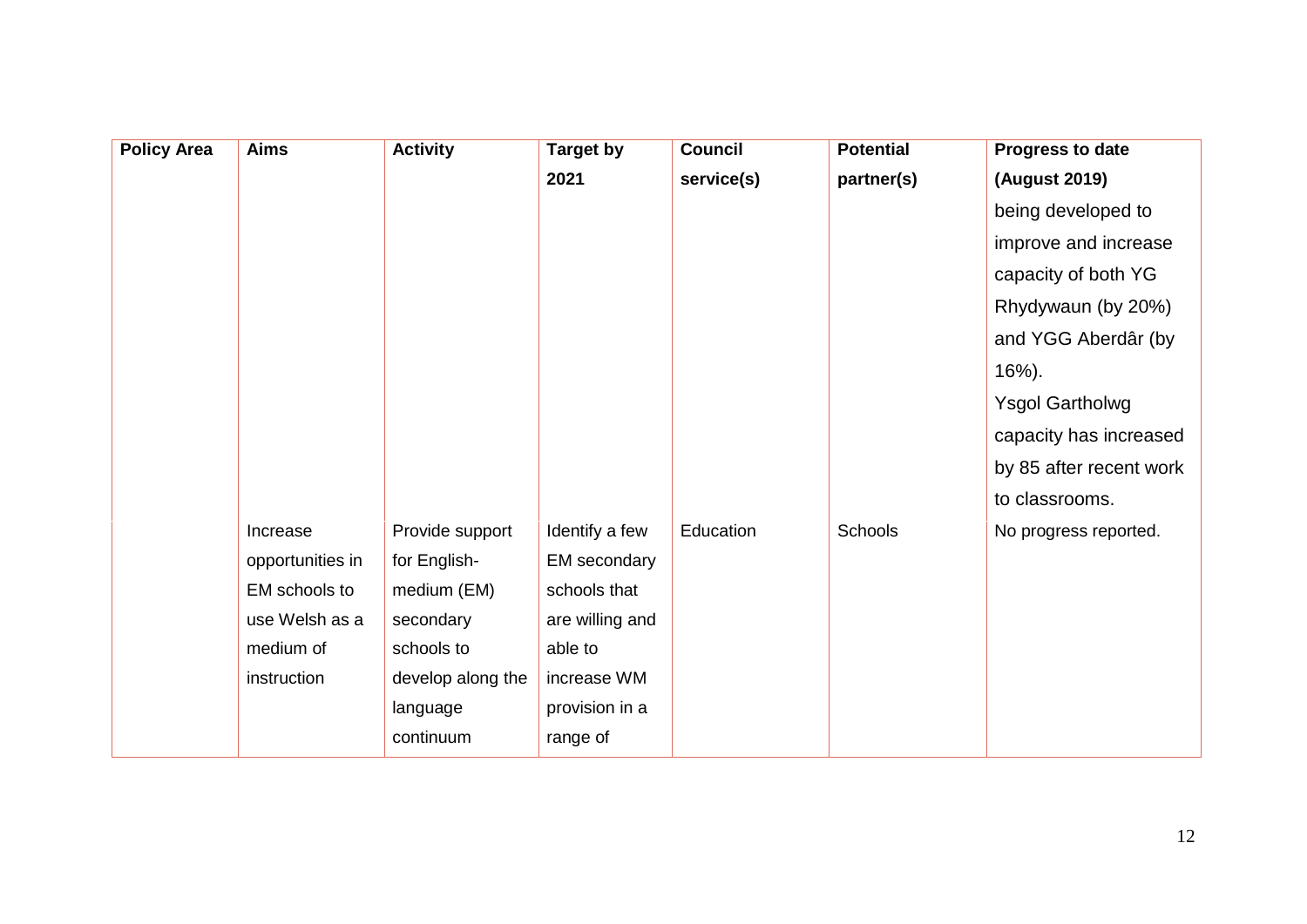| <b>Policy Area</b> | <b>Aims</b>      | <b>Activity</b>  | <b>Target by</b><br>2021<br>subjects | <b>Council</b><br>service(s) | <b>Potential</b><br>partner(s) | Progress to date<br>(August 2019) |
|--------------------|------------------|------------------|--------------------------------------|------------------------------|--------------------------------|-----------------------------------|
|                    | Enable learners  | Explore a        | Identify one                         | Education                    | <b>Central South</b>           | <b>Education and Ysgol</b>        |
|                    | to switch from   | 'Cynllun Trochi' | WM school                            |                              | Consortium                     | Gyfun Cwm Rhondda                 |
|                    | English-medium   | (Immersion       | that could                           |                              | (CSC);                         | submitted a bid for a             |
|                    | to Welsh-        | Scheme) in one   | support a                            |                              | School                         | £20,000 WG grant to               |
|                    | medium           | of the WM        | 'Cynllun Trochi'                     |                              |                                | establish an immersion            |
|                    | education at the | secondary        | and then                             |                              |                                | facility at Ysgol Gyfun           |
|                    | end of KS2       | schools in       | market its                           |                              |                                | Cwm Rhondda. The bid              |
|                    |                  | conjunction with | availability                         |                              |                                | was unsuccessful.                 |
|                    |                  | neighbouring     | across                               |                              |                                |                                   |
|                    |                  | authorities      | neighbouring                         |                              |                                | Work ongoing by a Welsh           |
|                    |                  |                  | authorities                          |                              |                                | in Education Officer and          |
|                    |                  |                  |                                      |                              |                                | the immersion unit in             |
|                    |                  |                  |                                      |                              |                                | Cardiff to develop                |
|                    |                  |                  |                                      |                              |                                | resources and training for        |
|                    |                  |                  |                                      |                              |                                | first language primary            |
|                    |                  |                  |                                      |                              |                                | schools. When                     |
|                    |                  |                  |                                      |                              |                                | completed, this will be           |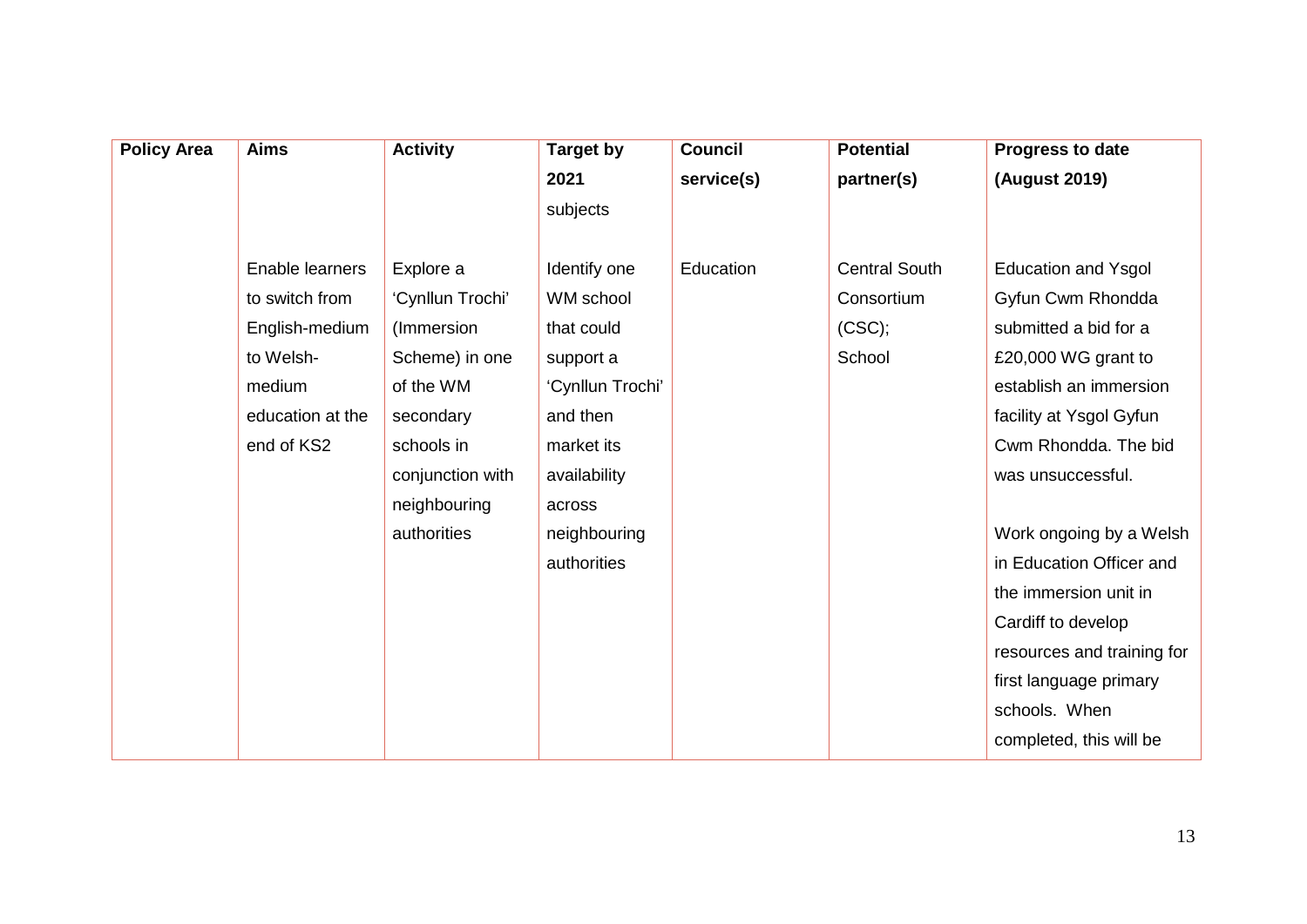| <b>Activity</b><br><b>Target by</b><br><b>Council</b><br><b>Potential</b><br><b>Policy Area</b><br><b>Aims</b><br>Progress to date |  |
|------------------------------------------------------------------------------------------------------------------------------------|--|
| 2021<br>service(s)<br>partner(s)<br>(August 2019)                                                                                  |  |
| offered to schools in RCT.                                                                                                         |  |
|                                                                                                                                    |  |
| Ensure that the<br>Ensure<br>Education<br>Schools<br>Support<br>No progress reported.                                              |  |
| few who do not<br>language<br>appropriate                                                                                          |  |
| collaboration<br>progression from<br>transfer to WM                                                                                |  |
| KS2 to KS3<br>between EM<br>secondary                                                                                              |  |
| schools continue<br>secondary                                                                                                      |  |
| schools to<br>to study Welsh as                                                                                                    |  |
| first language<br>enable                                                                                                           |  |
| provision                                                                                                                          |  |
| Ensure that<br>Develop a Welsh<br>Education<br>Schools<br>This is an area that is<br>All learners to                               |  |
| Yr Urdd<br>Welsh Language<br>understand the<br>considered by Estyn in<br>Language                                                  |  |
| contribution of<br>their assessment of<br>Awareness<br>Awareness work                                                              |  |
| the Welsh<br>provision at schools.<br>programme and<br>programmes are                                                              |  |
| included in PSE<br>introduce into the<br>language to                                                                               |  |
| curriculum in<br>curriculum of all<br>the history,                                                                                 |  |
| culture and<br>secondary<br>secondary                                                                                              |  |
| schools<br>schools<br>social fabric of                                                                                             |  |
| Wales                                                                                                                              |  |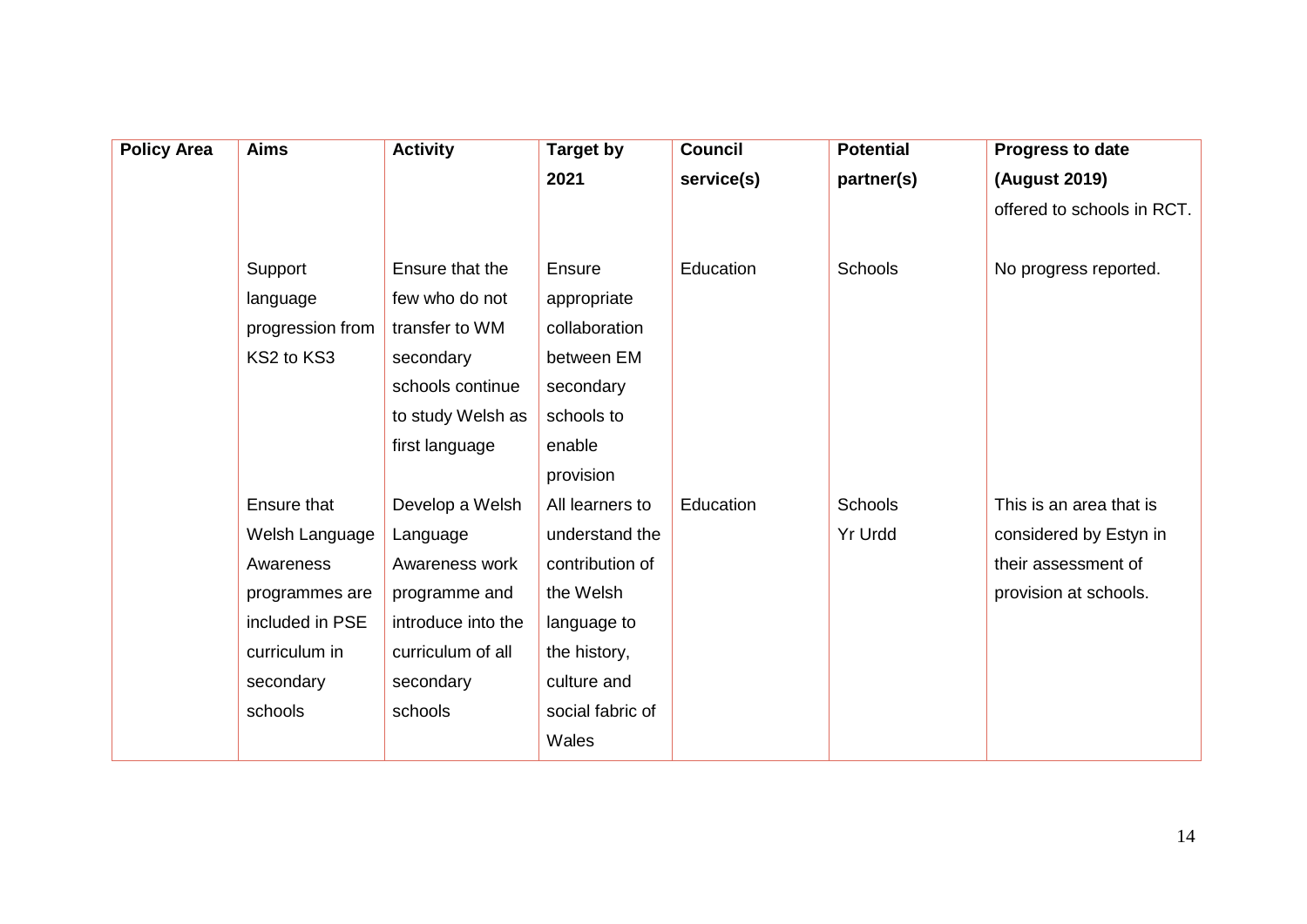| <b>Policy Area</b> | <b>Aims</b>    | <b>Activity</b>   | <b>Target by</b> | <b>Council</b>            | <b>Potential</b>       | Progress to date           |
|--------------------|----------------|-------------------|------------------|---------------------------|------------------------|----------------------------|
|                    |                |                   | 2021             | service(s)                | partner(s)             | (August 2019)              |
| Language           | Raise          | Include general   | All schools to   | Education                 | <b>Schools</b>         | Welsh Language             |
| Transfer in        | awareness of   | language          | arrange          |                           | <b>YEPS</b>            | Services and EET have      |
| the Home           | the importance | awareness         | awareness        |                           | Welsh Language         | been visited Ysgol         |
|                    | of language    | programmes in     | courses by       |                           | <b>Services</b>        | Llanhari and Ysgol         |
|                    | transmission   | PSE courses at    | 2017-18          |                           |                        | Gartholwg to raise         |
|                    | amongst young  | schools           |                  |                           |                        | awareness.                 |
|                    | Welsh speaking |                   |                  |                           |                        | Siarter laith for Welsh    |
|                    | adults         |                   |                  |                           |                        | medium secondary           |
|                    |                |                   |                  |                           |                        | schools has been           |
|                    |                |                   |                  |                           |                        | launched in July 2019.     |
|                    |                |                   |                  |                           |                        | All Welsh medium           |
|                    |                |                   |                  |                           |                        | secondary schools in       |
|                    |                |                   |                  |                           |                        | <b>RCT</b> attended launch |
|                    |                |                   |                  |                           |                        | event.                     |
|                    | Raise          | Arrange language  | Language         | Communities &             | Menter laith           | Rhondda South Delivery     |
|                    | awareness of   | awareness         | awareness        | <b>Prosperity Service</b> | Cymraeg i Blant        | area, delivered            |
|                    | the importance | courses and       | courses and      |                           | <b>Mudiad Meithrin</b> | awareness session for      |
|                    | of language    | family activities | activities to be |                           | Welsh Language         | parents in YGG             |
|                    | transmission   | which target      | established in   |                           | <b>Services</b>        | Llwyncelyn.                |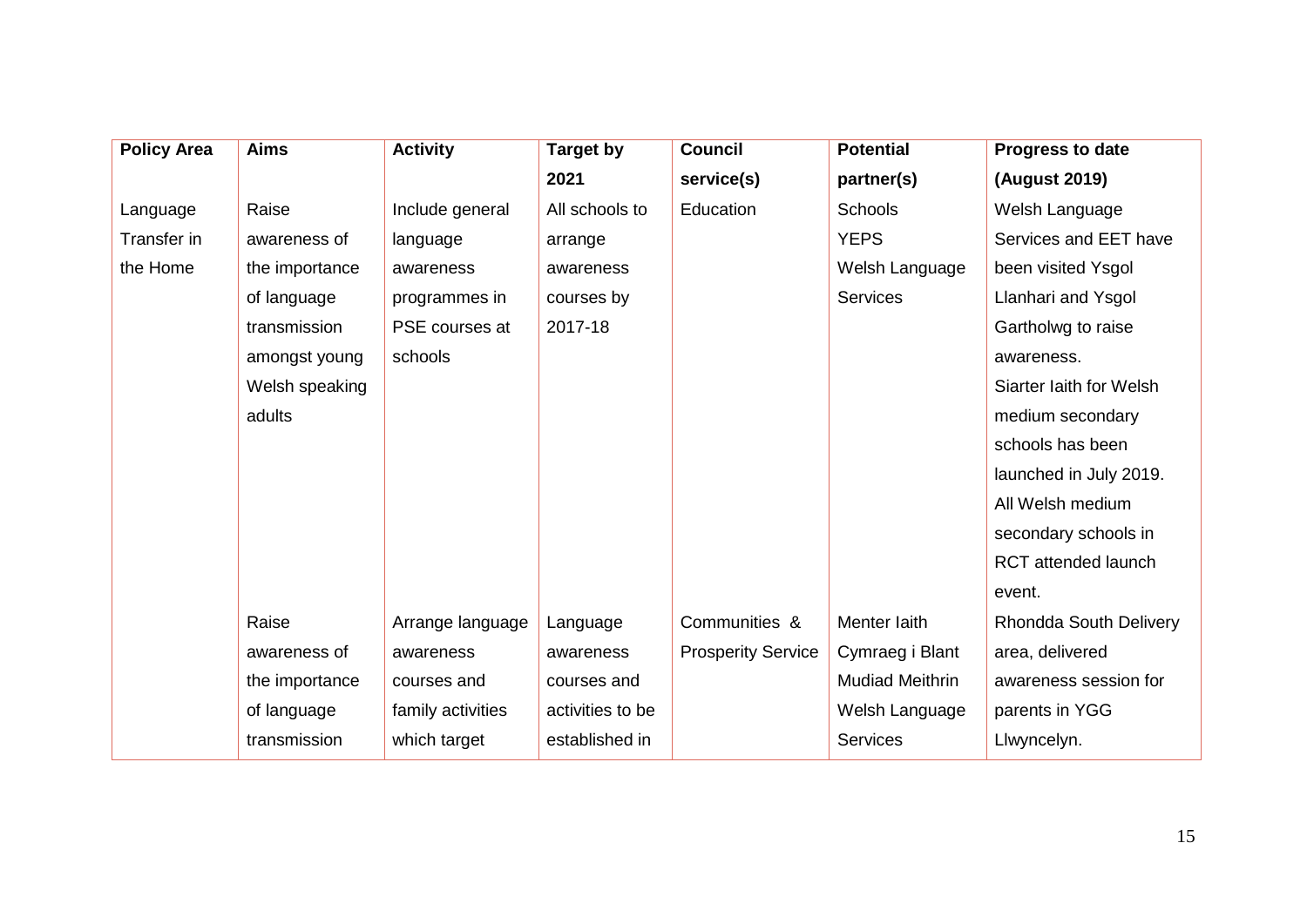| <b>Policy Area</b> | <b>Aims</b>       | <b>Activity</b>    | <b>Target by</b> | <b>Council</b> | <b>Potential</b>       | Progress to date          |
|--------------------|-------------------|--------------------|------------------|----------------|------------------------|---------------------------|
|                    |                   |                    | 2021             | service(s)     | partner(s)             | (August 2019)             |
|                    | amongst families  | parents and        | 6 centres        |                |                        |                           |
|                    |                   | children           | around the       |                |                        |                           |
|                    |                   |                    | county           |                |                        |                           |
|                    | Organise a        | Create an          | Seek funding     | Youth          | Menter laith           | Menter laith were leading |
|                    | marketing         | app/video/leaflet  | to produce an    | Engagement and | Cymraeg i Blant        | on this project, and have |
|                    | campaign          | and use social     | app, video and   | Participation  | <b>Yr Urdd</b>         | been unable to gain the   |
|                    | targeting young   | media to           | information      | Service        | <b>Mudiad Meithrin</b> | required funding to       |
|                    | Welsh speaking    | encourage          | leaflet and plan |                |                        | develop this information  |
|                    | adults            | parents to use     | marketing        |                |                        | tool.                     |
|                    |                   | Welsh with their   | campaign by      |                |                        |                           |
|                    |                   | children           | September        |                |                        |                           |
|                    |                   |                    | 2017             |                |                        |                           |
| Children,          | Work with key     | Develop a joint    | Publish joint    | Youth          | Menter laith           | A joint strategy was      |
| Young People       | partners to       | strategy that      | strategy by      | Engagement &   | <b>Yr Urdd</b>         | published in October      |
| and Families       | create            | enables Welsh to   | October 2017     | Participation  |                        | 2019.                     |
|                    | opportunities for | become the         |                  | Service        |                        |                           |
|                    | children and      | language of        |                  |                |                        | A working group has       |
|                    | young people to   | social and leisure |                  |                |                        | been established to       |
|                    | use Welsh         | activities         |                  |                |                        | ensure that actions are   |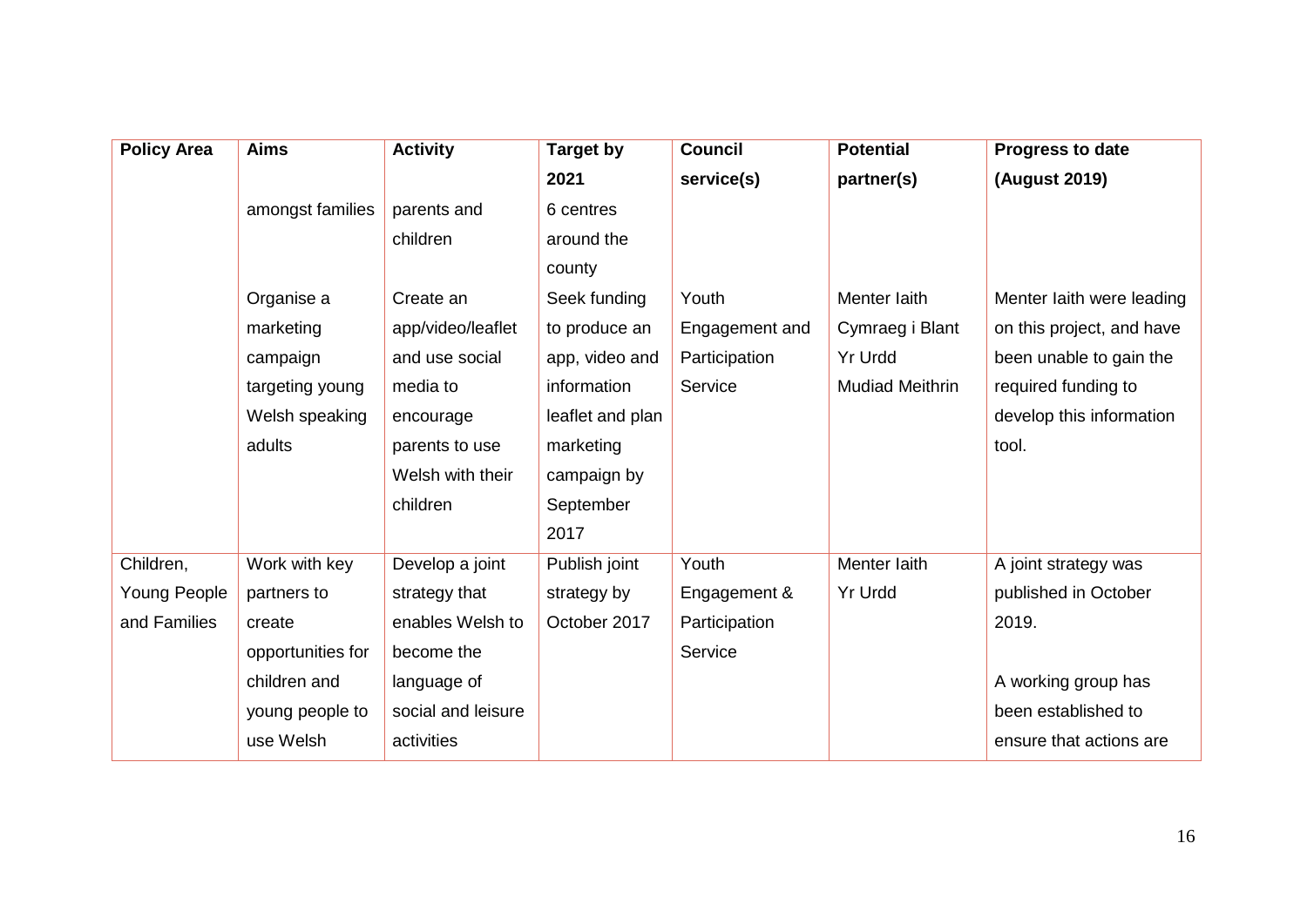| <b>Policy Area</b> | <b>Aims</b><br>outside school to<br>strengthen the<br>link between the<br>language of<br>education and<br>the community | <b>Activity</b>                                                                                                                                                                         | <b>Target by</b><br>2021                                             | <b>Council</b><br>service(s)                 | <b>Potential</b><br>partner(s) | Progress to date<br>(August 2019)<br>completed and meets<br>quarterly.                                                                                                                                                                                          |
|--------------------|-------------------------------------------------------------------------------------------------------------------------|-----------------------------------------------------------------------------------------------------------------------------------------------------------------------------------------|----------------------------------------------------------------------|----------------------------------------------|--------------------------------|-----------------------------------------------------------------------------------------------------------------------------------------------------------------------------------------------------------------------------------------------------------------|
|                    | Increase the<br>number of<br>social activities<br>through the<br>medium of<br>Welsh for<br>primary age<br>children      | Arrange a series<br>of workshops to<br>cater for a variety<br>of different<br>interests, e.g.<br>sport, drama,<br>dance, arts and<br>crafts, computer<br>games, outdoor<br>pursuits etc | Programme to<br>be agreed and<br>implemented<br>by September<br>2017 | Leisure Services<br><b>Cultural Services</b> | Menter laith<br>Yr Urdd        | On average 30 young<br>people, attend a weekly<br>(50 weeks of the year)<br>open access youth<br>provision at Gartholwg<br>Youth Centre.<br>241 after school activities<br>have been offered<br>through the medium of<br>Welsh at our Welsh<br>Medium secondary |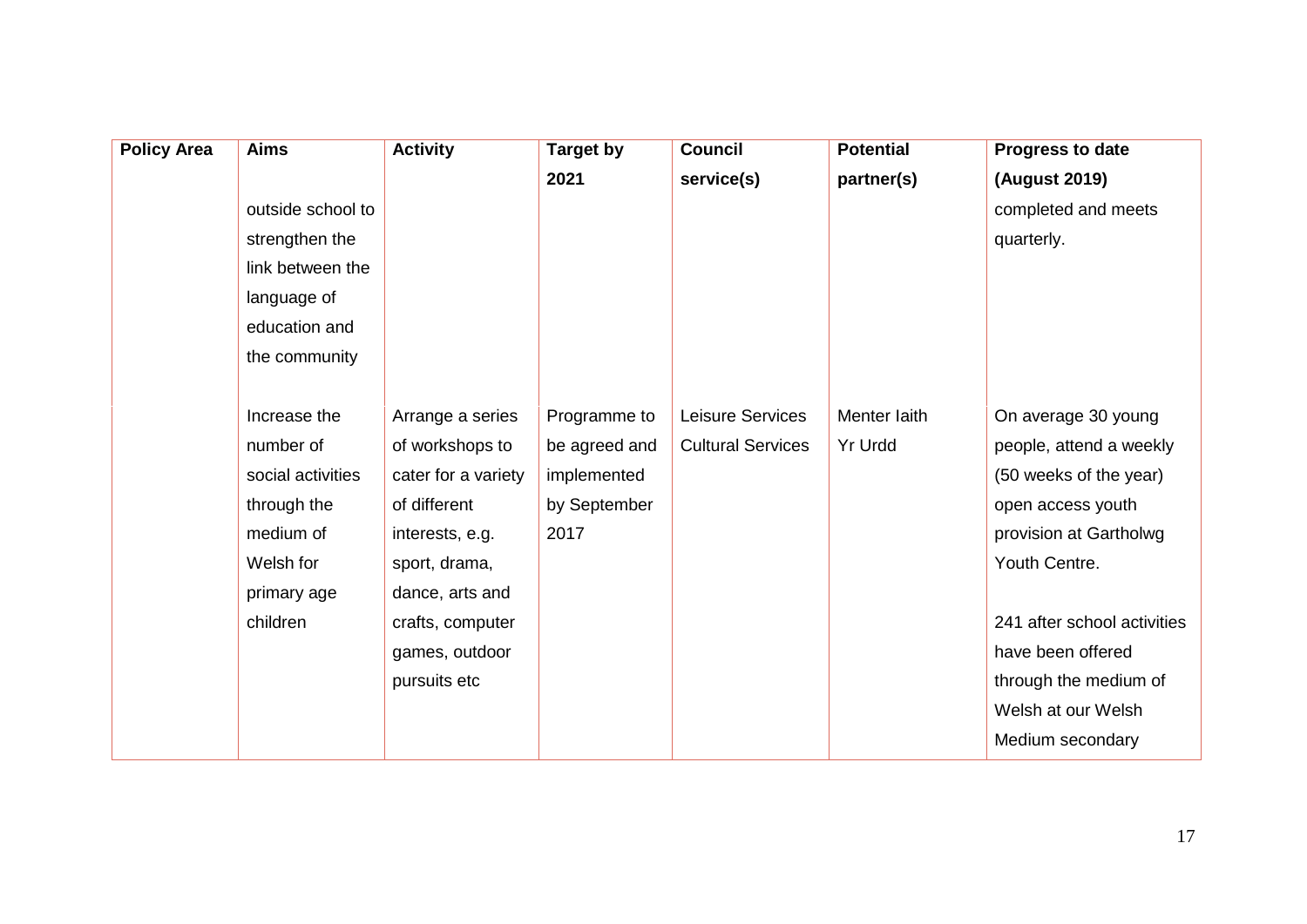| <b>Policy Area</b> | <b>Aims</b>       | <b>Activity</b> | <b>Target by</b> | <b>Council</b>   | <b>Potential</b> | Progress to date                  |
|--------------------|-------------------|-----------------|------------------|------------------|------------------|-----------------------------------|
|                    |                   |                 | 2021             | service(s)       | partner(s)       | (August 2019)                     |
|                    |                   |                 |                  |                  |                  | schools with a similar            |
|                    |                   |                 |                  |                  |                  | provision planned for the         |
|                    |                   |                 |                  |                  |                  | forthcoming year.                 |
|                    |                   |                 |                  |                  |                  |                                   |
|                    |                   |                 |                  |                  |                  | 350 young people                  |
|                    |                   |                 |                  |                  |                  | attended raising                  |
|                    |                   |                 |                  |                  |                  | awareness sessions                |
|                    |                   |                 |                  |                  |                  | targeted at learners in           |
|                    |                   |                 |                  |                  |                  | Nantgwyn, Aberdare and            |
|                    |                   |                 |                  |                  |                  | Mountain Ash schools.             |
|                    | Increase the      | Establish a     | Increase the     | Leisure Services | Yr Urdd          | Dry side activities have          |
|                    | number of         | network of      | current          |                  |                  | been delivered at                 |
|                    | social activities | 'adrannau       | provision by     |                  |                  | <b>Llantrisant Leisure Centre</b> |
|                    | through the       | cymunedol' to   | 100%             |                  |                  | during 2018-2019 in               |
|                    | medium of         | provide sports  |                  |                  |                  | partnership with the Urdd.        |
|                    | Welsh for         | and leisure     |                  |                  |                  |                                   |
|                    | primary age       | activities      |                  |                  |                  |                                   |
|                    | children          |                 |                  |                  |                  |                                   |
|                    | Provide support   | Establish       | Discussions to   | Education        | Welsh-medium     | No progress reported.             |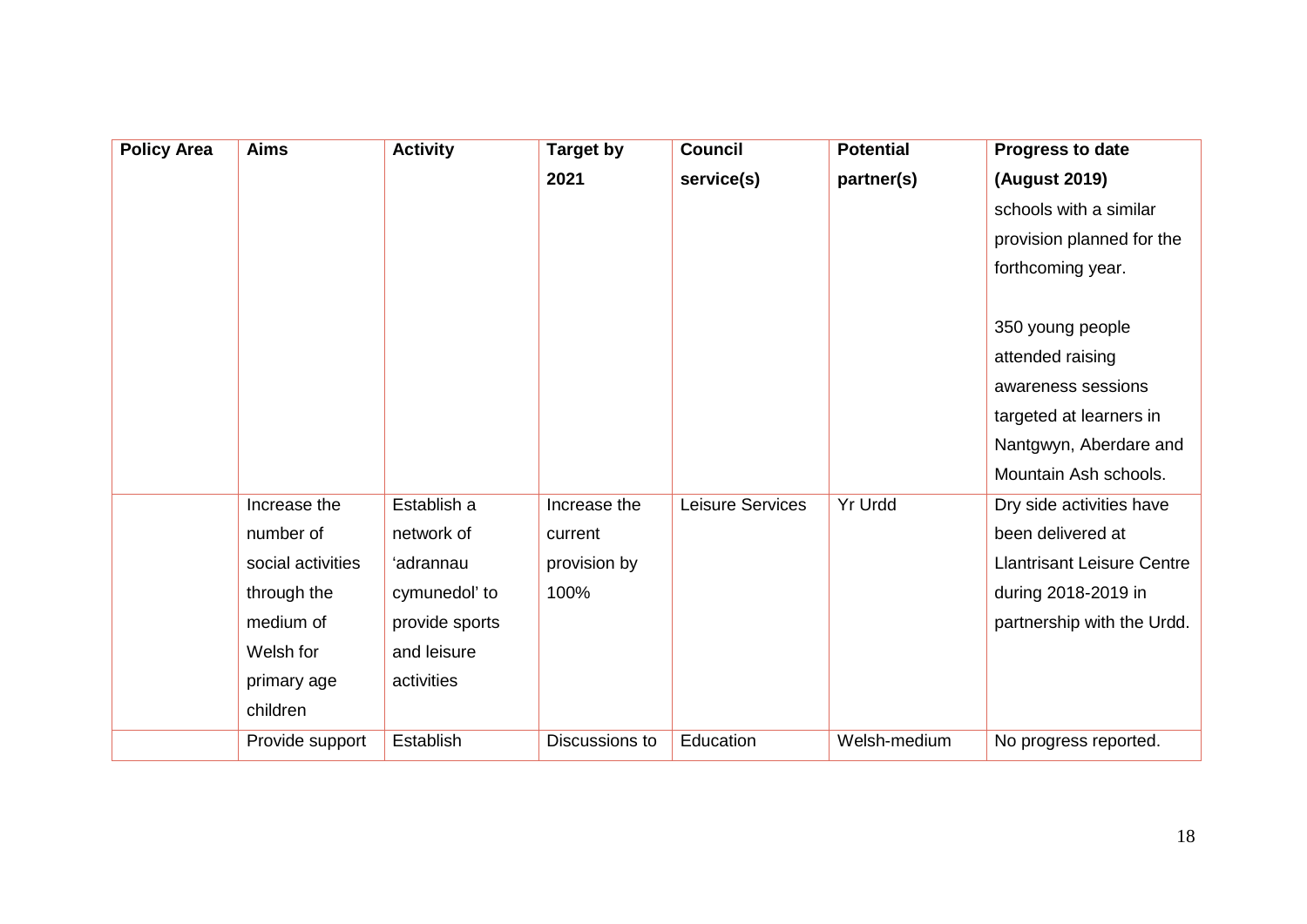| <b>Policy Area</b> | <b>Aims</b>      | <b>Activity</b>       | <b>Target by</b> | <b>Council</b> | <b>Potential</b> | Progress to date           |
|--------------------|------------------|-----------------------|------------------|----------------|------------------|----------------------------|
|                    |                  |                       | 2021             | service(s)     | partner(s)       | (August 2019)              |
|                    | for parents with | <b>Homework Clubs</b> | happen during    |                | schools          |                            |
|                    | children in WM   | in WM schools to      | current          |                | Menter laith     |                            |
|                    | schools to       | support parents       | academic year    |                |                  |                            |
|                    | alleviate        | who are non-          | with a view of   |                |                  |                            |
|                    | concerns about   | Welsh speaking        | establishing     |                |                  |                            |
|                    | helping with     |                       | Homework         |                |                  |                            |
|                    | homework         |                       | Clubs by         |                |                  |                            |
|                    |                  |                       | September        |                |                  |                            |
|                    |                  |                       | 2017             |                |                  |                            |
|                    |                  |                       |                  |                |                  |                            |
|                    | Encourage        | Every school to       | All Language     | Youth          | Welsh-medium     | Menter laith facilitate a  |
|                    | greater social   | agree a Mission       | Use Forums to    | Engagement &   | secondary        | youth forum at all four of |
|                    | use of Welsh by  | Statement and         | include          | Participation  | schools          | our WM secondary           |
|                    | pupils attending | code of conduct       | representatives  | Service        |                  | schools.                   |
|                    | WM secondary     | and establish         | of every school  |                |                  | 'Siarter laith' for Welsh  |
|                    | schools          | Language Use          | year and to be   |                |                  | medium secondary           |
|                    |                  | Forums                | established by   |                |                  | schools launched in July   |
|                    |                  |                       | September        |                |                  | 2019. All RCT secondary    |
|                    |                  |                       | 2017             |                |                  | schools present at         |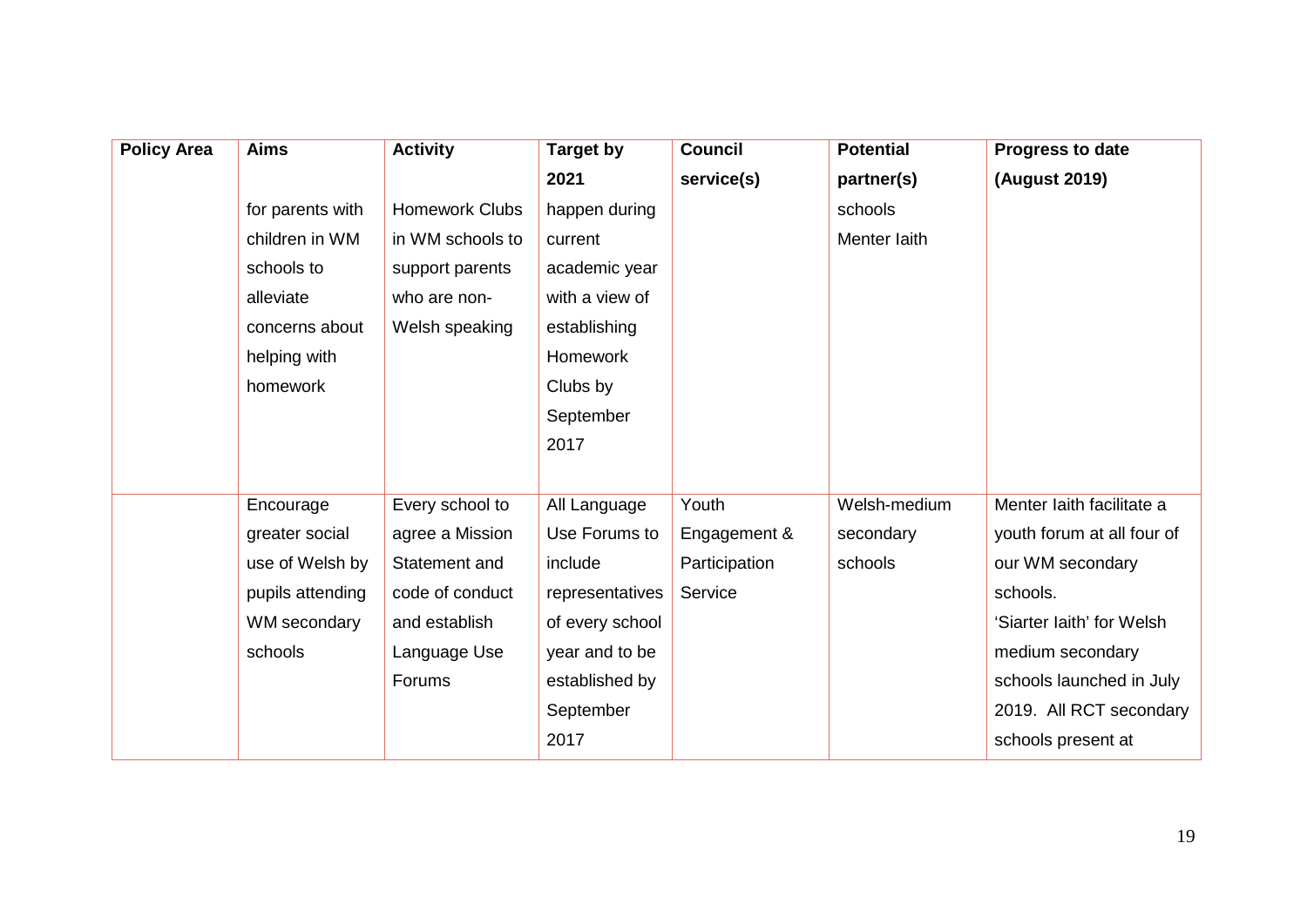| <b>Policy Area</b> | <b>Aims</b>       | <b>Activity</b>      | <b>Target by</b>      | <b>Council</b> | <b>Potential</b> | Progress to date           |
|--------------------|-------------------|----------------------|-----------------------|----------------|------------------|----------------------------|
|                    |                   |                      | 2021                  | service(s)     | partner(s)       | (August 2019)              |
|                    |                   |                      |                       |                |                  | launch.                    |
|                    | Provide           | Continue with        | Arrange at            | Youth          | Menter laith     | 26 activities have been    |
|                    | opportunities for | Young People's       | least 3               | Engagement &   | Yr Urdd          | delivered to date such as  |
|                    | young people in   | Forums in all WM     | significant           | Participation  |                  | river boarding, canoeing   |
|                    | WM secondary      | secondary            | Welsh                 | Service        |                  | and team building and will |
|                    | schools to use    | schools and          | language              |                |                  | run again this year.       |
|                    | Welsh in the      | support them to      | activities            |                |                  |                            |
|                    | community         | arrange a series     | during each           |                |                  |                            |
|                    |                   | of social activities | school year           |                |                  |                            |
|                    | Provide           | Support current      | <b>Extend current</b> | Youth          | Menter laith     | Provision has been         |
|                    | opportunities for | WM youth clubs       | provision to          | Engagement &   | Yr Urdd          | extended to Gartholwg      |
|                    | young people in   | in Rhydywaun,        | include another       | Participation  |                  | and Penderyn with twice    |
|                    | WM secondary      | Llanhari,            | 3 locations e.g.      | Service        |                  | weekly and weekly          |
|                    | schools to use    | Pontypridd and       | Llantrisant,          |                |                  | sessions being provided    |
|                    | Welsh outside     | Aberdare             | Treorchy              |                |                  | to an average of 20        |
|                    | the classroom     |                      |                       |                |                  | young people.              |
|                    |                   |                      |                       |                |                  |                            |
|                    |                   |                      |                       |                |                  | Provision was trialled in  |
|                    |                   |                      |                       |                |                  | Pontyclun, Rhondda and     |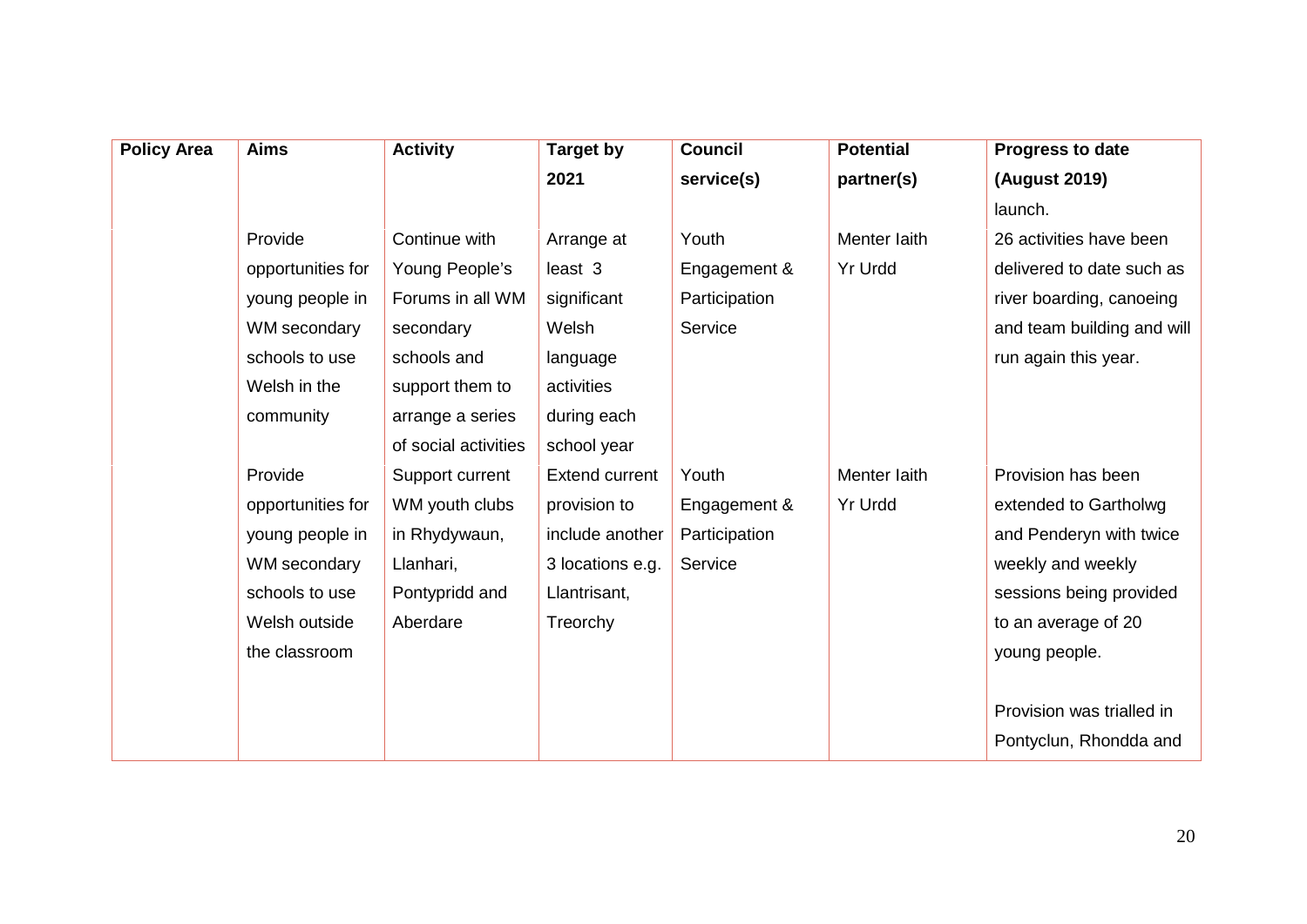| <b>Policy Area</b> | <b>Aims</b>      | <b>Activity</b>  | <b>Target by</b>  | <b>Council</b>           | <b>Potential</b>  | Progress to date             |
|--------------------|------------------|------------------|-------------------|--------------------------|-------------------|------------------------------|
|                    |                  |                  | 2021              | service(s)               | partner(s)        | (August 2019)                |
|                    |                  |                  |                   |                          |                   | Aberdare but stopped due     |
|                    |                  |                  |                   |                          |                   | to low attendance.           |
|                    |                  |                  |                   |                          |                   |                              |
|                    |                  |                  |                   |                          |                   | Menter laith currently       |
|                    |                  |                  |                   |                          |                   | provide provision in         |
|                    |                  |                  |                   |                          |                   | Pontypridd.                  |
|                    | Use              | Develop a        | Set up an         | Employment &             | IT                | The Council emphasizes       |
|                    | communication    | designated       | information       | <b>Training Service</b>  | Menter laith      | the importance of Welsh      |
|                    | technology to    | website, app and | sharing Hub for   | <b>Business Services</b> | <b>Businesses</b> | language skills at all       |
|                    | advertise        | directory to     | major             |                          |                   | induction and job fair       |
|                    | employment       | advertise jobs   | employers in      |                          |                   | events (and includes         |
|                    | opportunities    | and              | the area which    |                          |                   | within all job               |
|                    | requiring        | apprenticeships  | can be used to    |                          |                   | descriptions).               |
|                    | bilingual skills | that require     | recruit bilingual |                          |                   | Plans to promote bilingual   |
|                    |                  | Welsh language   | staff and         |                          |                   | skills via                   |
|                    |                  | skills           | apprentices       |                          |                   | @TreforestGrowth and         |
|                    |                  |                  |                   |                          |                   | <b>ConfidentBusiness RCT</b> |
|                    |                  |                  |                   |                          |                   | Facebook are being           |
|                    |                  |                  |                   |                          |                   | developed during 2019-       |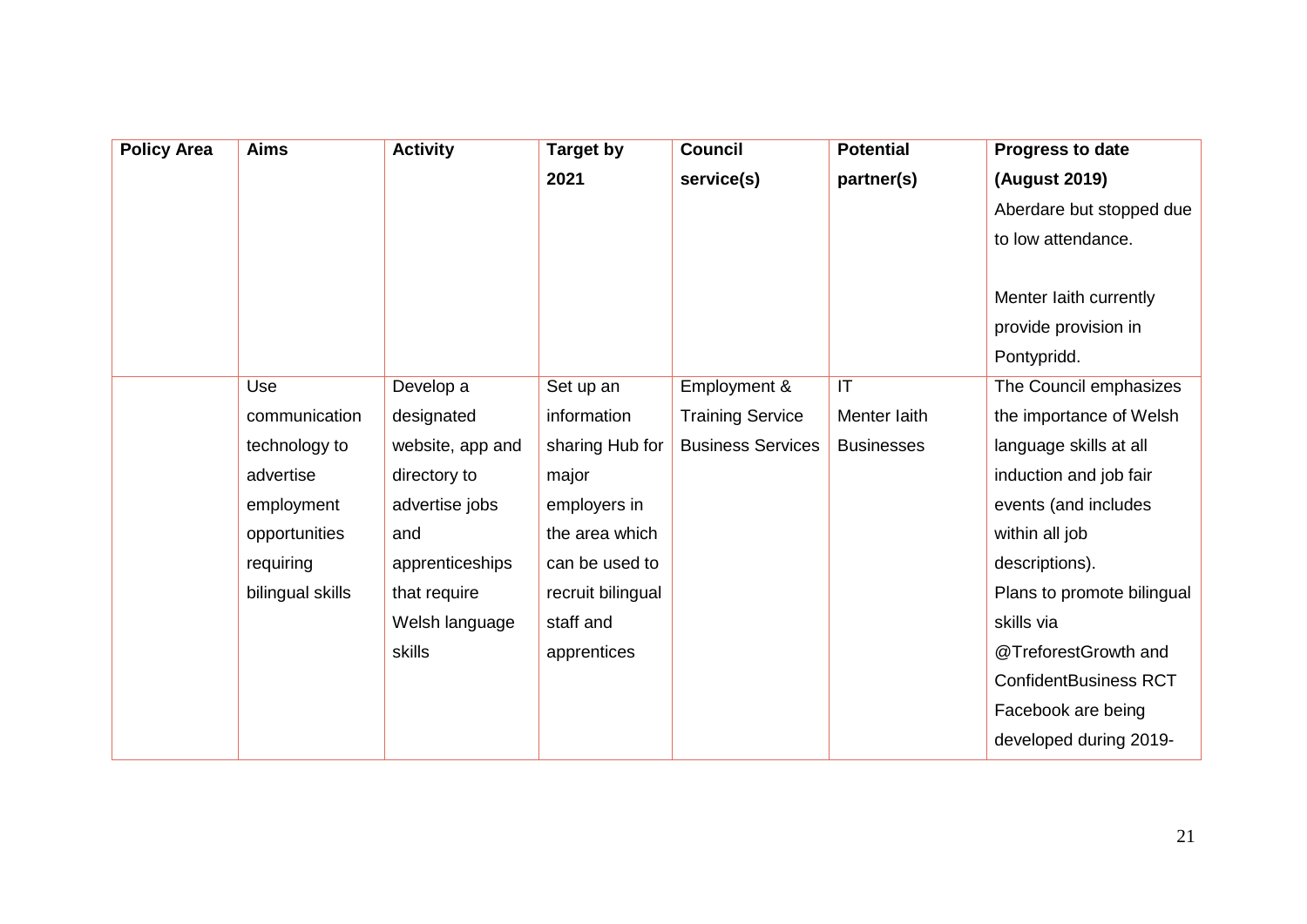| <b>Policy Area</b> | <b>Aims</b> | <b>Activity</b> | <b>Target by</b> | <b>Council</b> | <b>Potential</b>        | <b>Progress to date</b>     |
|--------------------|-------------|-----------------|------------------|----------------|-------------------------|-----------------------------|
|                    |             |                 | 2021             | service(s)     | partner(s)              | <b>(August 2019)</b>        |
|                    |             |                 |                  |                |                         | 2020 along with sharing     |
|                    |             |                 |                  |                |                         | information around the      |
|                    |             |                 |                  |                |                         | success of sites such as    |
|                    |             |                 |                  |                |                         | lleol.net and               |
|                    |             |                 |                  |                |                         | safleswyddi.co.uk.          |
|                    |             |                 |                  |                |                         | <b>WG Welsh in Business</b> |
|                    |             |                 |                  |                |                         | Support Officer is now      |
|                    |             |                 |                  |                |                         | based in Menter laith with  |
|                    |             |                 |                  |                |                         | the main aim of             |
|                    |             |                 |                  |                |                         | supporting business to      |
|                    |             |                 |                  |                |                         | better develop their        |
|                    |             |                 |                  |                |                         | bilingual offer.            |
|                    | Provide     | Carry out a     | Provide after-   | Early Years    | Menter laith            | Welsh medium childcare      |
|                    | childcare   | review of the   | school or wrap-  | Service        | Welsh-medium            | settings have been          |
|                    | through the | childcare needs | around           | Education      | schools                 | relocated into two of our   |
|                    | medium of   | of parents with | childcare in     |                | <b>Kids Clubs Wales</b> | Welsh medium primary        |
|                    | Welsh       | children in WM  | every school     |                |                         | schools during Summer       |
|                    |             | education       | that has         |                |                         | 2018. The new facilities    |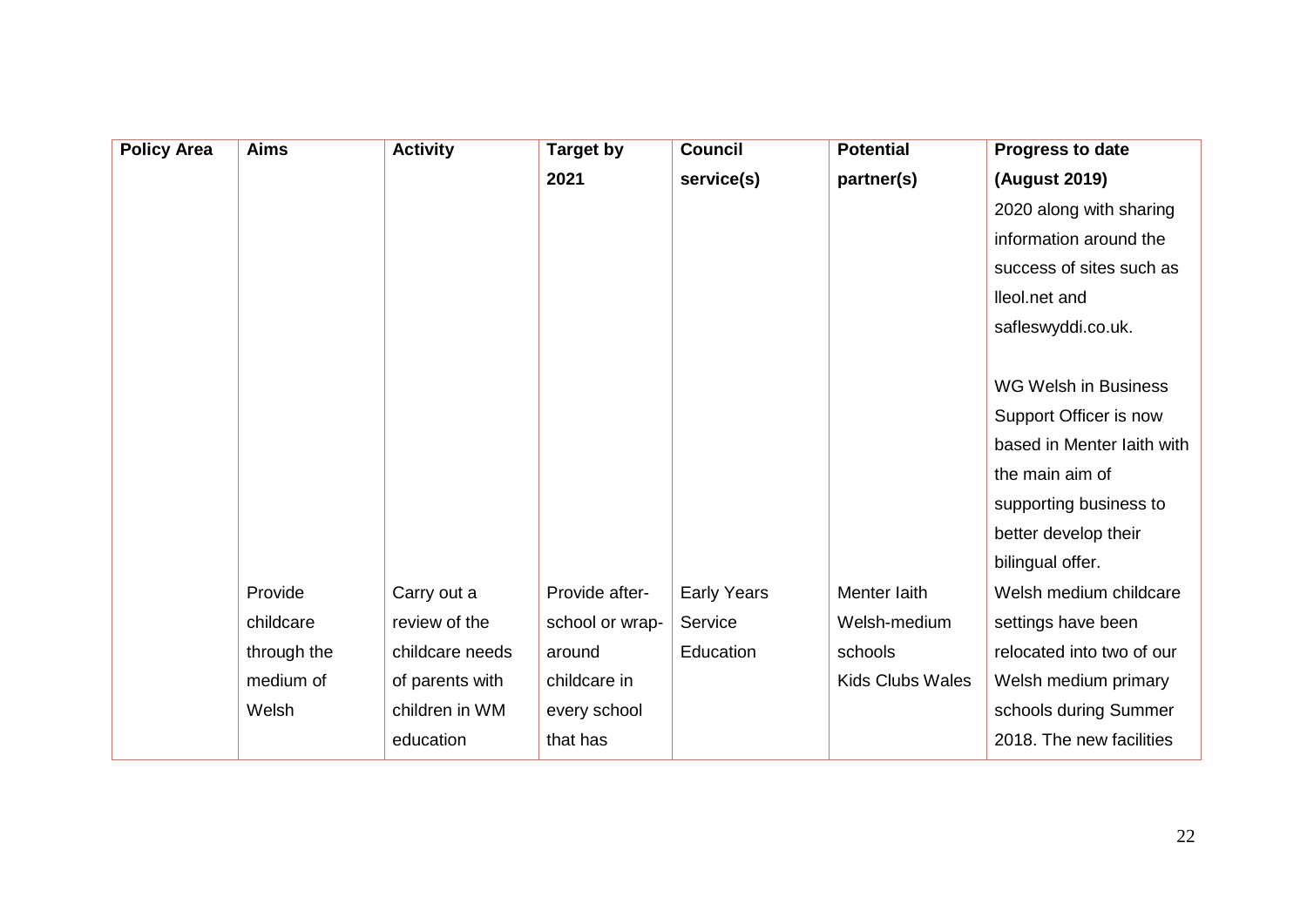| <b>Policy Area</b> | <b>Aims</b>   | <b>Activity</b> | <b>Target by</b> | <b>Council</b>     | <b>Potential</b>        | Progress to date            |
|--------------------|---------------|-----------------|------------------|--------------------|-------------------------|-----------------------------|
|                    |               |                 | 2021             | service(s)         | partner(s)              | (August 2019)               |
|                    |               |                 | identified a     |                    |                         | provide a range of service  |
|                    |               |                 | need             |                    |                         | to meet the needs of        |
|                    |               |                 |                  |                    |                         | parents and their children, |
|                    |               |                 |                  |                    |                         | including sessional,        |
|                    |               |                 |                  |                    |                         | wraparound and after        |
|                    |               |                 |                  |                    |                         | school and holiday care.    |
|                    | Provide WM    | Carry out a     | Carry out a      | <b>Early Years</b> | Menter laith            | The Welsh medium            |
|                    | childcare     | review of       | review of        | Service            | <b>Kids Clubs Wales</b> | capital grant will support  |
|                    | opportunities | childcare needs | childcare        | Education          |                         | development of new          |
|                    | during school | during school   | needs during     |                    |                         | holiday childcare services  |
|                    | holidays      | holidays        | school holidays  |                    |                         | in areas of identified      |
|                    |               |                 |                  |                    |                         | need. Officers continue to  |
|                    |               |                 |                  |                    |                         | offer support to            |
|                    |               |                 |                  |                    |                         | unregistered Welsh          |
|                    |               |                 |                  |                    |                         | medium after school         |
|                    |               |                 |                  |                    |                         | childcare providers to      |
|                    |               |                 |                  |                    |                         | register with CIW so that   |
|                    |               |                 |                  |                    |                         | they can extend their       |
|                    |               |                 |                  |                    |                         | services to include         |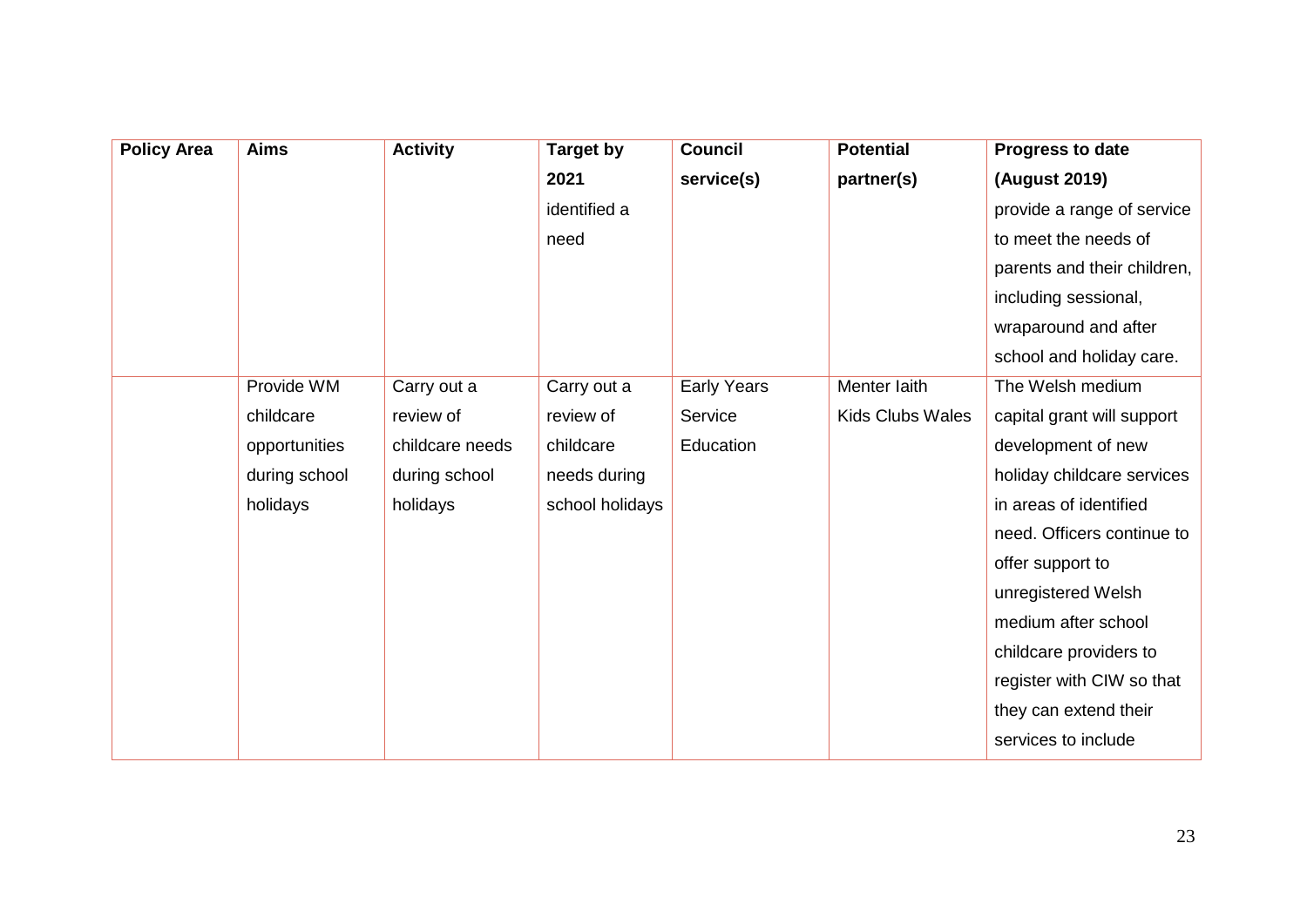| <b>Policy Area</b> | <b>Aims</b>     | <b>Activity</b>    | <b>Target by</b> | <b>Council</b>   | <b>Potential</b> | Progress to date           |
|--------------------|-----------------|--------------------|------------------|------------------|------------------|----------------------------|
|                    |                 |                    | 2021             | service(s)       | partner(s)       | (August 2019)              |
|                    |                 |                    |                  |                  |                  | holiday care.              |
|                    |                 |                    |                  |                  |                  |                            |
|                    | Increase number | Build on the       | Arrange 3        | Marketing &      | Menter laith     | Parti Ponty's delivery     |
|                    | of Welsh        | success of Parti   | family fun days  | Events service   | <b>Yr Urdd</b>   | model has been amended     |
|                    | language        | Ponty and          | during the year  |                  |                  | to split into 5 separated  |
|                    | activities that | arrange similar    | in different     |                  |                  | events spread across the   |
|                    | cater for the   | events to coincide | parts of the     |                  |                  | entire county borough.     |
|                    | interest of     | with Christmas,    | county           |                  |                  | This resulted in 3 family  |
|                    | families        | Santes Dwynwen     | borough          |                  |                  | fun days and 2 young       |
|                    |                 | and St David's     |                  |                  |                  | adult gigs during 2019 at  |
|                    |                 | Day celebrations   |                  |                  |                  | Treorchy, Pontypridd,      |
|                    |                 |                    |                  |                  |                  | Gartholwg, Porth and       |
|                    |                 |                    |                  |                  |                  | Aberdare.                  |
|                    |                 |                    |                  |                  |                  |                            |
|                    | Increase number | Ensure that        | Some WM          | Leisure Services | <b>Yr Urdd</b>   | Priority has been given to |
|                    | of Welsh        | swimming           | schools to be    |                  | Welsh-medium     | establishing WM after-     |
|                    | language        | lessons are        | offered          |                  | schools          | school swimming lessons,   |
|                    | activities that | available in       | swimming         |                  | Coleg y Cymoedd  | and building staff         |
|                    | cater for the   | Welsh in some      | lessons in       |                  |                  | capacity, before           |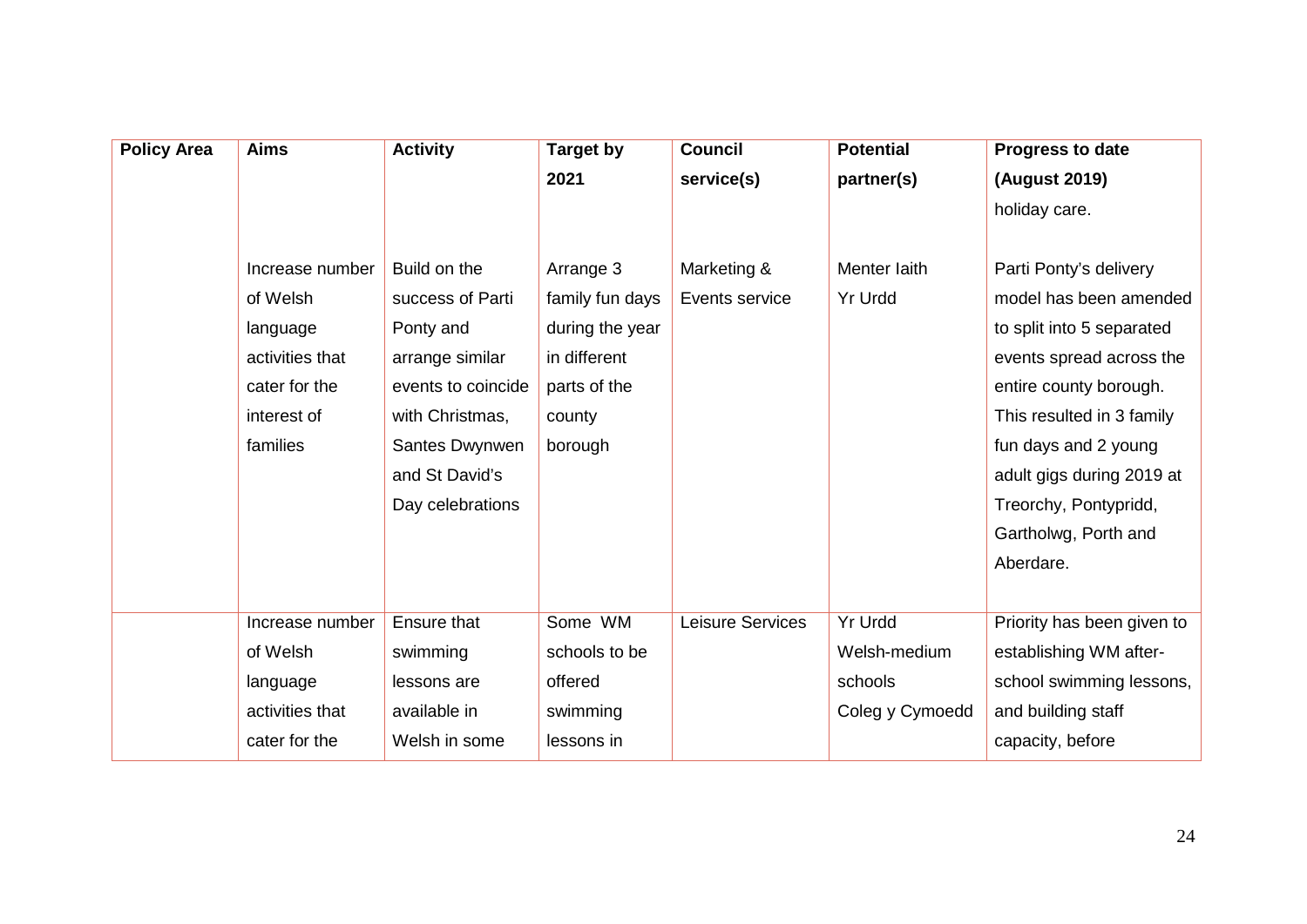| <b>Policy Area</b> | <b>Aims</b>     | <b>Activity</b>   | <b>Target by</b> | <b>Council</b>           | <b>Potential</b> | Progress to date            |
|--------------------|-----------------|-------------------|------------------|--------------------------|------------------|-----------------------------|
|                    |                 |                   | 2021             | service(s)               | partner(s)       | (August 2019)               |
|                    | interest of     | WM schools        | Welsh by         |                          |                  | developing our WM           |
|                    | children and    |                   | January 2018     |                          |                  | provision for schools.      |
|                    | young people    |                   |                  |                          |                  |                             |
|                    | Increase number | Ensure that a     | Develop a        | The Library              | Literature Wales | 13 craft and storytelling   |
|                    | of Welsh        | suitable range of | programme of     | Service                  |                  | activities were arranged    |
|                    | language        | activities are    | Welsh            | <b>Cultural Services</b> |                  | during the half term        |
|                    | activities that | available for     | language         |                          |                  | holidays.                   |
|                    | cater for the   | children and      | activities to    |                          |                  | 8 sessions of activities    |
|                    | interest of     | young people at   | take place       |                          |                  | delivered during the        |
|                    | children and    | libraries.        | during half      |                          |                  | summer holiday period.      |
|                    | young people    |                   | term and         |                          |                  | A range of partner          |
|                    |                 |                   | summer           |                          |                  | activities facilitated at   |
|                    |                 |                   | holidays.        |                          |                  | libraries including Ti A Fi |
|                    |                 |                   |                  |                          |                  | sessions, baby massage      |
|                    |                 |                   |                  |                          |                  | and Welsh Rhyme time        |
|                    |                 |                   |                  |                          |                  | delivered by Mudiad         |
|                    |                 |                   |                  |                          |                  | Meithrin staff at a number  |
|                    |                 |                   |                  |                          |                  | of libraries.               |
|                    |                 |                   |                  |                          |                  |                             |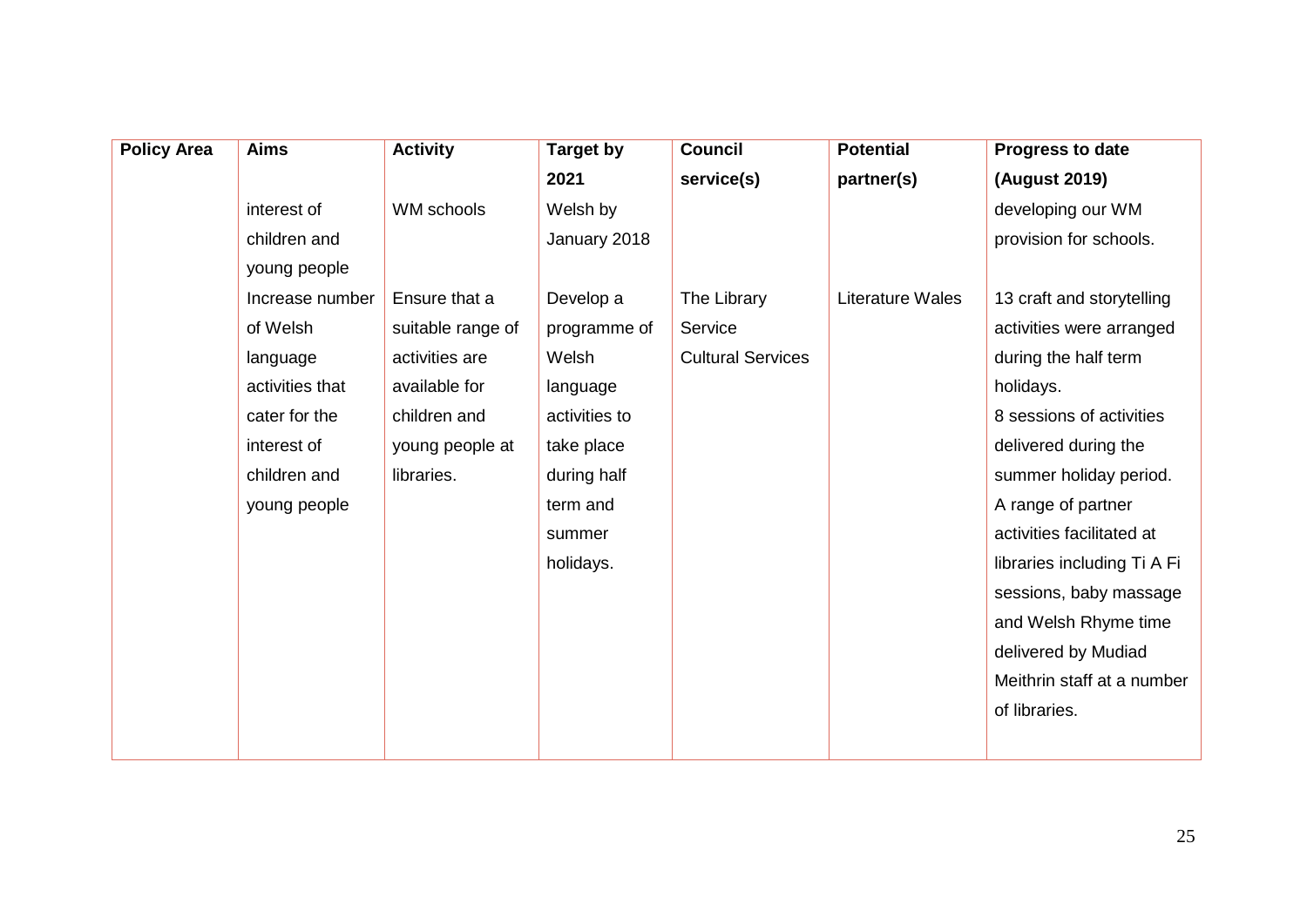| <b>Policy Area</b> | <b>Aims</b>      | <b>Activity</b>     | <b>Target by</b> | <b>Council</b>   | <b>Potential</b> | Progress to date             |
|--------------------|------------------|---------------------|------------------|------------------|------------------|------------------------------|
|                    |                  |                     | 2021             | service(s)       | partner(s)       | (August 2019)                |
|                    |                  |                     |                  |                  |                  |                              |
|                    | Increase leisure | Ensure that         | Swimming         | Leisure Services | Yr Urdd          | Currently we run 2 wave      |
|                    | opportunities    | swimming            | lessons up to    |                  |                  | 1 classes per week, at       |
|                    | through the      | lessons are         | Level 1 to be    |                  |                  | Llantrisant, which are full. |
|                    | medium of        | available in after- | available        |                  |                  | Potential to add another     |
|                    | Welsh            | school provision    | through the      |                  |                  | wave 1 class to the          |
|                    |                  | through the         | medium of        |                  |                  | existing 2, however this     |
|                    |                  | medium of Welsh     | Welsh in all     |                  |                  | would require another        |
|                    |                  | up to at least      | main leisure     |                  |                  | teacher. Also there is       |
|                    |                  | Level 1             | centres by       |                  |                  | potential to add 2-3         |
|                    |                  |                     | September        |                  |                  | Splash 6 classes to the      |
|                    |                  |                     | 2018             |                  |                  | program at the various       |
|                    |                  |                     |                  |                  |                  | locations.                   |
|                    |                  |                     |                  |                  |                  |                              |
|                    |                  |                     |                  |                  |                  | The provision has            |
|                    |                  |                     |                  |                  |                  | recently started in Ystrad   |
|                    |                  |                     |                  |                  |                  | with 2 wave 1 classes        |
|                    |                  |                     |                  |                  |                  | running per week, which      |
|                    |                  |                     |                  |                  |                  | are full. Potential to add   |
|                    |                  |                     |                  |                  |                  | another wave 1 class to      |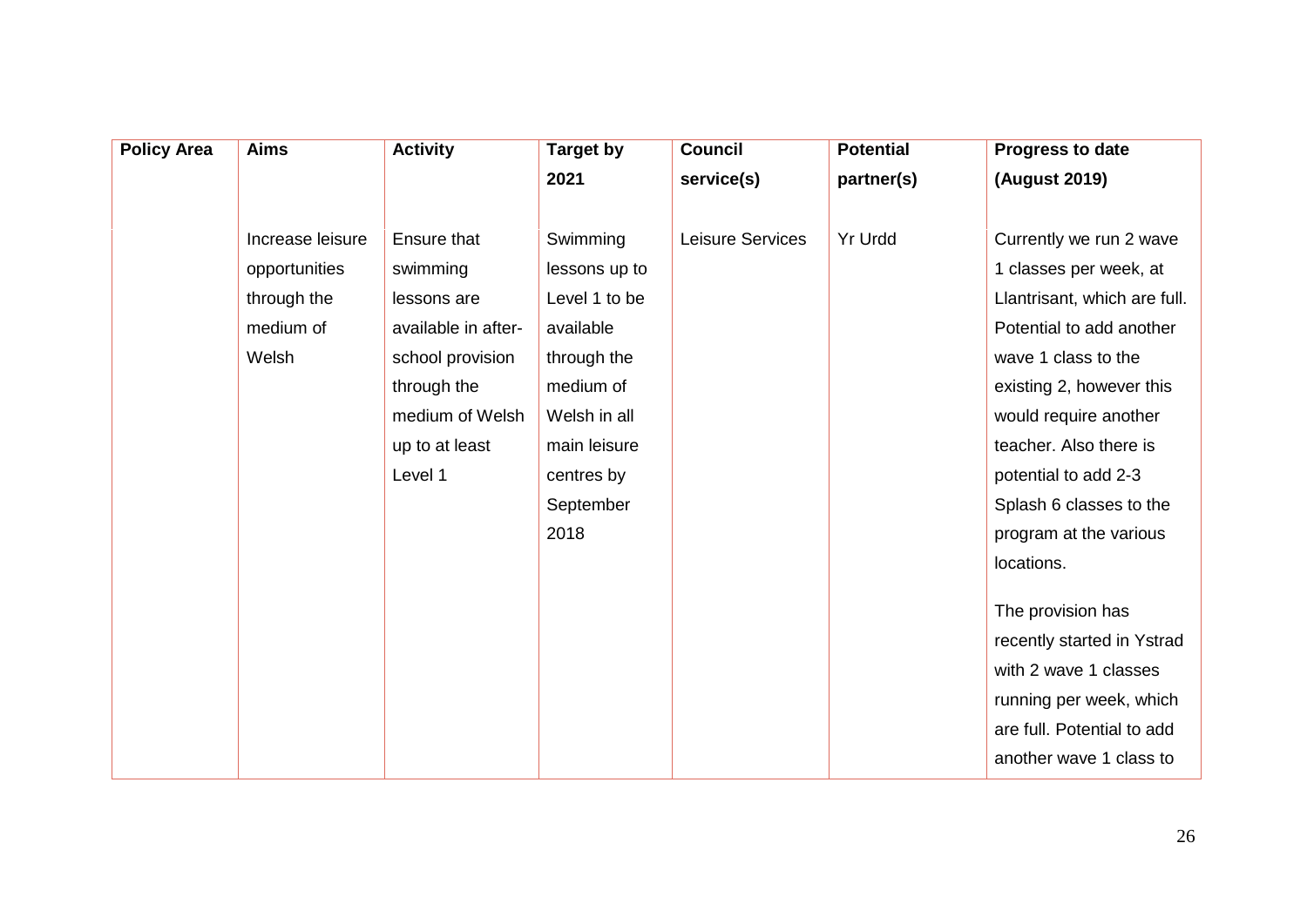| <b>Policy Area</b> | <b>Aims</b>                                                            | <b>Activity</b>                                                                                                                | <b>Target by</b>                                                                                                                                               | <b>Council</b>   | <b>Potential</b> | Progress to date                                                                                                     |
|--------------------|------------------------------------------------------------------------|--------------------------------------------------------------------------------------------------------------------------------|----------------------------------------------------------------------------------------------------------------------------------------------------------------|------------------|------------------|----------------------------------------------------------------------------------------------------------------------|
|                    |                                                                        |                                                                                                                                | 2021                                                                                                                                                           | service(s)       | partner(s)       | (August 2019)                                                                                                        |
|                    |                                                                        |                                                                                                                                |                                                                                                                                                                |                  |                  | the existing 2, however                                                                                              |
|                    |                                                                        |                                                                                                                                |                                                                                                                                                                |                  |                  | this would require another                                                                                           |
|                    |                                                                        |                                                                                                                                |                                                                                                                                                                |                  |                  | teacher. Also there is                                                                                               |
|                    |                                                                        |                                                                                                                                |                                                                                                                                                                |                  |                  | potential to add 1-2                                                                                                 |
|                    |                                                                        |                                                                                                                                |                                                                                                                                                                |                  |                  | Splash 6 classes to the                                                                                              |
|                    |                                                                        |                                                                                                                                |                                                                                                                                                                |                  |                  | program.                                                                                                             |
|                    | Increase leisure<br>opportunities<br>through the<br>medium of<br>Welsh | Ensure that<br>fitness clubs<br>including yoga,<br>spinning and<br>keep-fit are<br>available through<br>the medium of<br>Welsh | Explore the<br>potential of<br>establishing at<br>least 2 WM<br>fitness clubs by<br>September<br>2017 and<br>increase<br>number over<br>the next five<br>years | Leisure Services | Yr Urdd          | Increase in Welsh<br>Medium qualified teacher<br>capacity should help the<br>service area develop<br>these sessions. |
|                    | <b>Ensure that</b>                                                     | Appoint a                                                                                                                      | Training for                                                                                                                                                   | Leisure Services | Yr Urdd          | Since first discussed                                                                                                |
|                    | <b>Leisure Centres</b>                                                 | Language                                                                                                                       | Language                                                                                                                                                       | Welsh Language   | Menter laith     | there far more Welsh                                                                                                 |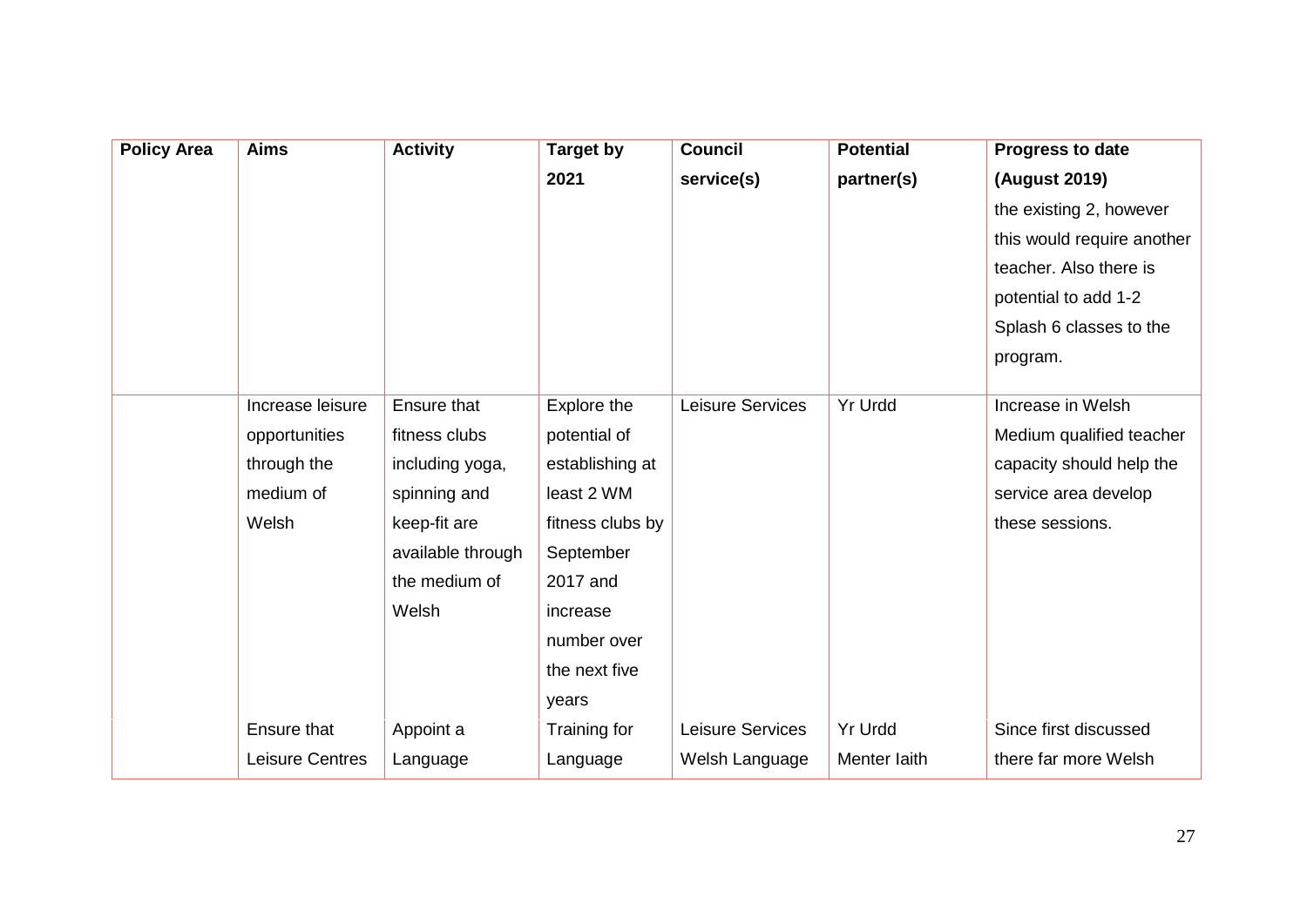| <b>Policy Area</b> | <b>Aims</b>     | <b>Activity</b>      | <b>Target by</b> | <b>Council</b>            | <b>Potential</b> | Progress to date              |
|--------------------|-----------------|----------------------|------------------|---------------------------|------------------|-------------------------------|
|                    |                 |                      | 2021             | service(s)                | partner(s)       | <b>(August 2019)</b>          |
|                    | proactively     | Champion in          | Champions to     | <b>Services</b>           |                  | speaking staff employed       |
|                    | promote the use | every leisure        | be completed     |                           |                  | at our leisure facilities and |
|                    | of Welsh        | centre with          | by September     |                           |                  | main office who are able      |
|                    |                 | responsibility for   | 2017 with        |                           |                  | to provide support and        |
|                    |                 | actively             | monitoring       |                           |                  | there have been               |
|                    |                 | promoting Welsh      | processes        |                           |                  | instances where staff at      |
|                    |                 | both visually and    | established to   |                           |                  | site have taken enquires      |
|                    |                 | in its leisure       | evaluate         |                           |                  | via email, phone and in       |
|                    |                 | provision            | progress on      |                           |                  | person and have               |
|                    |                 |                      | language use     |                           |                  | responded in Welsh            |
|                    |                 |                      |                  |                           |                  | without delay.                |
| Community          | Ensure          | Set up a network     | Establish 2-3    | Communities &             | Menter laith     | The Council is planning       |
| activities         | community and   | of Community         | Community        | <b>Prosperity Service</b> |                  | on developing 10              |
|                    | volunteer       | Hubs to promote      | Hubs and         | <b>Library Service</b>    |                  | community hubs across         |
|                    | involvement in  | social activities in | support them     |                           |                  | the county. Currently 2       |
|                    | planning and    | Welsh                | to arrange an    |                           |                  | have opened (Canolfan         |
|                    | organising      |                      | annual           |                           |                  | Pennar in Mountain Ash        |
|                    | Welsh language  |                      | programme of     |                           |                  | in June 2019 and Yr Hwb       |
|                    | activities      |                      | popular          |                           |                  | in Ferndale in July 2019).    |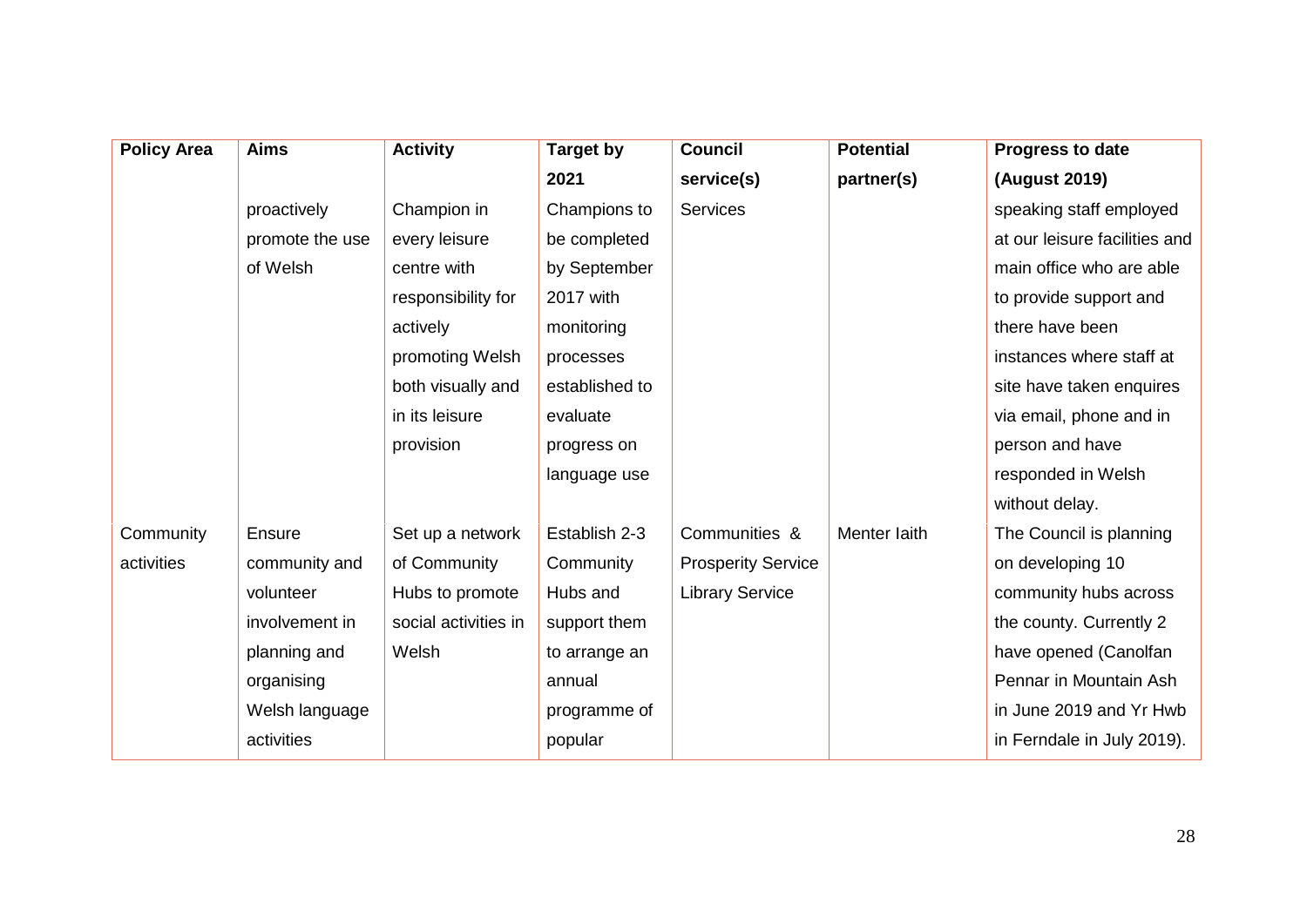| <b>Policy Area</b> | <b>Aims</b>    | <b>Activity</b>      | <b>Target by</b> | <b>Council</b>         | <b>Potential</b>       | <b>Progress to date</b>  |
|--------------------|----------------|----------------------|------------------|------------------------|------------------------|--------------------------|
|                    |                |                      | 2021             | service(s)             | partner(s)             | <b>(August 2019)</b>     |
|                    |                |                      | activities/      |                        |                        | These are exploring the  |
|                    |                |                      | events           |                        |                        | potential for Welsh      |
|                    |                |                      |                  |                        |                        | language provision at    |
|                    |                |                      |                  |                        |                        | each site.               |
|                    | Ensure access  | Work with            | Increase         | <b>Adult Education</b> | <b>Adult Community</b> | There has been an        |
|                    | for adults to  | partners to          | provision by     | Service                | Learning               | increase in provision of |
|                    | Welsh-medium   | develop a            | 5% annually      |                        | Partnership            | courses since 2016,      |
|                    | learning       | programme of         |                  |                        | Menter laith           | however this has not     |
|                    | opportunities  | adult learning       |                  |                        |                        | amounted to 5% each      |
|                    |                | courses for Welsh    |                  |                        |                        | year. Other provision,   |
|                    |                | speakers and         |                  |                        |                        | such as Gwau a Gwen      |
|                    |                | learners across      |                  |                        |                        | and Caffi Cyfeillgar     |
|                    |                | the county           |                  |                        |                        | (Chatty Café) have been  |
|                    |                |                      |                  |                        |                        | developed and attract    |
|                    |                |                      |                  |                        |                        | significant numbers but  |
|                    |                |                      |                  |                        |                        | they are not formal      |
|                    |                |                      |                  |                        |                        | courses.                 |
|                    | Consider the   | Undertake a          | Seek funding     | <b>Tourism Service</b> | Welsh                  | A strategy has been      |
|                    | possibility of | feasibility study to | and carry out    | Regeneration &         | Government             | developed to strengthen  |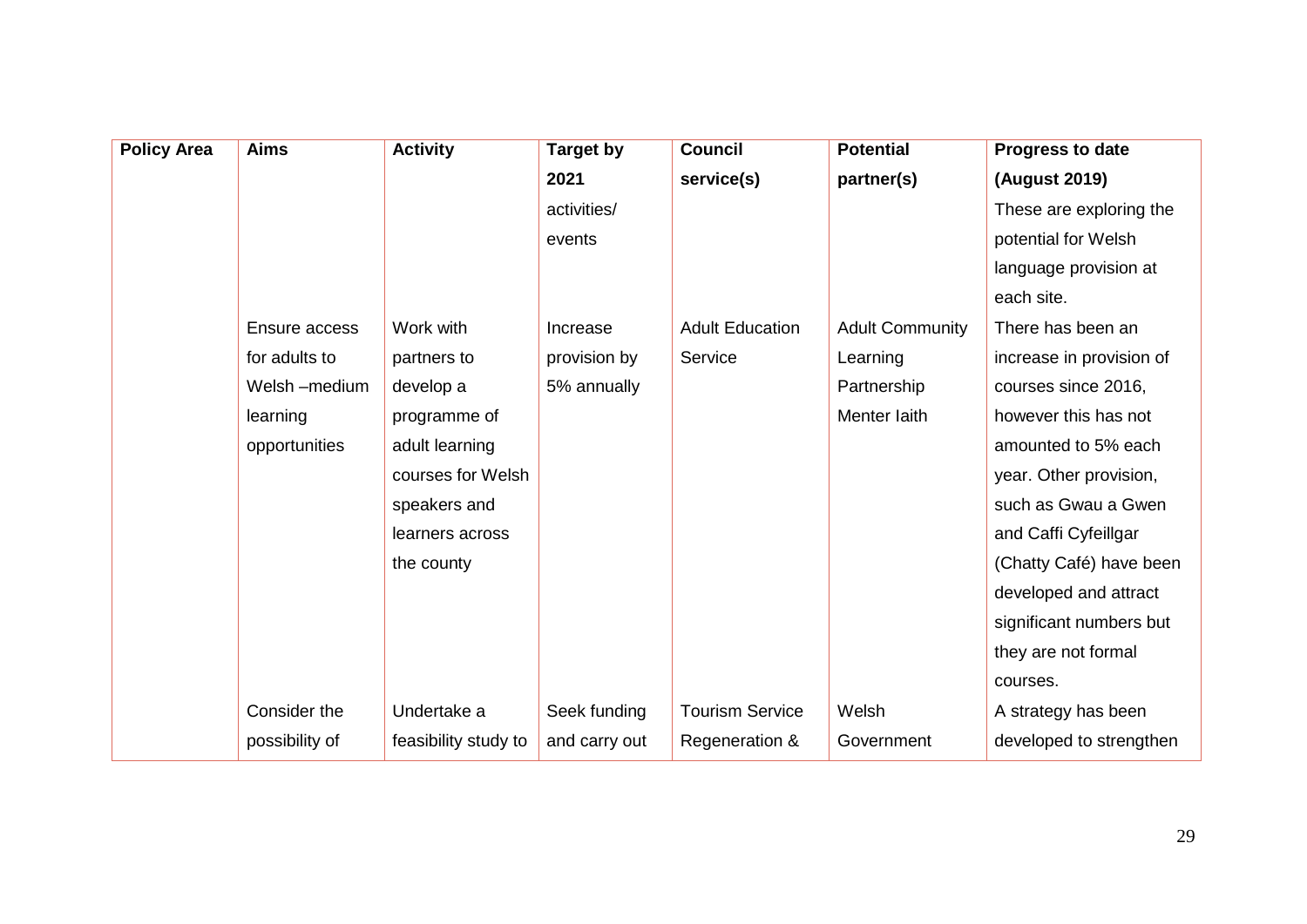| <b>Policy Area</b> | <b>Aims</b>           | <b>Activity</b>         | <b>Target by</b>       | <b>Council</b>          | <b>Potential</b> | Progress to date           |
|--------------------|-----------------------|-------------------------|------------------------|-------------------------|------------------|----------------------------|
|                    |                       |                         | 2021                   | service(s)              | partner(s)       | (August 2019)              |
|                    | establishing a        | explore the             | feasibility study      | <b>Planning Service</b> | Menter laith     | the visitor economy within |
|                    | Culture and           | potential of            | by September           |                         |                  | the north of Rhondda       |
|                    | <b>Tourism Centre</b> | establishing a          | 2018                   |                         |                  | Cynon Taf, maximising      |
|                    | at the top end of     | Culture and             |                        |                         |                  | the potential of the       |
|                    | the Cynon valley      | Tourism Centre in       |                        |                         |                  | county's landscape and     |
|                    |                       | Aberdare                |                        |                         |                  | heritage as part of the    |
|                    |                       |                         |                        |                         |                  | valleys Regional Park.     |
| Welsh in the       | The Council to        | Continue with the       | The Steering           | All service areas       |                  | Compliance reports         |
| Workplace          | comply fully with     | work of the Welsh       | Group and              |                         |                  | produced on a regular      |
|                    | the Welsh             | Language                | <b>Working Group</b>   |                         |                  | basis with updates         |
|                    | Language              | <b>Cabinet Steering</b> | to receive             |                         |                  | provided to relevant       |
|                    | <b>Standards</b>      | Group and the           | regular reports        |                         |                  | groups.                    |
|                    |                       | <b>Chief Officers</b>   | from the Welsh         |                         |                  |                            |
|                    |                       | <b>Working Group</b>    | Language               |                         |                  |                            |
|                    |                       |                         | Officer on             |                         |                  |                            |
|                    |                       |                         | compliance             |                         |                  |                            |
|                    |                       |                         | issues                 |                         |                  |                            |
|                    | Increase number       | Increase number         | A Language             | Welsh Language          | Human            | The Welsh Language -       |
|                    | of bilingual staff    | of bilingual staff in   | <b>Skills Strategy</b> | <b>Services</b>         | Resources        | Recruitment and            |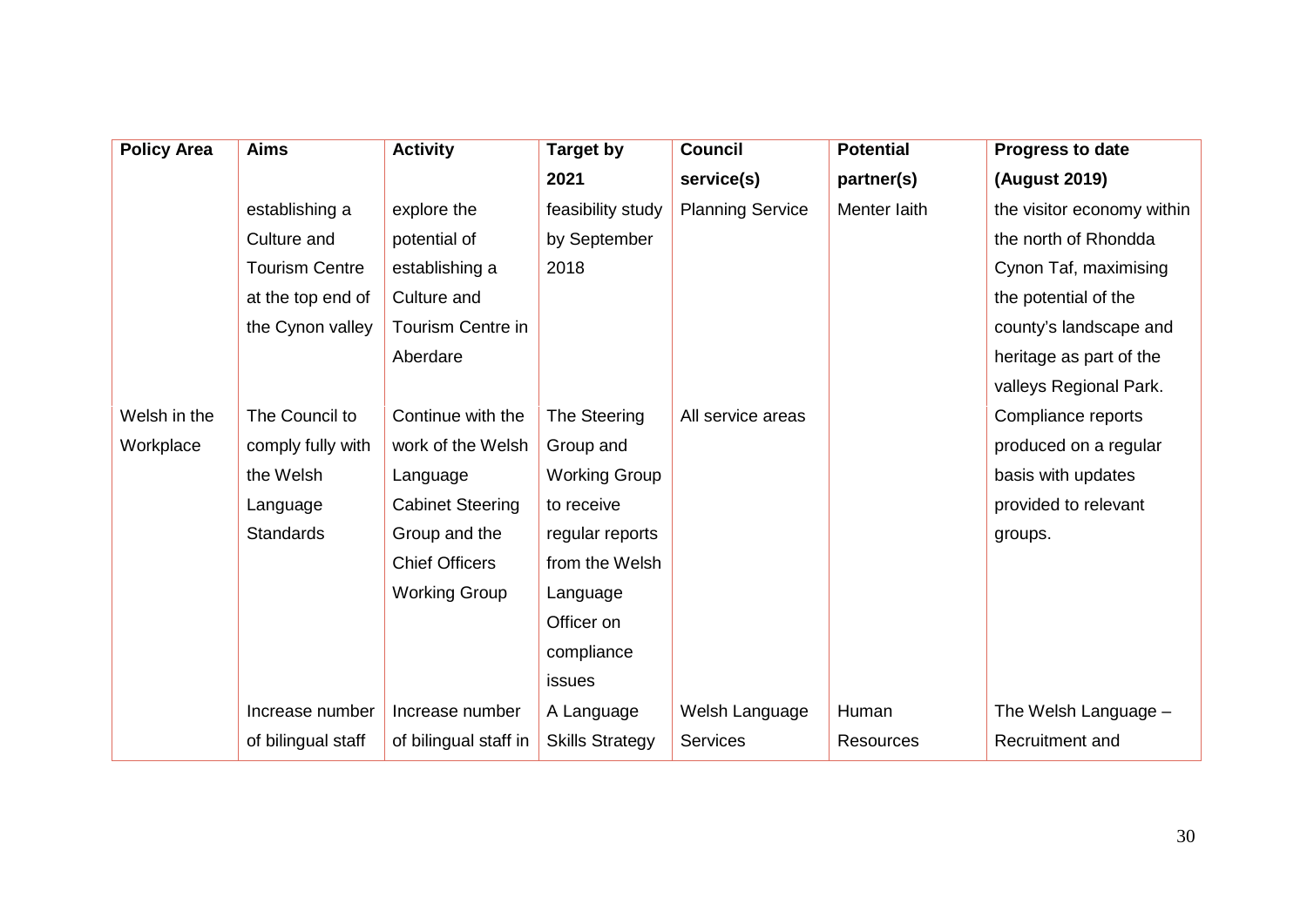| <b>Policy Area</b> | <b>Aims</b>       | <b>Activity</b>   | <b>Target by</b>       | <b>Council</b>   | <b>Potential</b> | Progress to date            |
|--------------------|-------------------|-------------------|------------------------|------------------|------------------|-----------------------------|
|                    |                   |                   | 2021                   | service(s)       | partner(s)       | (August 2019)               |
|                    | in order to       | order to provide  | to be produced         |                  |                  | Selection At Rhondda        |
|                    | provide services  | services in       | by September           |                  |                  | Cynon Taf Procedure was     |
|                    | in accordance     | accordance with   | 2017 with the          |                  |                  | published in January        |
|                    | with              | requirements of   | aim of ensuring        |                  |                  | 2018.                       |
|                    | requirements of   | the Welsh         | by 2025 that           |                  |                  | In 2017-2018 5.69% of       |
|                    | the Welsh         | Language          | the proportion         |                  |                  | staff were fully bilingual. |
|                    | Language          | <b>Standards</b>  | of bilingual           |                  |                  | In 2018-2019 this figure    |
|                    | <b>Standards</b>  |                   | staff reflects         |                  |                  | rose to 6.95%.              |
|                    |                   |                   | that of the            |                  |                  |                             |
|                    |                   |                   | County                 |                  |                  | We are on target to reach   |
|                    |                   |                   | Borough                |                  |                  | 12.3% by 2025.              |
|                    |                   |                   | (12.3%)                |                  |                  |                             |
|                    |                   |                   |                        |                  |                  |                             |
|                    | Adopt a           | All posts will be | A Language             | Human            | Welsh Language   | The Welsh Language -        |
|                    | proactive         | designated as     | <b>Skills Strategy</b> | <b>Resources</b> | <b>Services</b>  | Recruitment and             |
|                    | recruitment       | Welsh 'essential' | outlining              |                  |                  | Selection At Rhondda        |
|                    | policy which will | by default.       | recruitment            |                  |                  | Cynon Taf Procedure was     |
|                    | enable the        | Managers will be  | policy to be           |                  |                  | published in January        |
|                    | Council to        | required to       | produced by            |                  |                  | 2018. This procedure        |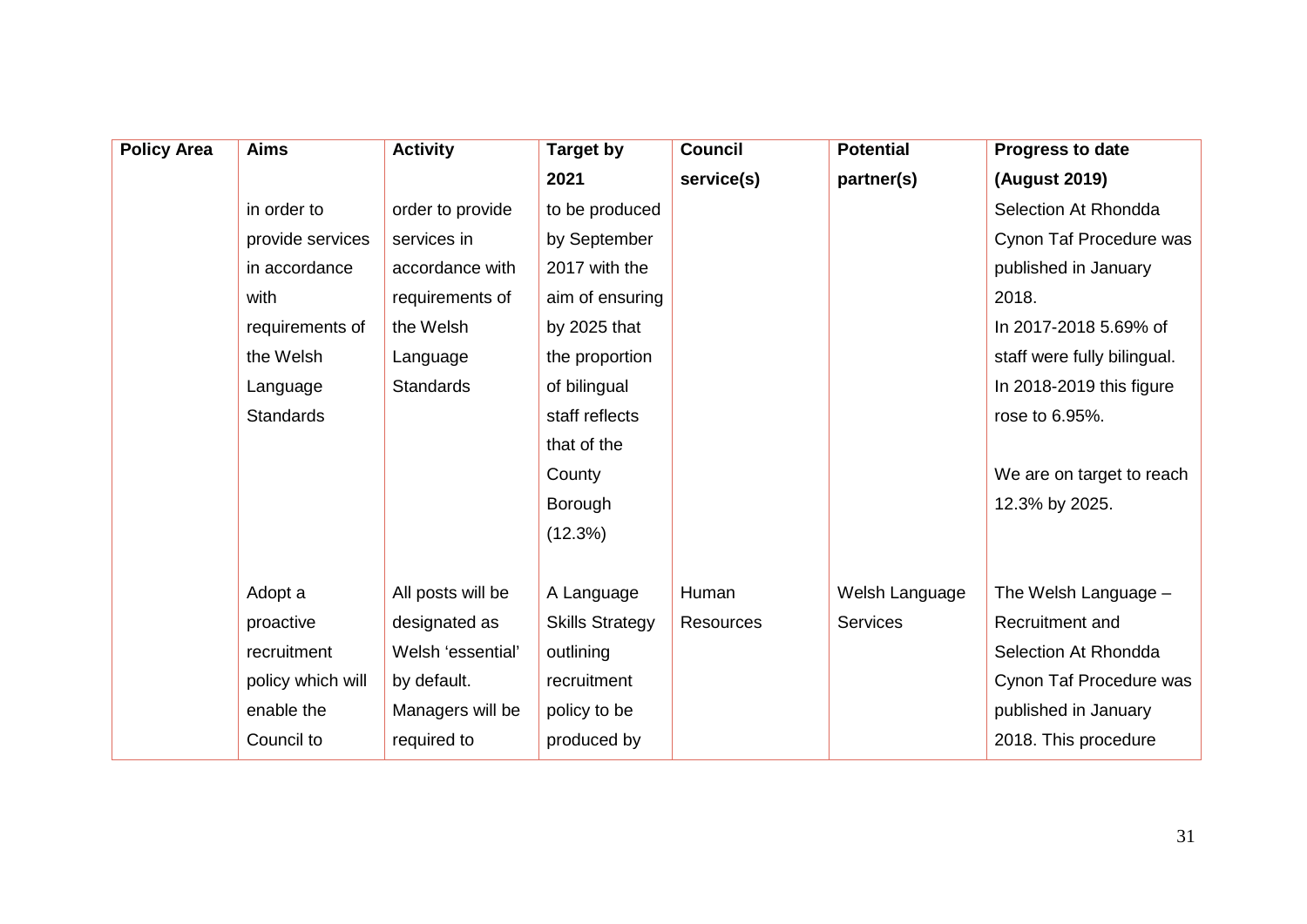| <b>Policy Area</b><br><b>Aims</b> | <b>Activity</b>        | <b>Target by</b> | <b>Council</b> | <b>Potential</b> | <b>Progress to date</b>     |
|-----------------------------------|------------------------|------------------|----------------|------------------|-----------------------------|
|                                   |                        | 2021             | service(s)     | partner(s)       | (August 2019)               |
| provide more                      | provide a              | September        |                |                  | adheres to all              |
| bilingual                         | business case if       | 2017             |                |                  | requirements of the         |
| services in line                  | Welsh is deemed        |                  |                |                  | Welsh Language              |
| with                              | to be 'desirable'      |                  |                |                  | <b>Statutory Standards.</b> |
| requirements of                   | or not required for    |                  |                |                  |                             |
| the Welsh                         | the post or if         |                  |                |                  |                             |
| Language                          | there is a             |                  |                |                  |                             |
| <b>Standards</b>                  | requirement to         |                  |                |                  |                             |
|                                   | learn if no Welsh      |                  |                |                  |                             |
|                                   | speaker can be         |                  |                |                  |                             |
|                                   | appointed              |                  |                |                  |                             |
| Map current                       | Undertake a            | Complete         | Welsh Language | All services     | At the beginning of         |
| levels of Welsh                   | language skills        | language skills  | Services       |                  | August 493 staff records    |
| language skills                   | audit of staff and     | audit by March   | Human          |                  | have no language skills     |
|                                   | <b>Elected Members</b> | 2017             | Resources      |                  | assessment associated       |
|                                   |                        |                  |                |                  | with them. HR review this   |
|                                   |                        |                  |                |                  | regularly and update after  |
|                                   |                        |                  |                |                  | making contact with the     |
|                                   |                        |                  |                |                  | staff member or manager.    |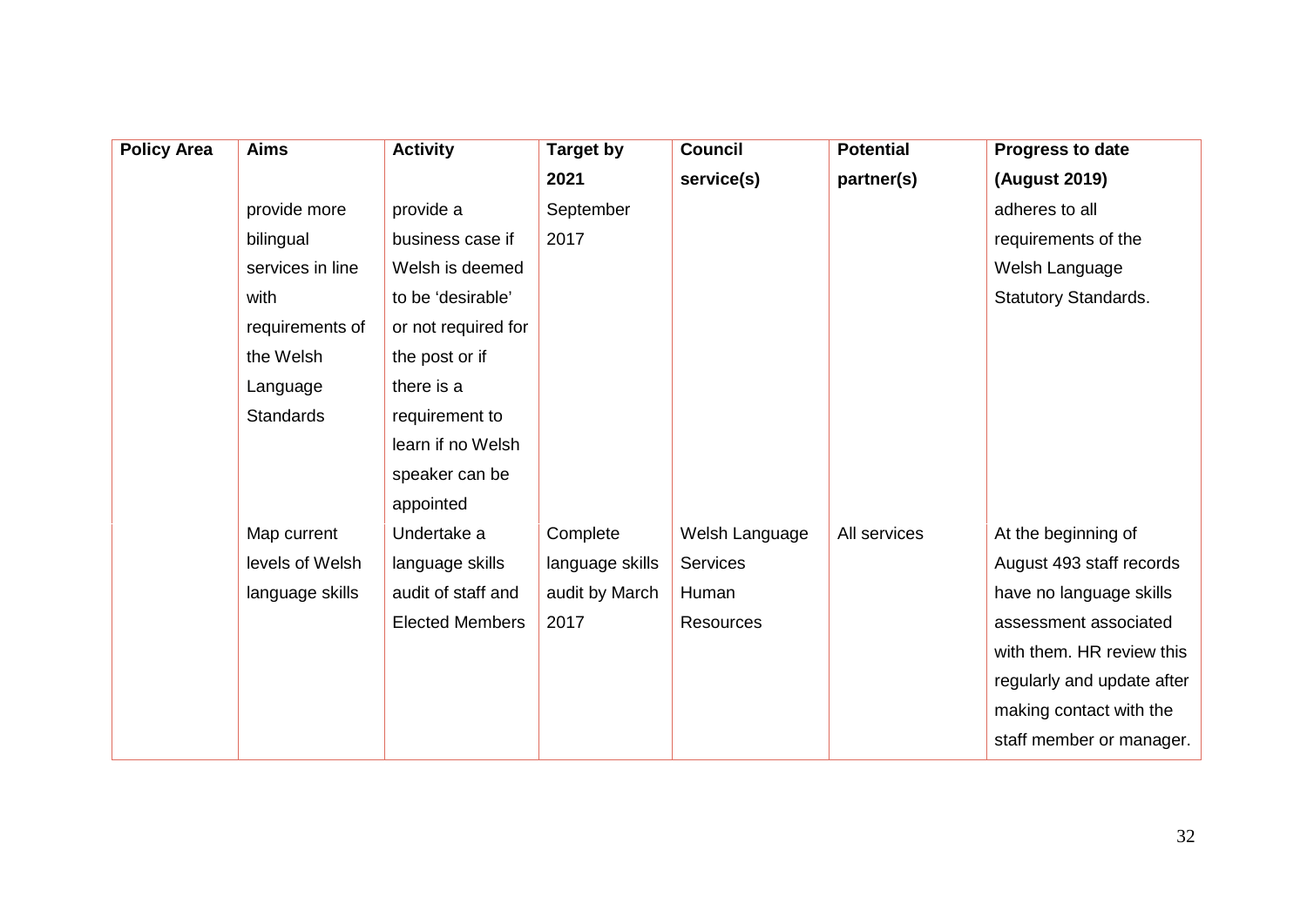| <b>Policy Area</b> | <b>Aims</b>       | <b>Activity</b>   | <b>Target by</b> | <b>Council</b>         | <b>Potential</b> | Progress to date             |
|--------------------|-------------------|-------------------|------------------|------------------------|------------------|------------------------------|
|                    |                   |                   | 2021             | service(s)             | partner(s)       | (August 2019)                |
|                    | Provide           | Provide           | Agree a          | Welsh Language         | All services     | Training programmes          |
|                    | opportunities for | opportunities for | training         | <b>Services</b>        |                  | developed annually and       |
|                    | staff to improve  | staff to improve  | programme by     |                        |                  | offered to staff.            |
|                    | their language    | their language    | January 2017     |                        |                  |                              |
|                    | skills            | skills            |                  |                        |                  |                              |
|                    | Enable staff and  | Arrange a         | Agree a          | Welsh Language         | All services     | A training package has       |
|                    | Elected           | programme of      | training         | <b>Services</b>        |                  | been developed and           |
|                    | Members to be     | Welsh Language    | programme by     | <b>Member Services</b> |                  | continues to be delivered    |
|                    | aware of history  | Awareness and     | January 2017     | Human                  |                  | at a range of staff,         |
|                    | and culture of    | Compliance        |                  | <b>Resources</b>       |                  | manager and elected          |
|                    | Welsh language    | training and      |                  |                        |                  | member briefing sessions     |
|                    | including         | include in        |                  |                        |                  | In addition, as part of the  |
|                    | compliance with   | induction for new |                  |                        |                  | <b>Local Authorities new</b> |
|                    | Welsh language    | staff             |                  |                        |                  | 'corporate induction' -      |
|                    | legislation       |                   |                  |                        |                  | Welsh Language               |
|                    |                   |                   |                  |                        |                  | Services will now host a     |
|                    |                   |                   |                  |                        |                  | mandatory e-learning         |
|                    |                   |                   |                  |                        |                  | module on RCT Source.        |
|                    | Create an         | Produce           | On-going         | All services           |                  | Resources in all manner      |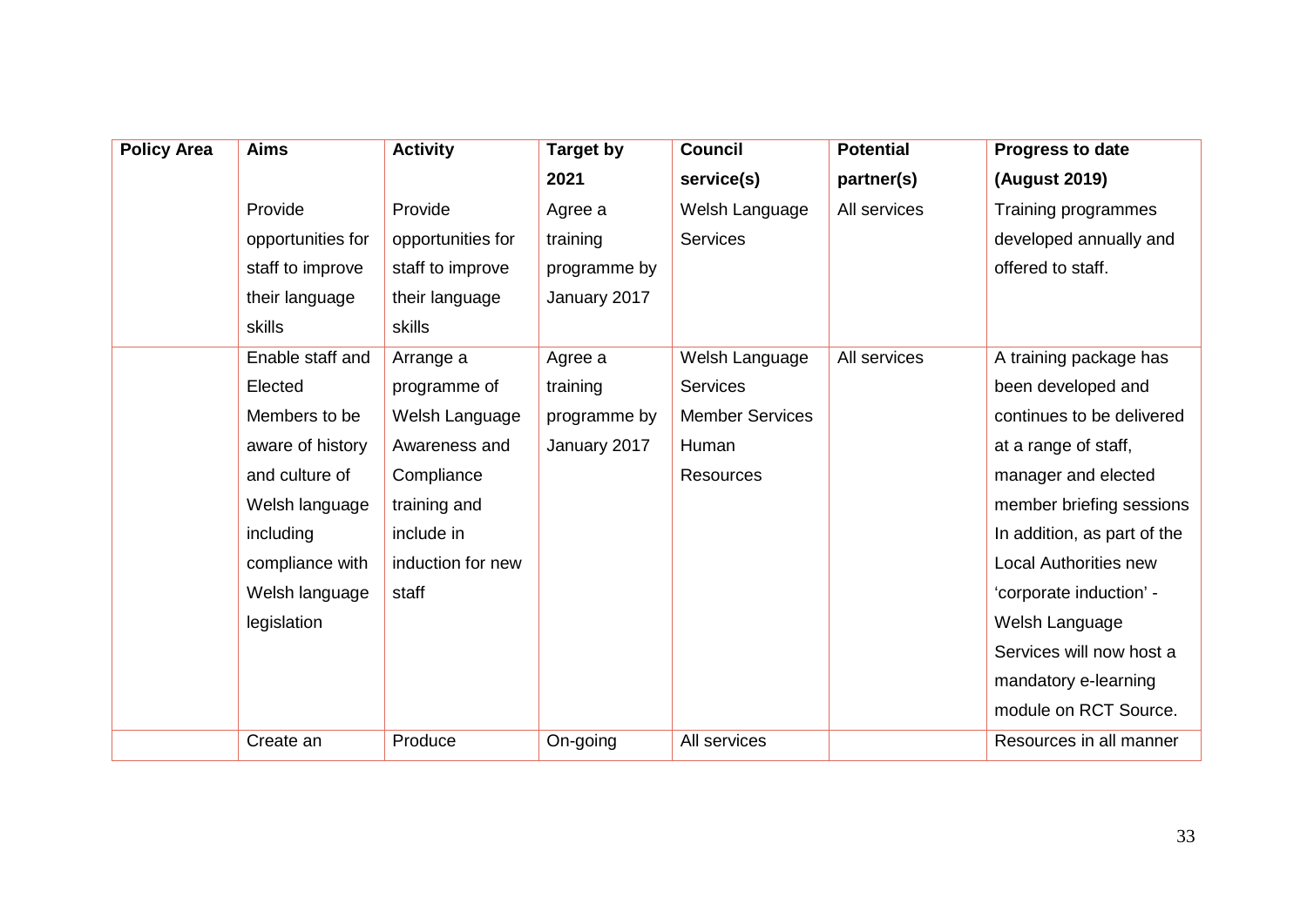| <b>Policy Area</b> | <b>Aims</b>      | <b>Activity</b>     | <b>Target by</b> | <b>Council</b>  | <b>Potential</b>       | Progress to date          |
|--------------------|------------------|---------------------|------------------|-----------------|------------------------|---------------------------|
|                    |                  |                     | 2021             | service(s)      | partner(s)             | (August 2019)             |
|                    | environment that | resources,          |                  |                 |                        | of formats have been      |
|                    | encourages       | promotional         |                  |                 |                        | developed to encourage    |
|                    | greater use of   | material and        |                  |                 |                        | people to use their       |
|                    | Welsh            | visual impacts      |                  |                 |                        | bilingual skills.         |
|                    |                  | that promote        |                  |                 |                        | During 2018-2019 the      |
|                    |                  | language use and    |                  |                 |                        | following were produced   |
|                    |                  | fosters respect for |                  |                 |                        | - Social Media Guidance   |
|                    |                  | bilingualism        |                  |                 |                        | - Correspondence          |
|                    |                  |                     |                  |                 |                        | <b>Decision Tree</b>      |
|                    |                  |                     |                  |                 |                        | -Eisteddfod Urdd          |
|                    |                  |                     |                  |                 |                        | Campaign                  |
|                    |                  |                     |                  |                 |                        | - Social Media            |
|                    |                  |                     |                  |                 |                        | 'Remember to use Welsh'   |
|                    |                  |                     |                  |                 |                        | campaign                  |
|                    |                  |                     |                  |                 |                        | - Setting the Standards   |
|                    |                  |                     |                  |                 |                        | Guidance                  |
|                    |                  |                     |                  |                 |                        |                           |
|                    | Provide intranet | Use intranet to     | Use intranet to  | Welsh Language  | $\mathsf{I}\mathsf{T}$ | Access provided to a      |
|                    | support for      | sign-post staff to  | sign-post staff  | <b>Services</b> |                        | range of online materials |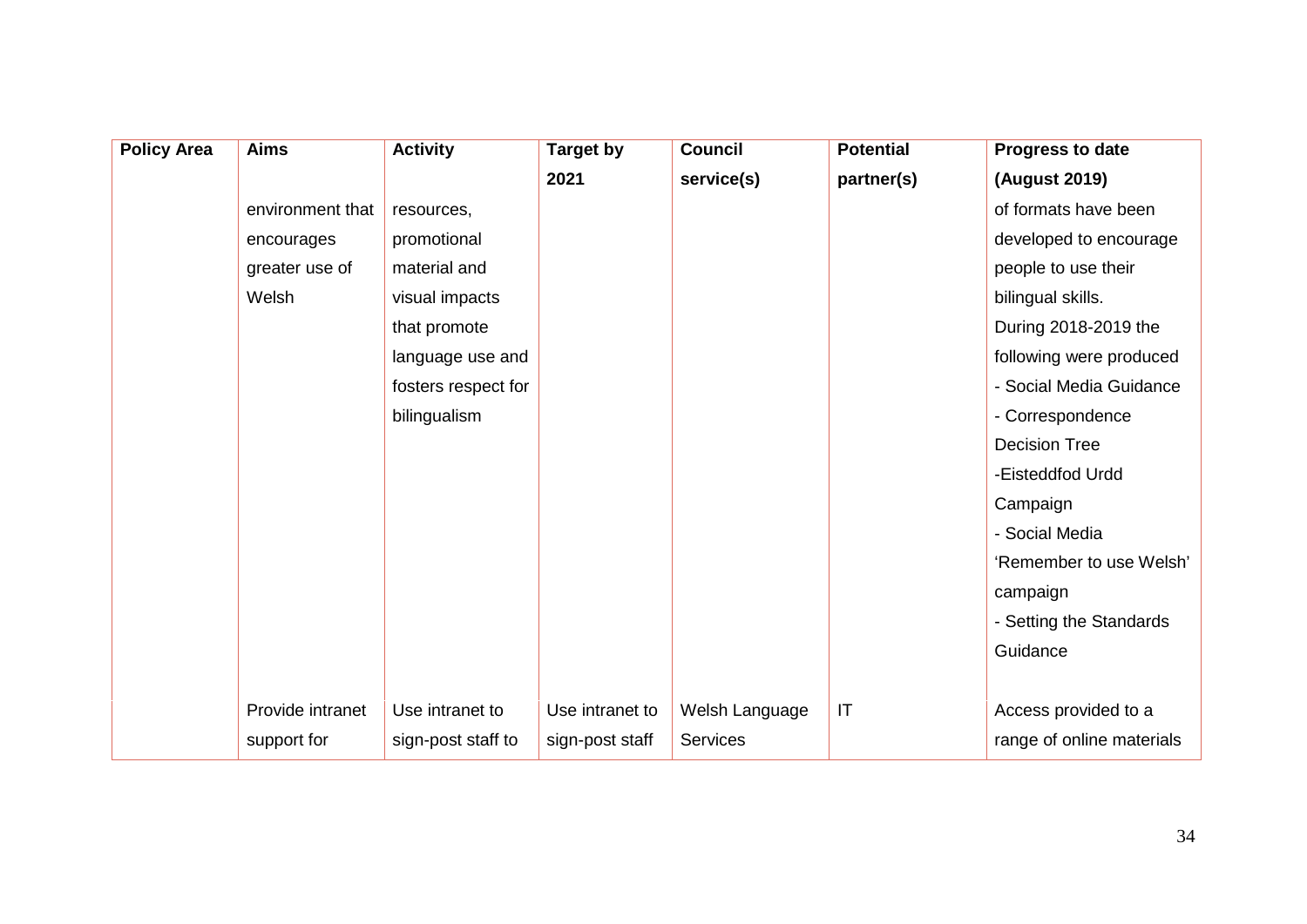| <b>Policy Area</b> | <b>Aims</b>      | <b>Activity</b>    | <b>Target by</b> | <b>Council</b>  | <b>Potential</b>        | <b>Progress to date</b>   |
|--------------------|------------------|--------------------|------------------|-----------------|-------------------------|---------------------------|
|                    |                  |                    | 2021             | service(s)      | partner(s)              | (August 2019)             |
|                    | Welsh speakers   | useful language    | to useful        |                 |                         | and e-learning materials  |
|                    | and learners     | resources e.g. e-  | language         |                 |                         | and the Welsh Language    |
|                    |                  | learning, on-line  | resources e.g.   |                 |                         | Services team have        |
|                    |                  | grammar and        | e-learning, on-  |                 |                         | developed short guidance  |
|                    |                  | spell checkers,    | line grammar     |                 |                         | videos on the Welsh       |
|                    |                  | on-line            | and spell        |                 |                         | Language Standards.       |
|                    |                  | dictionaries and   | checkers, on-    |                 |                         |                           |
|                    |                  | translation tools  | line             |                 |                         |                           |
|                    |                  |                    | dictionaries     |                 |                         |                           |
|                    |                  |                    | and translation  |                 |                         |                           |
|                    |                  |                    | tools            |                 |                         |                           |
|                    | Provide intranet | Develop intranet   | Complete by      | Welsh Language  | Menter laith            | Welsh language courses    |
|                    | support for      | to sign-post staff | September        | <b>Services</b> | University of           | highlighted on the staff  |
|                    | Welsh speakers   | to Welsh           | 2017 and         |                 | South Wales             | intranet.                 |
|                    | and learners     | language courses   | continuously     |                 | <b>Welsh for Adults</b> |                           |
|                    |                  | and activities in  | update           |                 | Centre                  |                           |
|                    |                  | the community      |                  |                 |                         |                           |
|                    | Normalise the    | Assess language    | Assessment to    | Human           | All services            | Language preferences of   |
|                    | use of Welsh in  | preferences of     | be completed     | Resources       |                         | current staff is captured |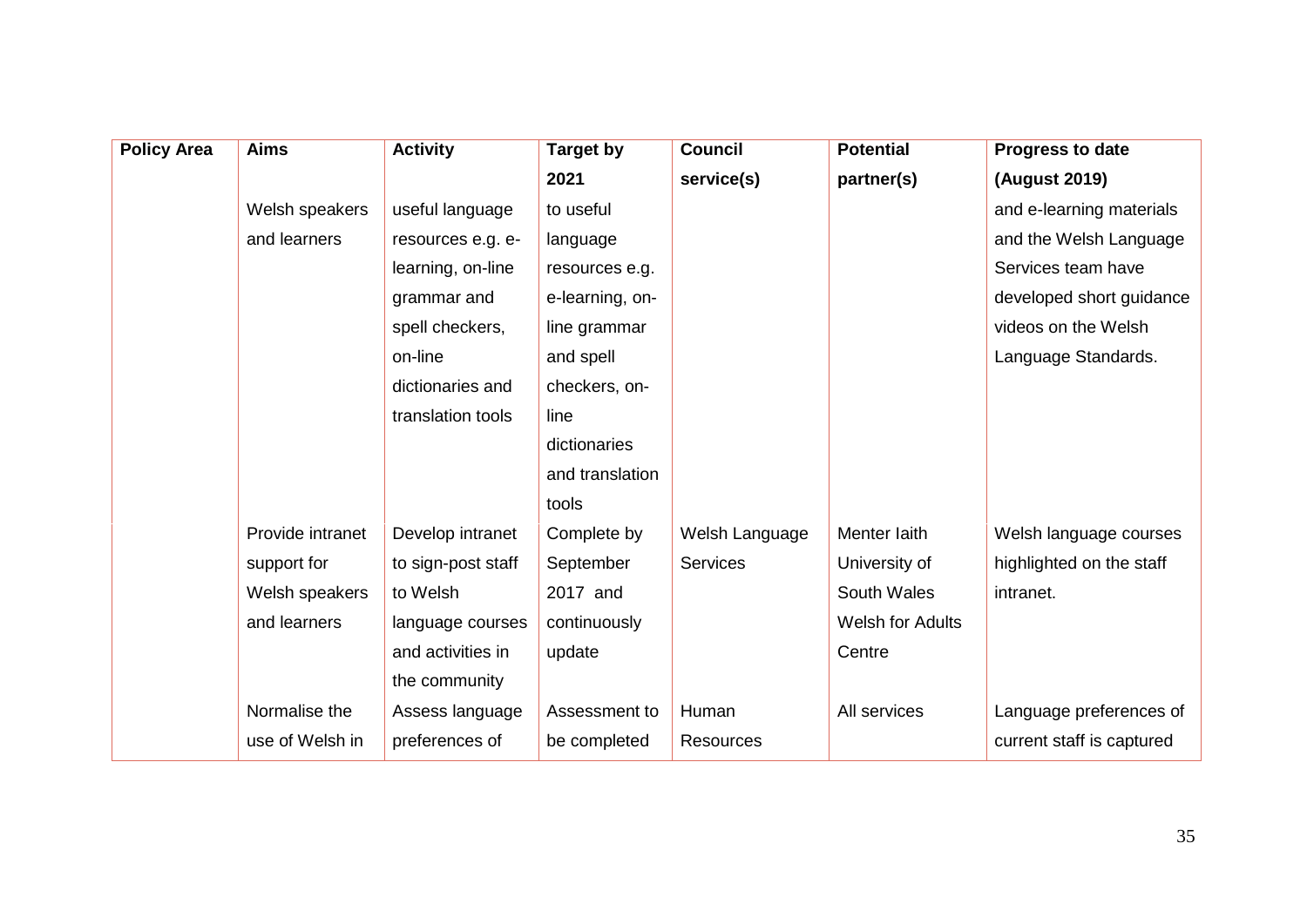| <b>Policy Area</b> | <b>Aims</b>         | <b>Activity</b>      | <b>Target by</b> | <b>Council</b>         | <b>Potential</b> | Progress to date           |
|--------------------|---------------------|----------------------|------------------|------------------------|------------------|----------------------------|
|                    |                     |                      | 2021             | service(s)             | partner(s)       | (August 2019)              |
|                    | the workplace       | staff in relation to | by March 2017    |                        |                  | via the intranet and on    |
|                    |                     | internal             |                  |                        |                  | appointment for new staff. |
|                    |                     | operations:-         |                  |                        |                  |                            |
|                    |                     | correspondence;      |                  |                        |                  |                            |
|                    |                     | forms;               |                  |                        |                  |                            |
|                    |                     | complaints;          |                  |                        |                  |                            |
|                    |                     | performance          |                  |                        |                  |                            |
|                    |                     | reviews; training    |                  |                        |                  |                            |
|                    |                     | needs; staff         |                  |                        |                  |                            |
|                    |                     | policies, internal   |                  |                        |                  |                            |
|                    |                     | meetings etc.        |                  |                        |                  |                            |
|                    | Promote             | Continue to          | On-going         | Welsh Language         | All services     | Regular communication is   |
|                    | schemes that        | develop initiatives  |                  | <b>Services</b>        |                  | made via the intranet to   |
|                    | visually illustrate | that create an       |                  | $\mathsf{I}\mathsf{T}$ |                  | all staff groups           |
|                    | that Welsh is       | environment          |                  |                        |                  | encouraging the use of     |
|                    | welcomed in the     | which fosters the    |                  |                        |                  | Welsh.                     |
|                    | workplace           | use of Welsh by      |                  |                        |                  |                            |
|                    |                     | staff, e.g. badges,  |                  |                        |                  | A Welsh Language staff     |
|                    |                     | posters,             |                  |                        |                  | distribution list has been |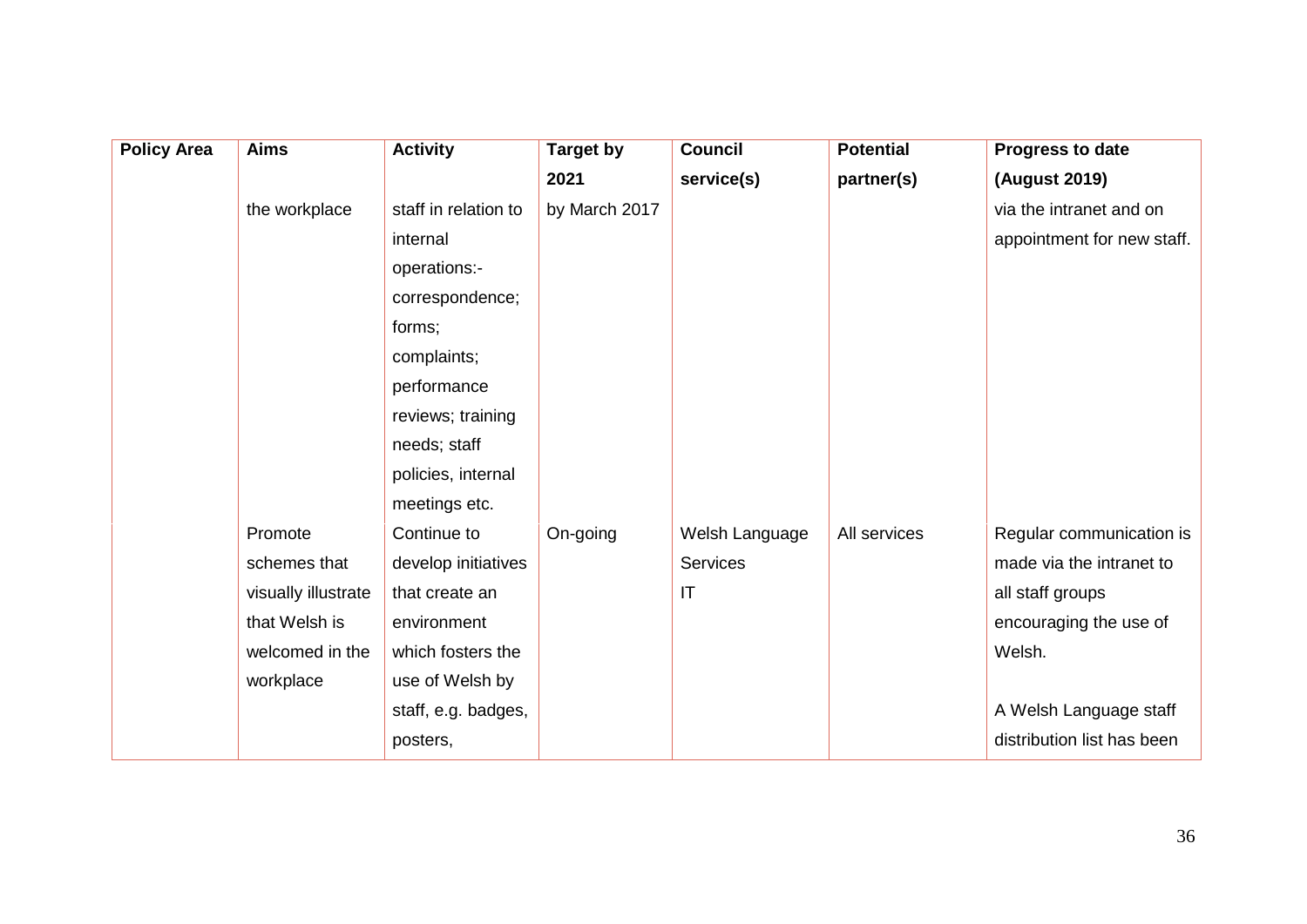| <b>Policy Area</b> | <b>Aims</b> | <b>Activity</b>   | <b>Target by</b> | <b>Council</b> | <b>Potential</b> | Progress to date             |
|--------------------|-------------|-------------------|------------------|----------------|------------------|------------------------------|
|                    |             |                   | 2021             | service(s)     | partner(s)       | <b>(August 2019)</b>         |
|                    |             | lanyards,         |                  |                |                  | created to contact           |
|                    |             | use of Cymraeg    |                  |                |                  | relevant staff directly.     |
|                    |             | logo on e-mail    |                  |                |                  |                              |
|                    |             | and intranet,     |                  |                |                  | The Council is in the        |
|                    |             | e-mail signatures |                  |                |                  | process of developing        |
|                    |             | and out-of-office |                  |                |                  | 'Mail-tips' to encourage     |
|                    |             | messages          |                  |                |                  | more written Welsh over      |
|                    |             |                   |                  |                |                  | email.                       |
|                    |             |                   |                  |                |                  |                              |
|                    |             |                   |                  |                |                  | Campaigns, such as           |
|                    |             |                   |                  |                |                  | Diwrnod Shwmae are           |
|                    |             |                   |                  |                |                  | developed and promoted       |
|                    |             |                   |                  |                |                  | with Senior Leadership       |
|                    |             |                   |                  |                |                  | Team involvement.            |
|                    |             |                   |                  |                |                  | All email signatures, out-   |
|                    |             |                   |                  |                |                  | of-office etc. are bilingual |
|                    |             |                   |                  |                |                  | and posters/information      |
|                    |             |                   |                  |                |                  | displayed to encourages      |
|                    |             |                   |                  |                |                  |                              |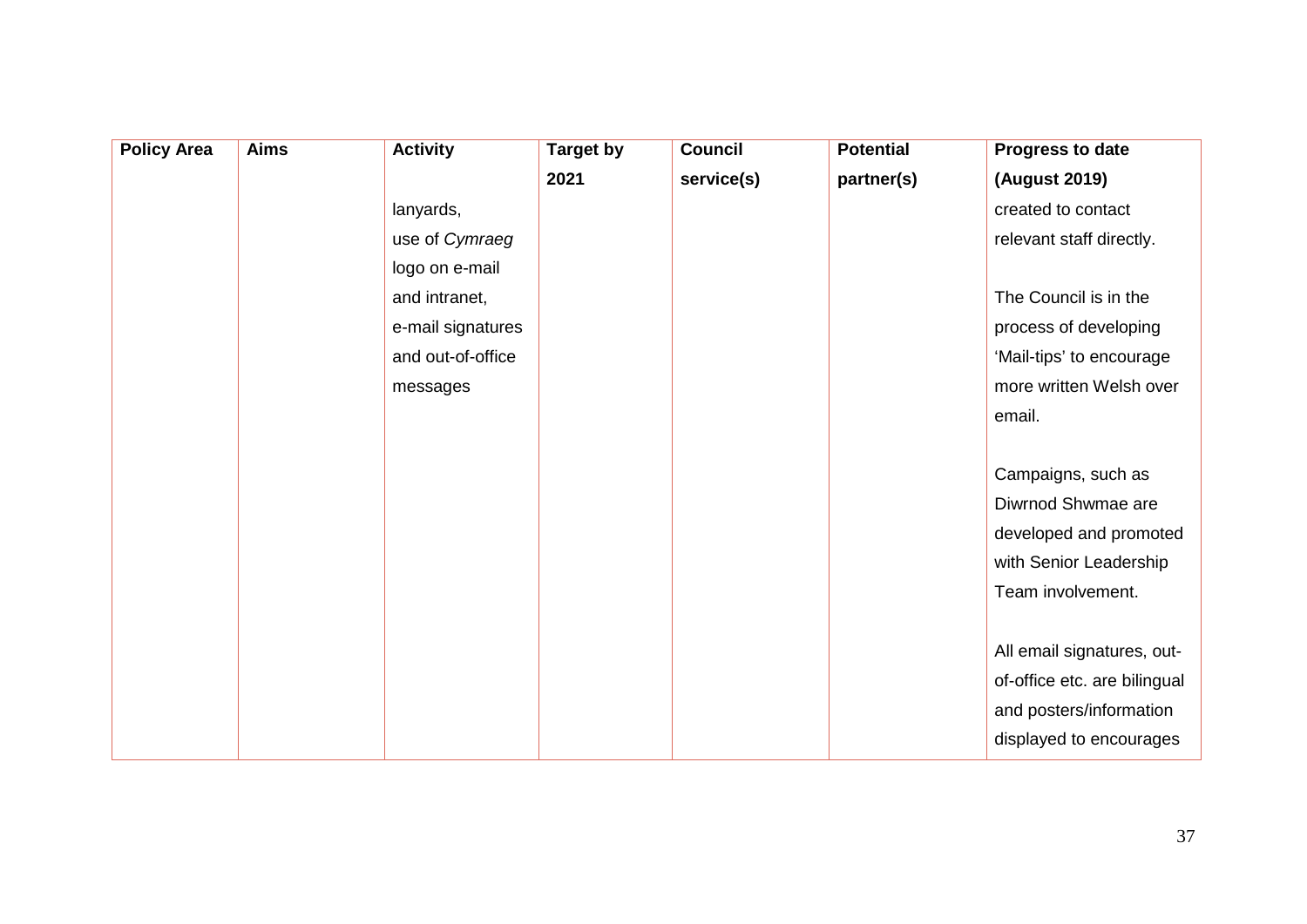| <b>Policy Area</b> | <b>Aims</b>             | <b>Activity</b>           | <b>Target by</b> | <b>Council</b> | <b>Potential</b> | Progress to date           |
|--------------------|-------------------------|---------------------------|------------------|----------------|------------------|----------------------------|
|                    |                         |                           | 2021             | service(s)     | partner(s)       | <b>(August 2019)</b>       |
|                    |                         |                           |                  |                |                  | the use of Welsh.          |
|                    | <b>Distribute Welsh</b> | How to get a<br>$\bullet$ | On-going         | Welsh Language |                  | All promotional materials  |
|                    | language                | translation               |                  | Services       |                  | are available on the staff |
|                    | promotional             | <b>Staff</b><br>$\bullet$ |                  |                |                  | intranet. Badges and       |
|                    | material to staff       | guidelines                |                  |                |                  | lanyards of the Council    |
|                    |                         | booklet -                 |                  |                |                  | indicate whether a         |
|                    |                         | Welsh What's              |                  |                |                  | member of staff is a       |
|                    |                         | Changed?                  |                  |                |                  | Welsh speaker or learner   |
|                    |                         | Badges,<br>$\bullet$      |                  |                |                  | (and distributed on        |
|                    |                         | lanyards,                 |                  |                |                  | appointment to relevant    |
|                    |                         | posters                   |                  |                |                  | staff members), posters    |
|                    |                         | ICT booklet:<br>$\bullet$ |                  |                |                  | are displayed as           |
|                    |                         | Welsh @your               |                  |                |                  | appropriate.               |
|                    |                         | fingers                   |                  |                |                  |                            |
|                    |                         | Welsh for<br>$\bullet$    |                  |                |                  |                            |
|                    |                         | <b>Adults</b>             |                  |                |                  |                            |
|                    |                         | Prospectus                |                  |                |                  |                            |
|                    |                         | Mouse mats<br>$\bullet$   |                  |                |                  |                            |
|                    |                         | Being<br>$\bullet$        |                  |                |                  |                            |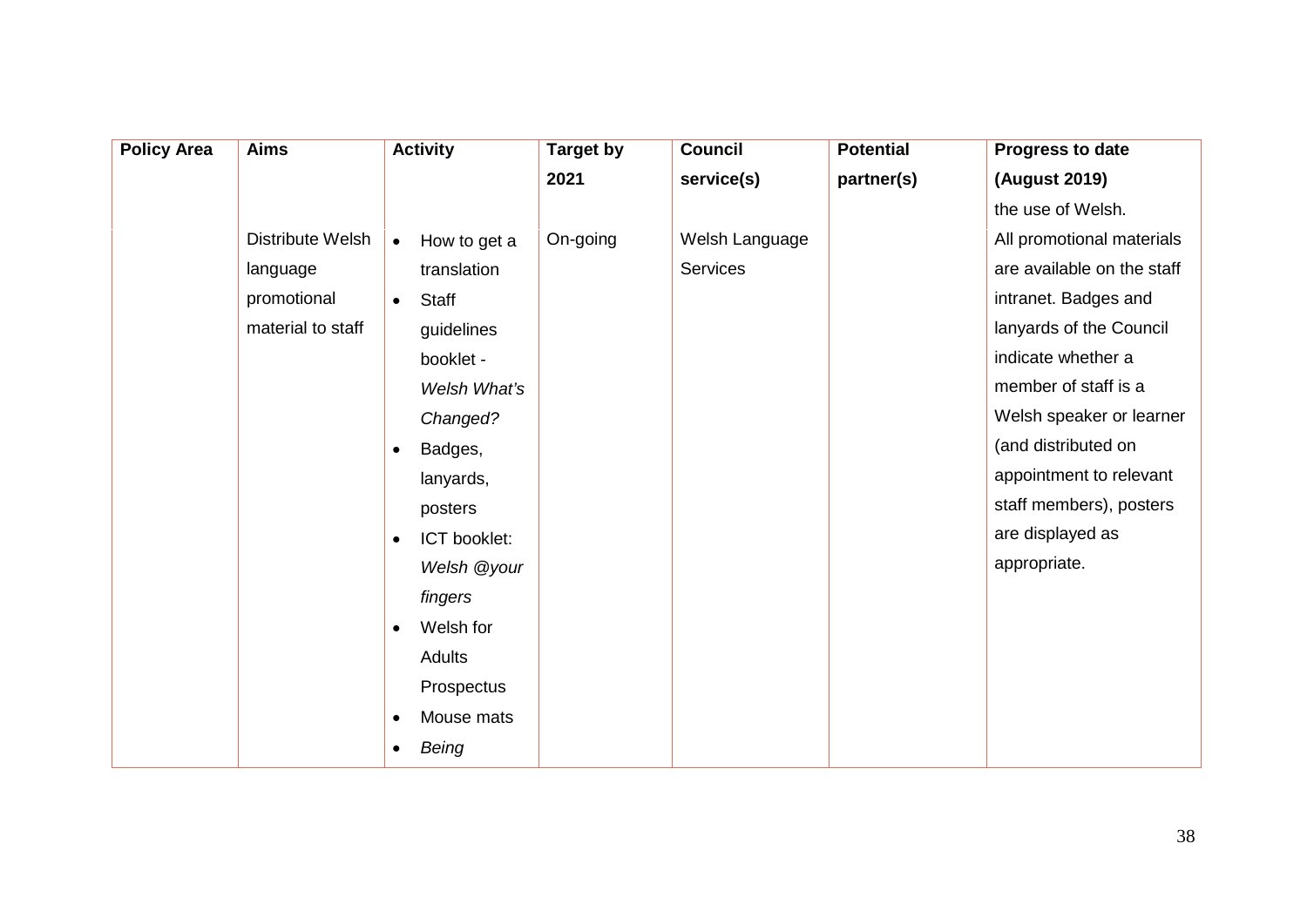| <b>Policy Area</b> | <b>Aims</b>        | <b>Activity</b>        | <b>Target by</b>  | <b>Council</b>         | <b>Potential</b>     | Progress to date         |
|--------------------|--------------------|------------------------|-------------------|------------------------|----------------------|--------------------------|
|                    |                    |                        | 2021              | service(s)             | partner(s)           | <b>(August 2019)</b>     |
|                    |                    | Bilingual              |                   |                        |                      |                          |
|                    |                    | booklet                |                   |                        |                      |                          |
|                    |                    | Corporate<br>$\bullet$ |                   |                        |                      |                          |
|                    |                    | messages               |                   |                        |                      |                          |
|                    |                    | summary                |                   |                        |                      |                          |
|                    |                    | leaflet                |                   |                        |                      |                          |
|                    |                    |                        |                   |                        |                      |                          |
|                    | Develop            | Install Cysill and     | All computer      | $\mathsf{I}\mathsf{T}$ | All services         | This has been offered to |
|                    | confidence in the  | Cysgair (Welsh         | packages          |                        |                      | all staff and Elected    |
|                    | use of written     | language               | installed and     |                        |                      | Members and is           |
|                    | Welsh              | grammar and            | operational by    |                        |                      | promoted on an on-going  |
|                    |                    | spell checkers)        | March 2017        |                        |                      | basis as new staff are   |
|                    |                    | on all staff and       |                   |                        |                      | recruited.               |
|                    |                    | elected members'       |                   |                        |                      |                          |
|                    |                    | computers and          |                   |                        |                      |                          |
|                    |                    | iPads                  |                   |                        |                      |                          |
|                    | Develop            | Liaise with other      | Install bilingual | $\mathsf{I}\mathsf{T}$ | <b>Customer Care</b> | Inform has recently been |
|                    | bilingual intranet | local authorities      | interfaces by     |                        |                      | launched along with      |
|                    | interface and      | to investigate joint   | September         |                        |                      | language choice screens  |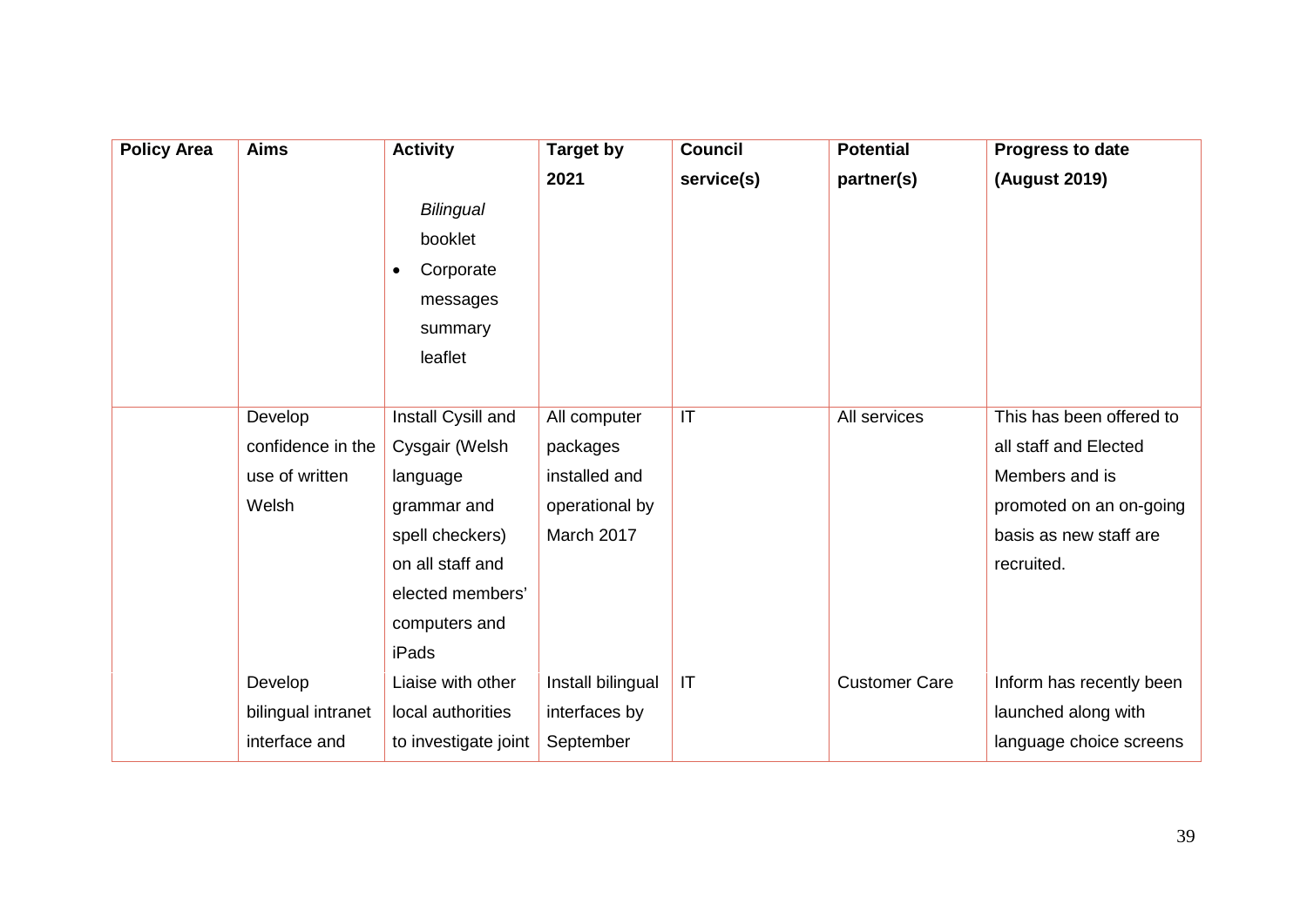| <b>Policy Area</b> | <b>Aims</b>       | <b>Activity</b>   | <b>Target by</b> | <b>Council</b>   | <b>Potential</b>        | <b>Progress to date</b>    |
|--------------------|-------------------|-------------------|------------------|------------------|-------------------------|----------------------------|
|                    |                   |                   | 2021             | service(s)       | partner(s)              | <b>(August 2019)</b>       |
|                    | menus and         | investment in     | 2017             |                  |                         | on all our corporate       |
|                    | bilingual         | developing        |                  |                  |                         | websites.                  |
|                    | interface for web | bilingual         |                  |                  |                         |                            |
|                    | applications      | interfaces        |                  |                  |                         | Work still to be completed |
|                    |                   |                   |                  |                  |                         | with external partners to  |
|                    |                   |                   |                  |                  |                         | ensure all content and     |
|                    |                   |                   |                  |                  |                         | services are bilingual.    |
|                    | Encourage staff   | Provide training  | Draw up a        | Welsh Language   | University of           | Training provided to new   |
|                    | and Elected       | on presentational | training         | <b>Services</b>  | South Wales             | Members and staff during   |
|                    | Members to use    | skills in Welsh   | programme by     | Members'         | <b>Welsh For Adults</b> | induction programmes is    |
|                    | Welsh in internal | and explore the   | March 2017       | <b>Services</b>  | Centre                  | on-going.                  |
|                    | and external      | practicalities of |                  | Human            |                         |                            |
|                    | meetings and in   | providing         |                  | <b>Resources</b> |                         | Simultaneous translation   |
|                    | presentations     | translation       |                  |                  |                         | is being provided at       |
|                    |                   | facilities at     |                  |                  |                         | <b>Council Committee</b>   |
|                    |                   | internal meetings |                  |                  |                         | meetings and other         |
|                    |                   |                   |                  |                  |                         | meetings as required.      |

PART 2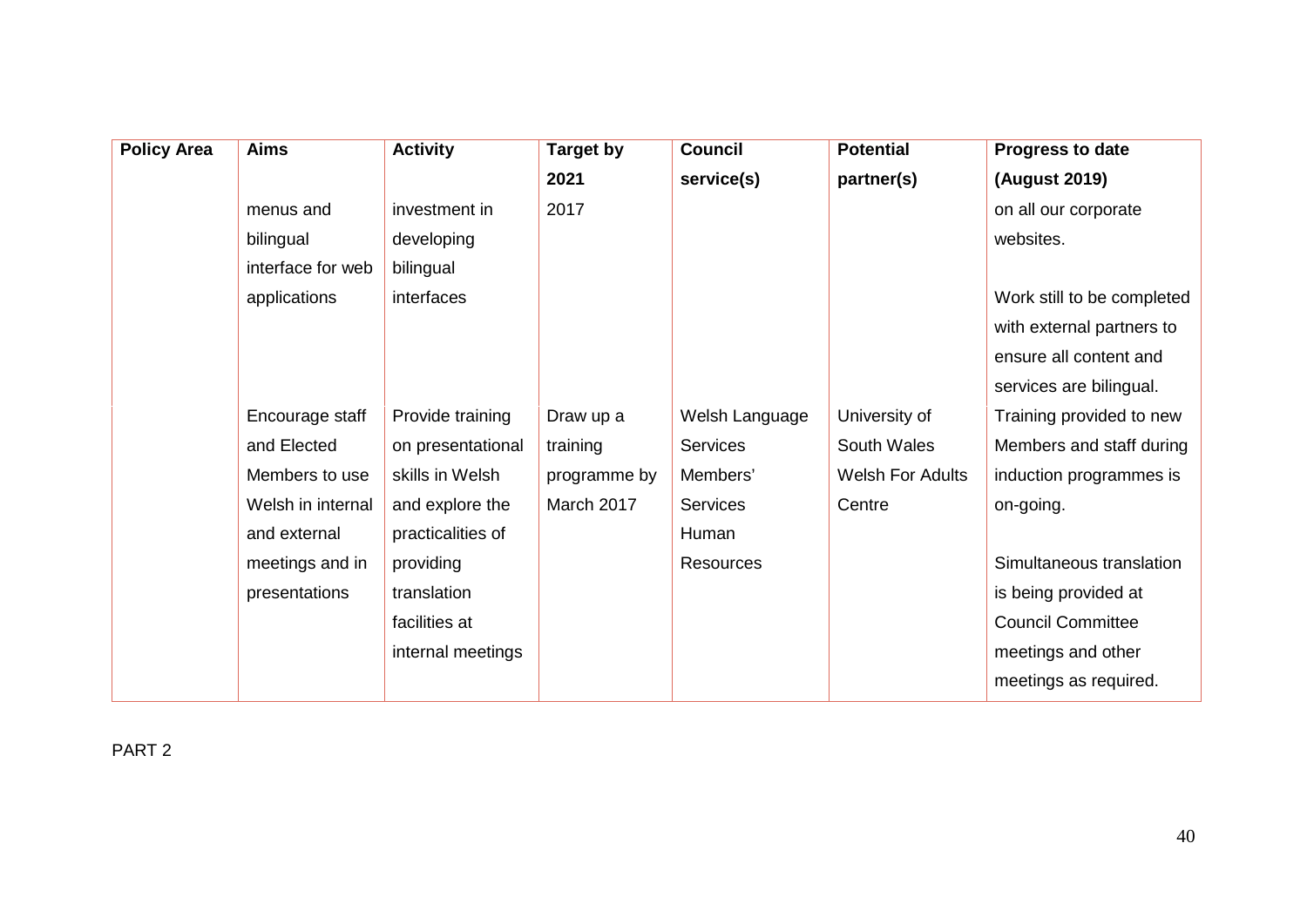| <b>Policy Area</b> | <b>Aims</b>      | <b>Activity</b>        | <b>Target by</b> | <b>Lead Partner</b>     | <b>Potential</b>       | Progress to date         |
|--------------------|------------------|------------------------|------------------|-------------------------|------------------------|--------------------------|
|                    |                  |                        | 2021             |                         | partners               | (August 2019)            |
| Education -        | Increase number  | Work with Mudiad       | Increase         | <b>Mudiad Meithrin</b>  | Flying Start;          | Numbers of settings have |
| <b>Early Years</b> | of Cylchoedd Ti  | Meithrin and           | number of        |                         | Family                 | remained the same        |
| provision          | a Fi and         | <b>Flying Start to</b> | Cylchoedd Ti a   |                         | Information            | between 2017 and 2018    |
|                    | Cylchoedd        | ensure that            | Fi and           |                         | Service                | (24) but capacity has    |
|                    | Meithrin         | provision is           | Cylchoedd        |                         |                        | increased from 518 to    |
|                    |                  | available within       | Meithrin by      |                         |                        | 540.                     |
|                    |                  | easy reach of all      | 50%              |                         |                        |                          |
|                    |                  | the main               |                  |                         |                        |                          |
|                    |                  | population             |                  |                         |                        |                          |
|                    |                  | centres                |                  |                         |                        |                          |
|                    | Increase the     | Increase the           | Increase the     | Cymraeg i Blant         | <b>Mudiad Meithrin</b> | No progress reported.    |
|                    | number of        | number of              | number of        | scheme                  |                        |                          |
|                    | Parenting/Family | parents who send       | Parenting /      |                         |                        |                          |
|                    | Sessions run by  | their children to      | Family           |                         |                        |                          |
|                    | the 'Cymraeg i   | WM education           | Sessions by      |                         |                        |                          |
|                    | Blant' scheme    |                        | 50%              |                         |                        |                          |
|                    | Provide basic    | Organise               | Every            | University of           | Wales PPA;             | Community-based          |
|                    | language         | language               | playgroup and    | South Wales             | PACEY,                 | provision promoted to    |
|                    | training for     | sessions that are      | day care         | <b>Welsh for Adults</b> | NDNA Cymru;            | staff corporately by the |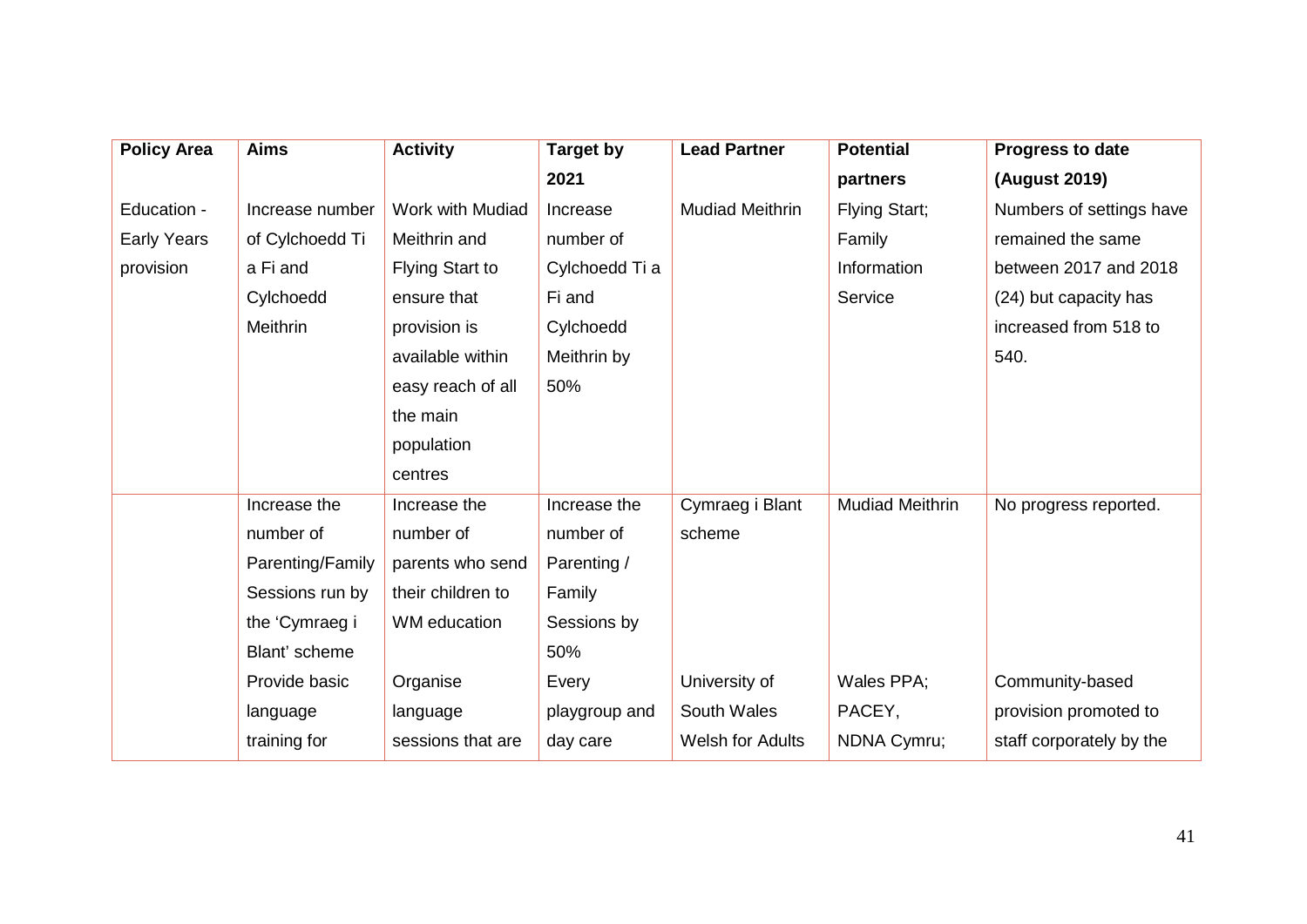|           | workers in       | appropriate for      | nursery to be    | Centre                 | <b>Flying Start</b> | Welsh Language tutor.     |
|-----------|------------------|----------------------|------------------|------------------------|---------------------|---------------------------|
|           | mainly English-  | early years          | provided with    |                        |                     | Free course for Childcare |
|           | medium settings  | provision            | opportunities to |                        |                     | Practitioners promoted by |
|           |                  |                      | attend           |                        |                     | Work Welsh.               |
|           |                  |                      | language         |                        |                     |                           |
|           |                  |                      | training         |                        |                     |                           |
|           | Improve          | Provide              | Increase         | <b>Mudiad Meithrin</b> | <b>Flying Start</b> | Progression rate in RCT:  |
|           | language         | information to       | language         |                        |                     | 2016-2017: 71.2%          |
|           | progression from | parents about the    | progression      |                        |                     | 2017-2018: 70.01%         |
|           | Cylchoedd        | benefits of Welsh-   | from             |                        |                     |                           |
|           | Meithrin to      | medium               | Cylchoedd        |                        |                     |                           |
|           | Welsh-medium     | education and        | Meithrin to WM   |                        |                     |                           |
|           | education        | awareness            | schools to 90%   |                        |                     |                           |
|           |                  | training for         |                  |                        |                     |                           |
|           |                  | Meithrin staff       |                  |                        |                     |                           |
| Further   | Increase Welsh-  | Develop 'laith ar    | Consolidate      | Coleg y Cymoedd        | Colegau Cymru       | In 2018 - 19, laith at    |
| education | medium           | Waith' units in      | provision in     |                        |                     | Waith units were          |
| sector    | provision in     | <b>Customer Care</b> | Childcare,       |                        |                     | delivered in Childcare,   |
|           | Coleg y          | across other         | Health and       |                        |                     | Health and Social Care,   |
|           | Cymoedd          | learning areas       | Social Care,     |                        |                     | Catering, Business,       |
|           |                  |                      | Catering and     |                        |                     | Travel and Tourism, The   |
|           |                  |                      |                  |                        |                     |                           |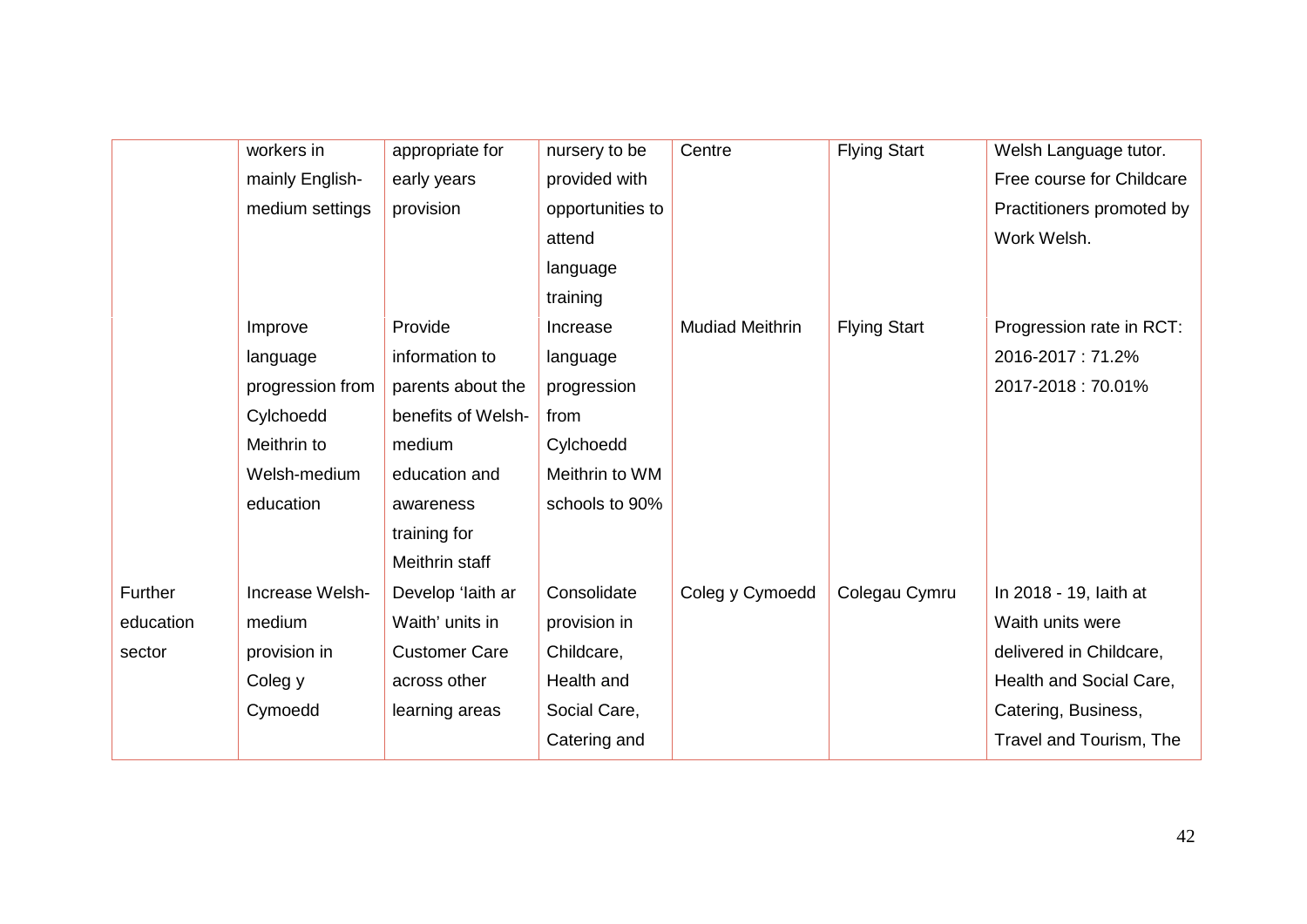|                 |                    | Tourism and     |                 |               | Creative Industries,        |
|-----------------|--------------------|-----------------|-----------------|---------------|-----------------------------|
|                 |                    | extend to       |                 |               | Engineering,                |
|                 |                    | Creative        |                 |               | Construction,               |
|                 |                    | Industries,     |                 |               | Hairdressing and Beauty     |
|                 |                    | Engineering     |                 |               | courses. Delivery is        |
|                 |                    | and             |                 |               | scheduled for the above     |
|                 |                    | Construction    |                 |               | plus Sports and Public      |
|                 |                    |                 |                 |               | Services courses in 2019-   |
|                 |                    |                 |                 |               | 20.                         |
| Increase Welsh- | Develop bilingual  | Ensure that     | Coleg y Cymoedd | Colegau Cymru | In 2018-19, Welsh-          |
| medium          | provision in a few | WM units are    |                 |               | medium delivery of the      |
| provision in    | mainstream         | available in at |                 |               | Welsh                       |
| Coleg y         | courses e.g.       | least five      |                 |               | Baccalaureate lessons       |
| Cymoedd         | Business,          | subject areas   |                 |               | provided at both AS and     |
|                 | Childcare, Health  | by 2021         |                 |               | A2 levels in the 'A'        |
|                 | and Social Care    |                 |                 |               | Level Centre. Welsh-        |
|                 |                    |                 |                 |               | medium GCSE                 |
|                 |                    |                 |                 |               | Mathematics re-sit class    |
|                 |                    |                 |                 |               | ran in 2018-19 too.         |
| Increase number | Raise greater      | Increase        | Coleg y Cymoedd | Colegau Cymru | Increase in numbers         |
| of learners     | awareness          | number of       |                 |               | studying the laith at Waith |
|                 |                    |                 |                 |               |                             |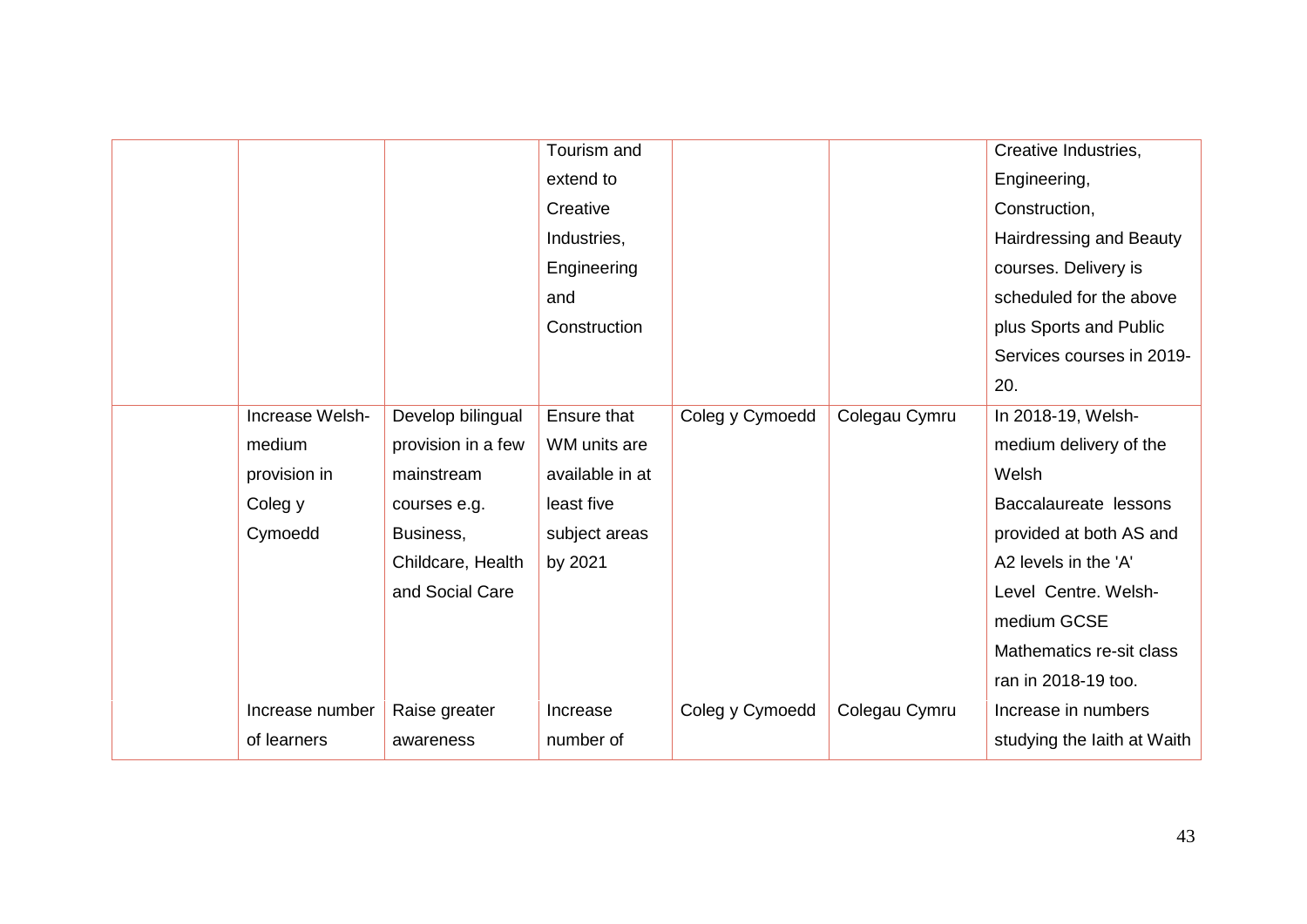| choosing Welsh-       | amongst Welsh-      | learners         |                 |                   | <b>Welsh-medium Customer</b> |
|-----------------------|---------------------|------------------|-----------------|-------------------|------------------------------|
| medium                | speaking learners   | studying part of |                 |                   | care units from              |
| modules or units      | of bilingual        | their courses    |                 |                   | 300+ to 600+ during          |
| in Coleg y            | provision           | through the      |                 |                   | 2018-19.                     |
| Cymoedd               | available and job   | medium of        |                 |                   |                              |
|                       | opportunities       | Welsh by 50%     |                 |                   |                              |
|                       | requiring bilingual |                  |                 |                   |                              |
|                       | skills              |                  |                 |                   |                              |
| <b>Build on links</b> | Explore the         | Agree a          | Coleg y Cymoedd | Welsh-medium      | In 2018-19, the College      |
| between Coleg y       | possibilities of    | collaborative    |                 | schools           | collaborated with Ysgol      |
| Cymoedd and           | collaborating on    | programme of     |                 | Education &       | Gyfun Cwm Rhymni to          |
| Welsh-medium          | WM provision,       | delivery by      |                 | Lifelong Learning | offer a bilingual version    |
| secondary             | including GCSE      | September        |                 |                   | of Level 3 Health and        |
| schools               | courses             | 2017             |                 |                   | Social care. Unfortunately   |
|                       |                     |                  |                 |                   | the number of learners       |
|                       |                     |                  |                 |                   | who chose this option        |
|                       |                     |                  |                 |                   | was below the minimum        |
|                       |                     |                  |                 |                   | for a viable group and the   |
|                       |                     |                  |                 |                   | course did not run. It has   |
|                       |                     |                  |                 |                   | been advertised in both      |
|                       |                     |                  |                 |                   | the College prospectus       |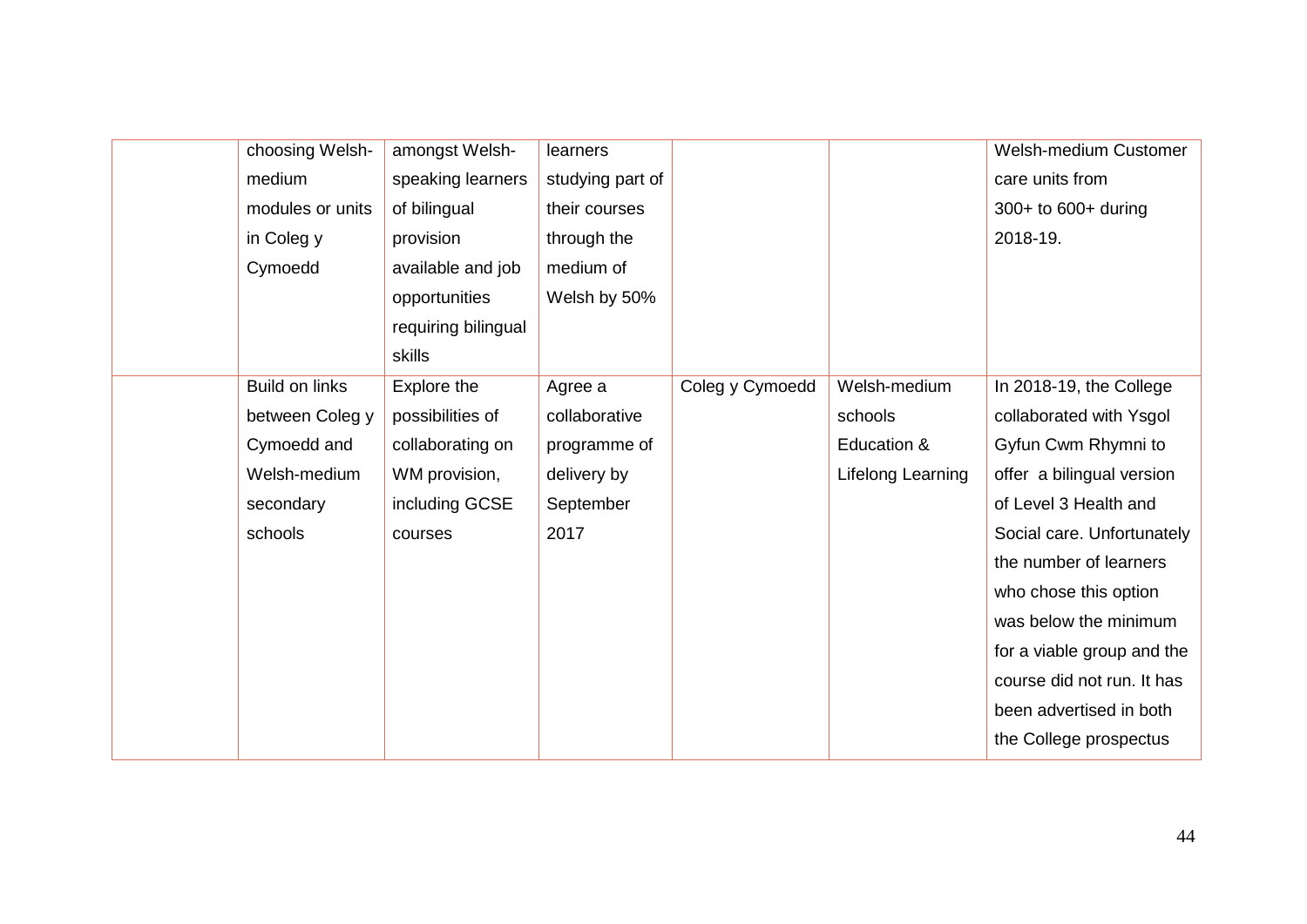|                   |                   |                |                 |              | and on-line for 2019-20.    |
|-------------------|-------------------|----------------|-----------------|--------------|-----------------------------|
| Provide social    | Organise an       | Publish        | Coleg y Cymoedd | Menter laith | A booklet for learners (on- |
| opportunities for | annual            | programme of   |                 |              | line and in hard            |
| college learners  | programme of      | events at the  |                 |              | copy), entitled Cymraeg     |
| to meet and use   | events which is   | beginning of   |                 |              | yn y Coleg was published    |
| the Welsh         | popular and wide- | each term and  |                 |              | in 2018-19 and will be      |
| language          | reaching in its   | distribute     |                 |              | published annually at the   |
|                   | appeal            | through social |                 |              | start of each academic      |
|                   |                   | media and      |                 |              | year This includes          |
|                   |                   | internet       |                 |              | information Welsh           |
|                   |                   |                |                 |              | speakers need on            |
|                   |                   |                |                 |              | curriculum choices, their   |
|                   |                   |                |                 |              | rights under the Welsh      |
|                   |                   |                |                 |              | Language                    |
|                   |                   |                |                 |              | Standards, help and         |
|                   |                   |                |                 |              | support available to them   |
|                   |                   |                |                 |              | and a calendar of Welsh     |
|                   |                   |                |                 |              | activities held throughout  |
|                   |                   |                |                 |              | the academic year along     |
|                   |                   |                |                 |              | with details about the      |
|                   |                   |                |                 |              | Welsh Clubs which are       |
|                   |                   |                |                 |              |                             |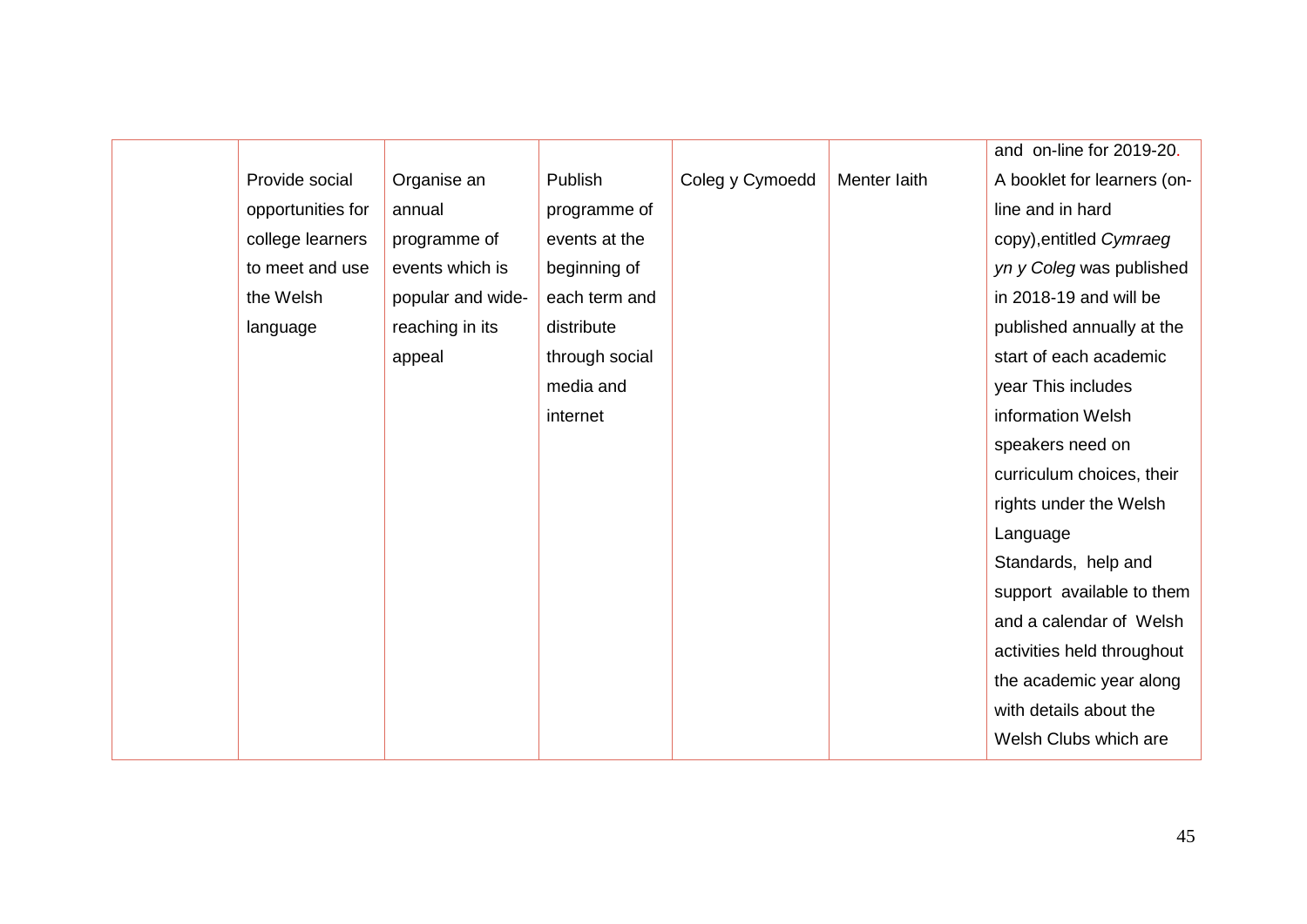|               |                  |                    |                |                 |                         | held on each campus.  |
|---------------|------------------|--------------------|----------------|-----------------|-------------------------|-----------------------|
| Language      | Ensure that      | Increase the       | Increase the   | Cymraeg i Blant | <b>Mudiad Meithrin</b>  | No progress reported. |
| Transfer in   | more parents     | number of          | number of      | scheme          | University of           |                       |
| the Home      | use Welsh as     | activities         | activities by  |                 | South Wales             |                       |
|               | the language of  | organised by the   | 100%           |                 | <b>Welsh for Adults</b> |                       |
|               | the home         | 'Cymraeg i Blant'  |                |                 | Centre                  |                       |
|               |                  | scheme which       |                |                 |                         |                       |
|               |                  | encourages         |                |                 |                         |                       |
|               |                  | parents to speak   |                |                 |                         |                       |
|               |                  | Welsh to their     |                |                 |                         |                       |
|               |                  | children           |                |                 |                         |                       |
|               | Raise            | Include general    | The college to | Coleg y Cymoedd | Menter laith            | No progress reported. |
|               | awareness of     | language           | arrange        |                 | Education &             |                       |
|               | the importance   | awareness          | language       |                 | Lifelong Learning       |                       |
|               | of language      | programmes in      | awareness      |                 |                         |                       |
|               | transmission     | PSE courses in     | courses by     |                 |                         |                       |
|               | amongst young    | college            | 2017-18        |                 |                         |                       |
|               | Welsh speaking   |                    |                |                 |                         |                       |
|               | adults           |                    |                |                 |                         |                       |
| Welsh for     | Increase the     | Increase           | Increase       | University of   | National Welsh for      | Number of enrolments  |
| <b>Adults</b> | number of adults | marketing activity | number of      | South Wales     | <b>Adults Centre</b>    | increased from 740 in |
|               |                  |                    |                |                 |                         |                       |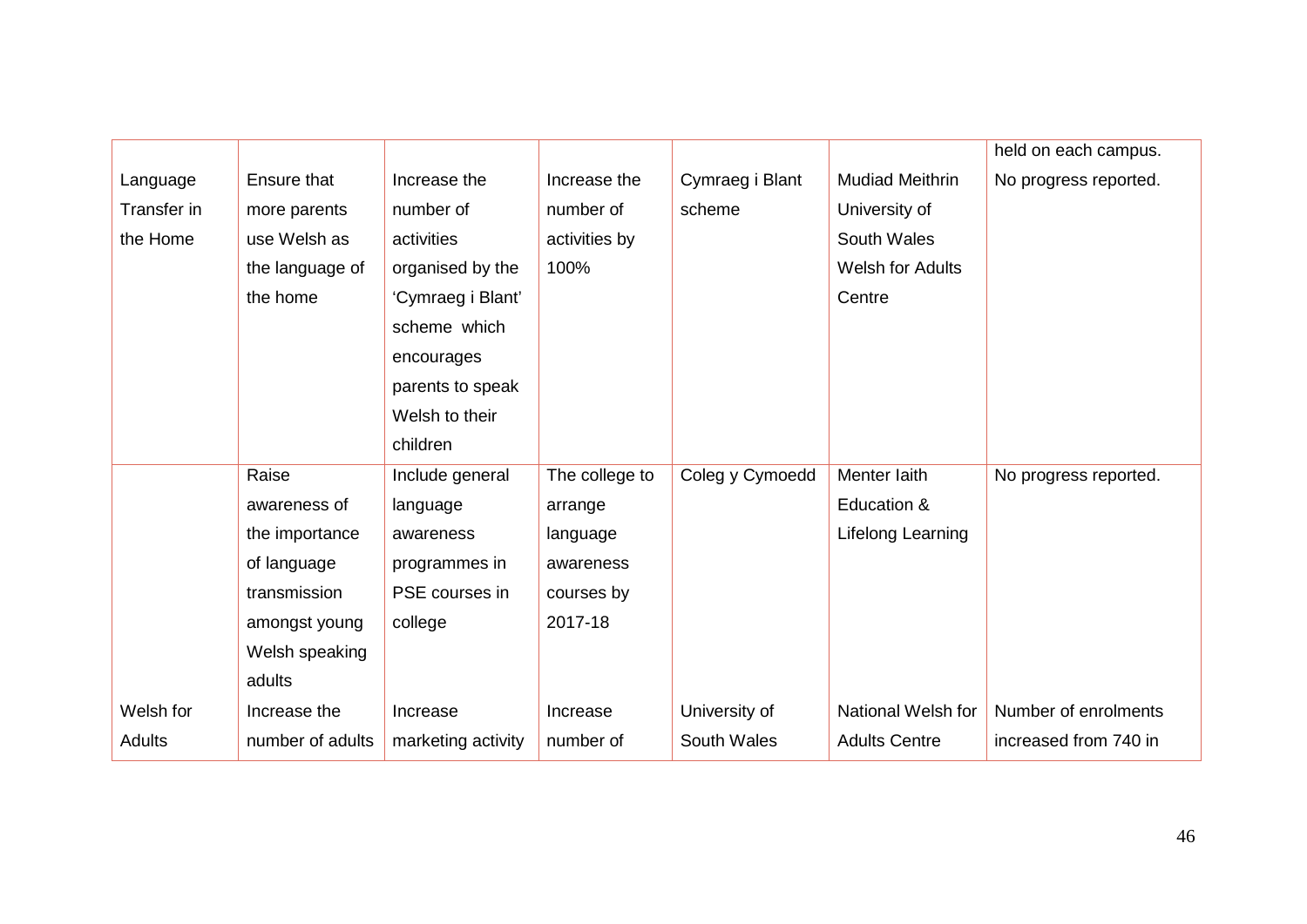| learning Welsh    | and extend        | enrolments by   | <b>Welsh for Adults</b> |                      | 2017/18 to 775 in            |
|-------------------|-------------------|-----------------|-------------------------|----------------------|------------------------------|
|                   | number of         | 30%             | Centre                  |                      | 2018/19.                     |
|                   | courses available |                 |                         |                      |                              |
|                   | at all levels     |                 |                         |                      |                              |
| Increase the      | Provide targeted  | Increase        | University of           | National Welsh for   | No progress reported.        |
| number of         | support and       | progression     | South Wales             | <b>Adults Centre</b> |                              |
| learners          | guidance to       | rates to higher | <b>Welsh for Adults</b> |                      |                              |
| progressing from  | encourage         | levels by 20%   | Centre                  |                      |                              |
| Entry and         | learners to       |                 |                         |                      |                              |
| Foundation        | progress to       |                 |                         |                      |                              |
| levels to Higher  | higher levels of  |                 |                         |                      |                              |
| level courses     | fluency           |                 |                         |                      |                              |
| Provide more      | Increase          | Increase        | University of           | National Welsh for   | Increased provision          |
| language          | workplace         | workplace       | South Wales             | <b>Adults Centre</b> | developed - Cymraeg          |
| courses in the    | provision in the  | provision by    | <b>Welsh for Adults</b> |                      | Gwaith/Work Welsh            |
| workplace at      | public and        | 100%            | Centre                  |                      | including 3 approaches       |
| various levels of | voluntary sectors |                 |                         |                      | with access to free tuition. |
| proficiency to    | for beginners and |                 |                         |                      |                              |
| enable more       | tentative Welsh   |                 |                         |                      |                              |
| employees to      | speakers          |                 |                         |                      |                              |
| work bilingually  |                   |                 |                         |                      |                              |
|                   |                   |                 |                         |                      |                              |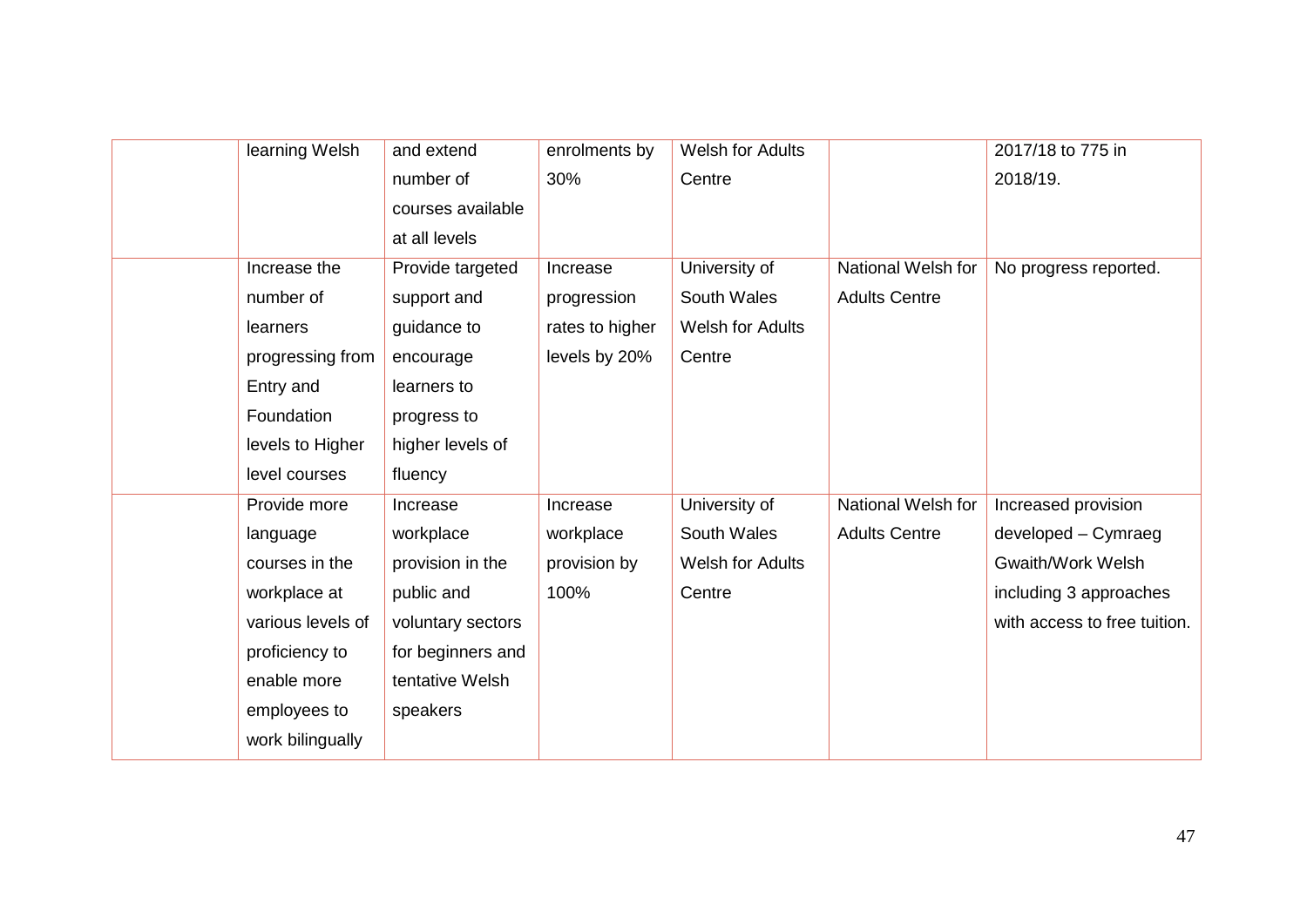| Provide informal  | Organise weekly      | Establish 5      | University of           | Menter laith | No progress reported. |
|-------------------|----------------------|------------------|-------------------------|--------------|-----------------------|
| opportunities for | social activities    | locations in the | South Wales             |              |                       |
| Welsh learners    | and 'sesiynau        | area to hold     | <b>Welsh for Adults</b> |              |                       |
| to meet and       | sgwrs' (chitchat     | weekly           | Centre                  |              |                       |
| practice their    | sessions) to         | opportunities    |                         |              |                       |
| language skills   | increase             | for informal     |                         |              |                       |
|                   | confidence and       | use of Welsh     |                         |              |                       |
|                   | fluency levels       |                  |                         |              |                       |
| Provide           | Plan a varied        | Draw up an       | University of           | Menter laith | No progress reported. |
| opportunities for | programme of         | annual           | South Wales             |              |                       |
| Welsh learners    | social activities to | calendar of      | <b>Welsh for Adults</b> |              |                       |
| to integrate into | bring Welsh          | events and       | Centre                  |              |                       |
| Welsh speaking    | speakers and         | provide          |                         |              |                       |
| networks and      | learners together    | marketing        |                         |              |                       |
| organisations     |                      | support          |                         |              |                       |
| Provide on-line   | Set up a             | To be            | University of           | Menter laith | No progress reported. |
| opportunities for | designated on-       | established by   | South Wales             |              |                       |
| Welsh learners    | line chat            | September        | Welsh for Adults        |              |                       |
| to practice their | room/forum for       | 2017             | Centre                  |              |                       |
| Welsh             | Welsh learners in    |                  |                         |              |                       |
|                   | the area             |                  |                         |              |                       |
|                   |                      |                  |                         |              |                       |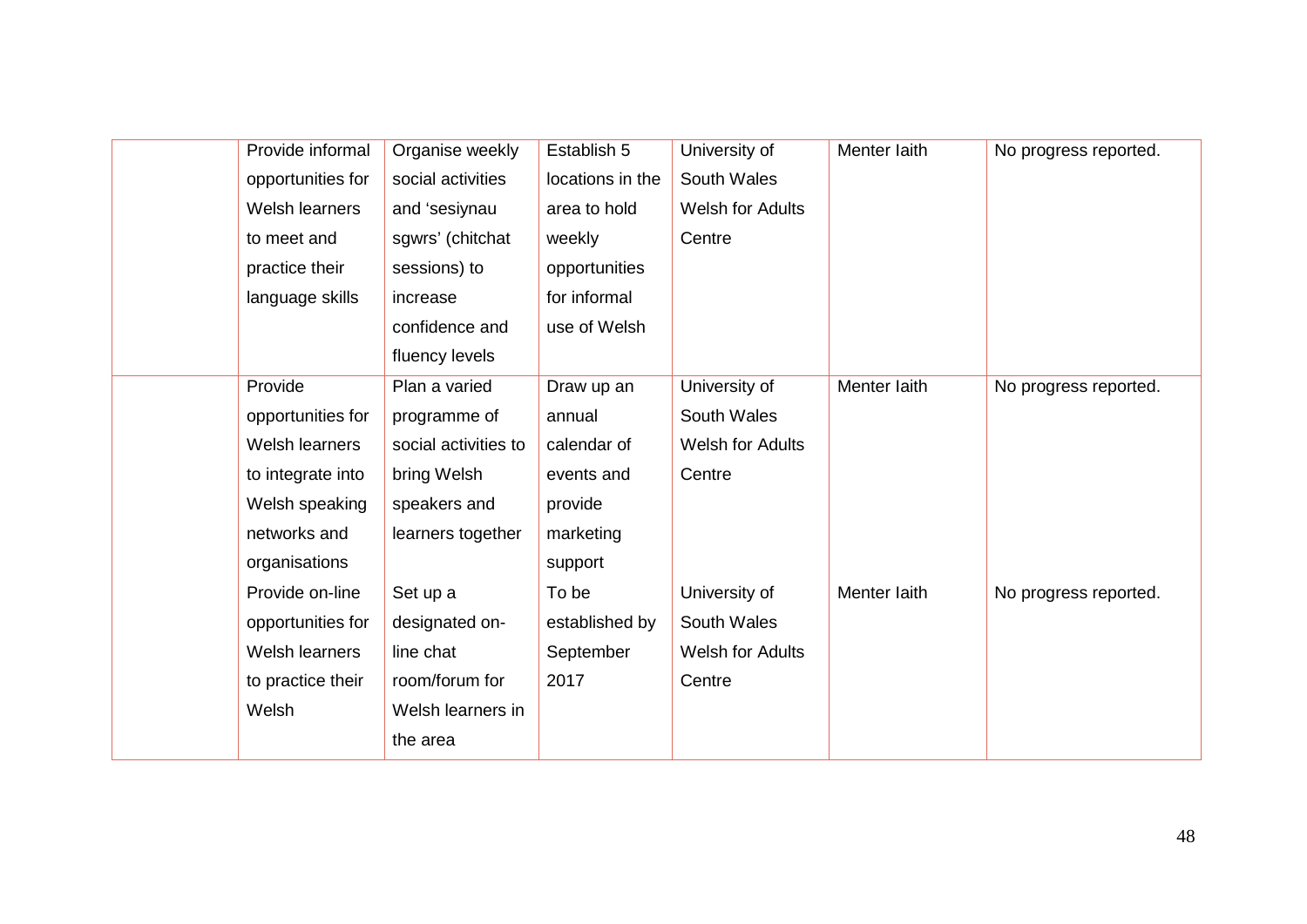| Community  | Use               | Further develop    | Expand          | Menter laith | Youth         | 250 additional people     |
|------------|-------------------|--------------------|-----------------|--------------|---------------|---------------------------|
| activities | communication     | 'Echlysur' as a    | marketing of    |              | Engagement &  | registered for 'Echlysur' |
|            | technology as an  | communication      | the networking  |              | Participation | this year.                |
|            | information and   | network which      | platform and    |              | Service       |                           |
|            | networking        | provides           | set a five year |              | Welsh-medium  |                           |
|            | platform for      | information to     | target of 5,000 |              | schools       |                           |
|            | Welsh speakers    | Welsh speakers     | contacts        |              |               |                           |
|            | and learners      | and learners       |                 |              |               |                           |
|            |                   | about activities,  |                 |              |               |                           |
|            |                   | events, job        |                 |              |               |                           |
|            |                   | opportunities etc. |                 |              |               |                           |
|            | Use               | Ensure that        | Collect contact | Menter laith | Youth         | Contact kept with school  |
|            | communication     | contact details of | details on an   |              | Engagement &  | -leavers through social   |
|            | technology to     | as many school     | annual basis    |              | Participation | media.                    |
|            | keep in touch     | leavers as         |                 |              | Service       |                           |
|            | with pupils after | possible are       |                 |              | Welsh-medium  |                           |
|            | they leave WM     | added to the       |                 |              | schools       |                           |
|            | secondary         | networking         |                 |              |               |                           |
|            | schools           | platform           |                 |              |               |                           |
|            | Re-invigorate     | Work with          | Seek funding    | Clwb y Bont  | Menter laith  | <b>Business Plan and</b>  |
|            | Clwb y Bont in    | trustees of Clwb y | and carry out   |              | Council       | Building Plan developed - |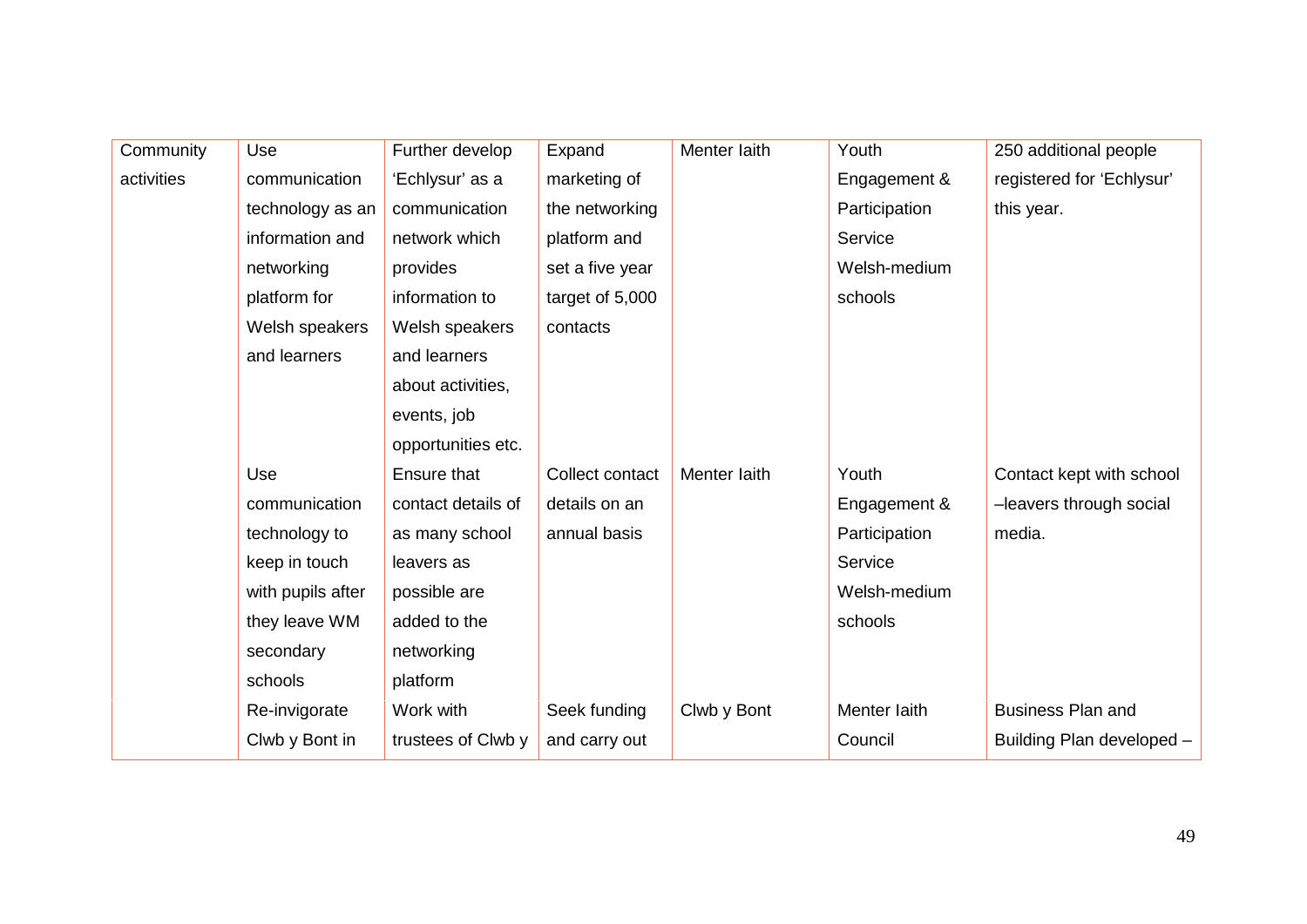| Pontypridd as a    | Bont to carry out    | feasibility study | Welsh      | funding for feasibility |
|--------------------|----------------------|-------------------|------------|-------------------------|
| thriving Welsh     | a feasibility study, | by January        | Government | study currently being   |
| Language           | including a          | 2018              |            | sought.                 |
| Centre for a       | business case, to    |                   |            |                         |
| range of different | develop the          |                   |            |                         |
| partners           | centre as a          |                   |            |                         |
|                    | powerhouse for       |                   |            |                         |
|                    | language             |                   |            |                         |
|                    | revitalisation       |                   |            |                         |
|                    |                      |                   |            |                         |

# **Implementation and monitoring**

Council services will be required to develop their own Local Action Plans to identify how they will achieve the target(s) they are required to meet if the Strategy is to be successfully implemented by 2021.

Progress against targets will be monitored at an operational level by the Welsh Language Chief Officers Group and updates provided to the Senior Leadership Team every six months.

Reports on progress will be provided to the Cabinet's Welsh Language Steering Group as required but no less than twice a year. Information on the performance of Council services will then be provided to Fforwm Iaith Members.